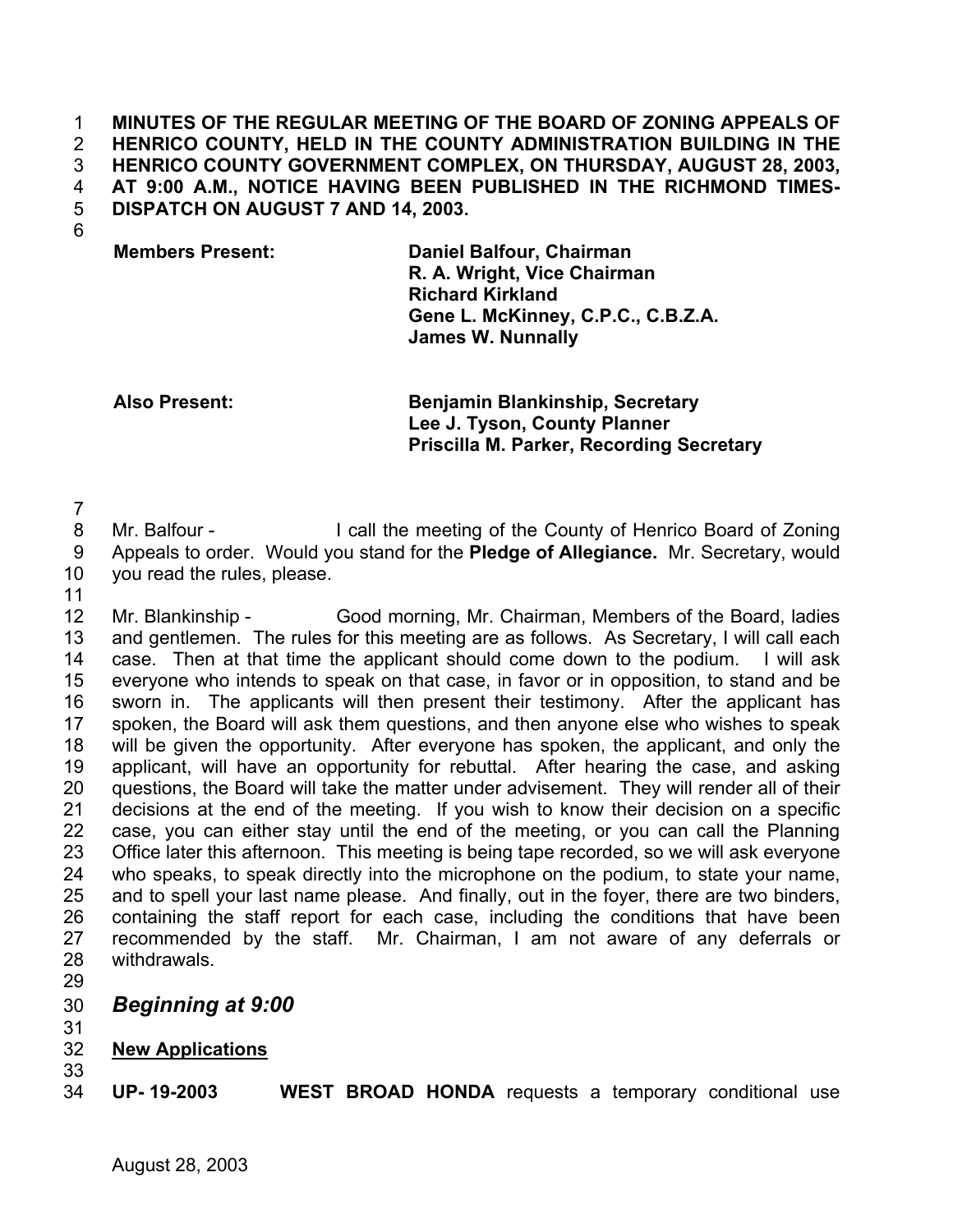35 36 37 38 39 40 41 42 43 44 45 46 47 48 49 50 51 52 53 54 55 56 57 58 59 60 61 62 63 64 65 66 67 68 69 70 71 72 73 74 75 76 77 78 79 80 permit pursuant to Section 24-116(c)(1) of Chapter 24 of the County Code to use a temporary office trailer at 7014 West Broad Street (Parcel 767-747-2250), zoned B-3, Business District (Brookland). Mr. Balfour - Do we have any others who intend to testify in this matter? Would you raise your right hand and be sworn please? Mr. Blankinship - Do you swear that the testimony you are about to give is the truth, the whole truth, and nothing but the truth, so help you God? What is the correct pronunciation of your name? Mr. Moody - I do. I am David Moody. I need to keep the trailer I have in place until November 15. We have under construction at West Broad Honda, expansion of the sales area, and we got delayed for various reasons, from the builder. We've complied with everything so far with the County, as far as parking and that sort of thing. Mr. Balfour - Roughly 90 more days. Mr. Moody - At the most. Mr. Kirkland - Is that going to be enough? Mr. Moody - Yes. He's telling me September 15, so that means to me probably the beginning of October. Mr. Nunnally - What is this, Mr. Blankinship, a one-year commitment? Mr. Blankinship - It was originally about three or four months, I think, a very short term, so they're still well within their two years. Is there a reason this trailer was not skirted when it was installed? Mr. Moody - I don't think it was requested. We would have done it, and we will do it if necessary. Mr. Kirkland - You have a lot of little tents in the lot, I see. That's not taking up any parking spaces that are needed? Mr. Moody - No, if you look at the trailer at the first, it's really helped our parking, because right there where you see that one car, that's where I have used car inventory. Now it's left open, and I'm taking all the used cars and putting them out back, so it's really increased the parking. Mr. Balfour - Any other questions? Thank you.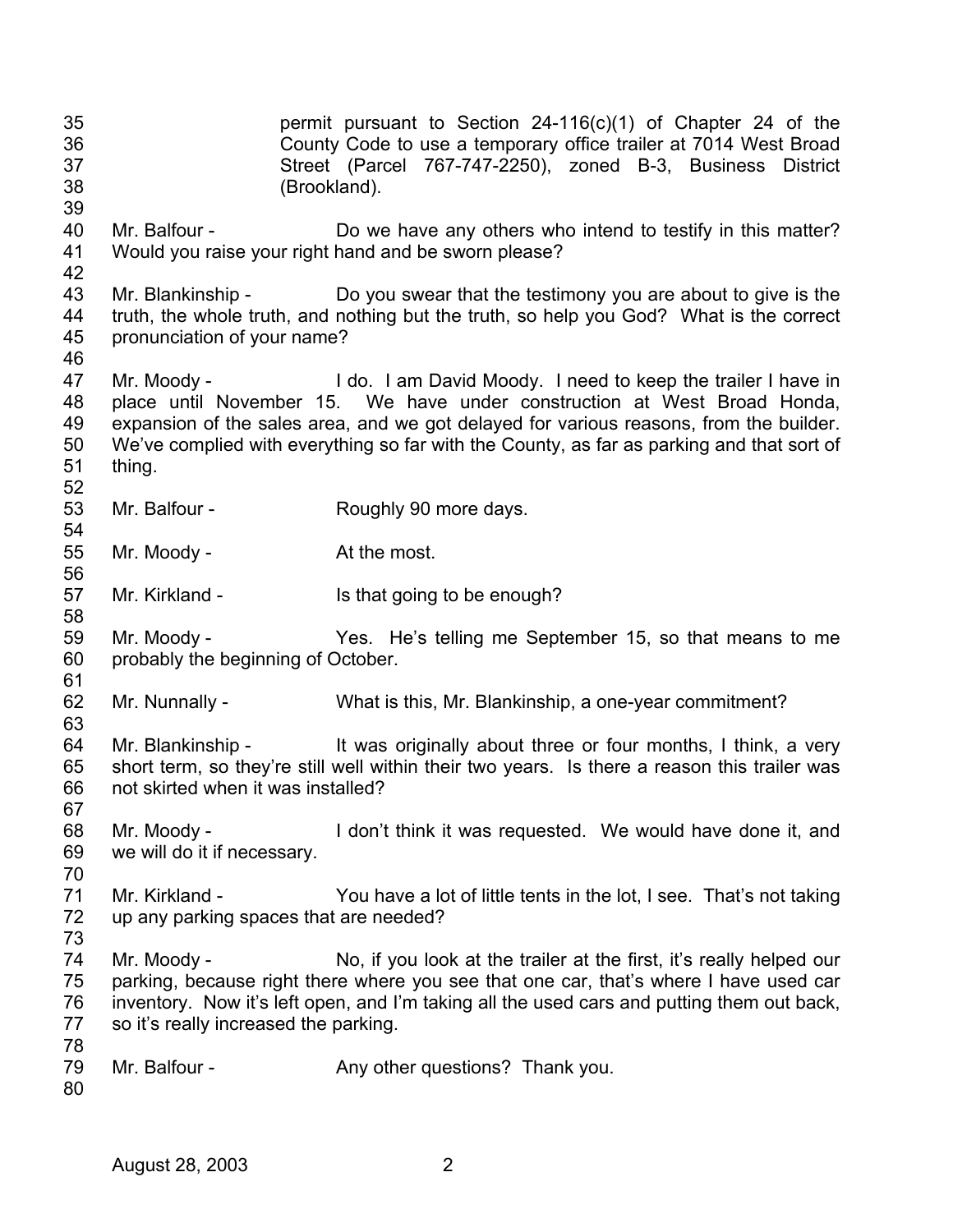81 82 83 84 85 86 87 88 89 90 91 92 93 94 95 96 97 98 99 100 101 102 103 104 105 106 107 108 109 110 111 112 113 114 115 116 117 118 119 120 121 122 123 124 125 126 After an advertised public hearing and on a motion by Mr. Kirkland, seconded by Mr. Nunnally, the Board **granted** application **UP-19-2003** for a temporary conditional use permit to use a temporary office trailer at 7014 West Broad Street (Parcel 767-747- 2250). The Board granted the use permit subject to the following conditions: 1. Only the improvements shown on the plan filed with the application may be constructed pursuant to this approval. No substantial changes or additions to the layout may be made without the approval of the Board of Zoning Appeals. Any additional improvements shall comply with the applicable regulations of the County Code. 2. The temporary sales trailer will be removed from the site prior to the issuance of a Certificate of Occupancy for the remodeled sales area. 3. The parking lot, driveways, and loading areas shall be subject to the requirements of Section 24-98 of Chapter 24 of the County Code. 4. The temporary building shall be removed by November 15, 2003. 5. Sufficient effectively usable parking spaces shall be provided for customers and employees. Affirmative: Balfour, Kirkland, McKinney, Nunnally, Wright 5 Negative: 0 Absent: 0 The Board granted the request because it found the proposed use will be in substantial accordance with the general purpose and objectives of Chapter 24 of the County Code. **UP- 20-2003 NEW BRIDGE BAPTIST CHURCH** requests a temporary conditional use permit pursuant to Section 24-116(c)(1) of Chapter 24 of the County Code to place a temporary classroom trailer at 5803 Nine Mile Road (Parcel 817-725-4598), zoned R-2A, Onefamily Residence District (Varina). Mr. Balfour - **Do** we have any others who intend to testify in this matter? Would you raise your right hand and be sworn please? Mr. Blankinship - Do you swear that the testimony you are about to give is the truth, the whole truth, and nothing but the truth, so help you God? What is the correct pronunciation of your name? Ms. Muse - The Muse - I do. Good morning. I am Mrs. Sheila Muse. New Bridge Baptist Church Child Care Center has been in existence since September of 1997. We're now certified to take 65 children. The big New Bridge that was on the corner has moved. We're finding that we need to make room for more children. In order to do this,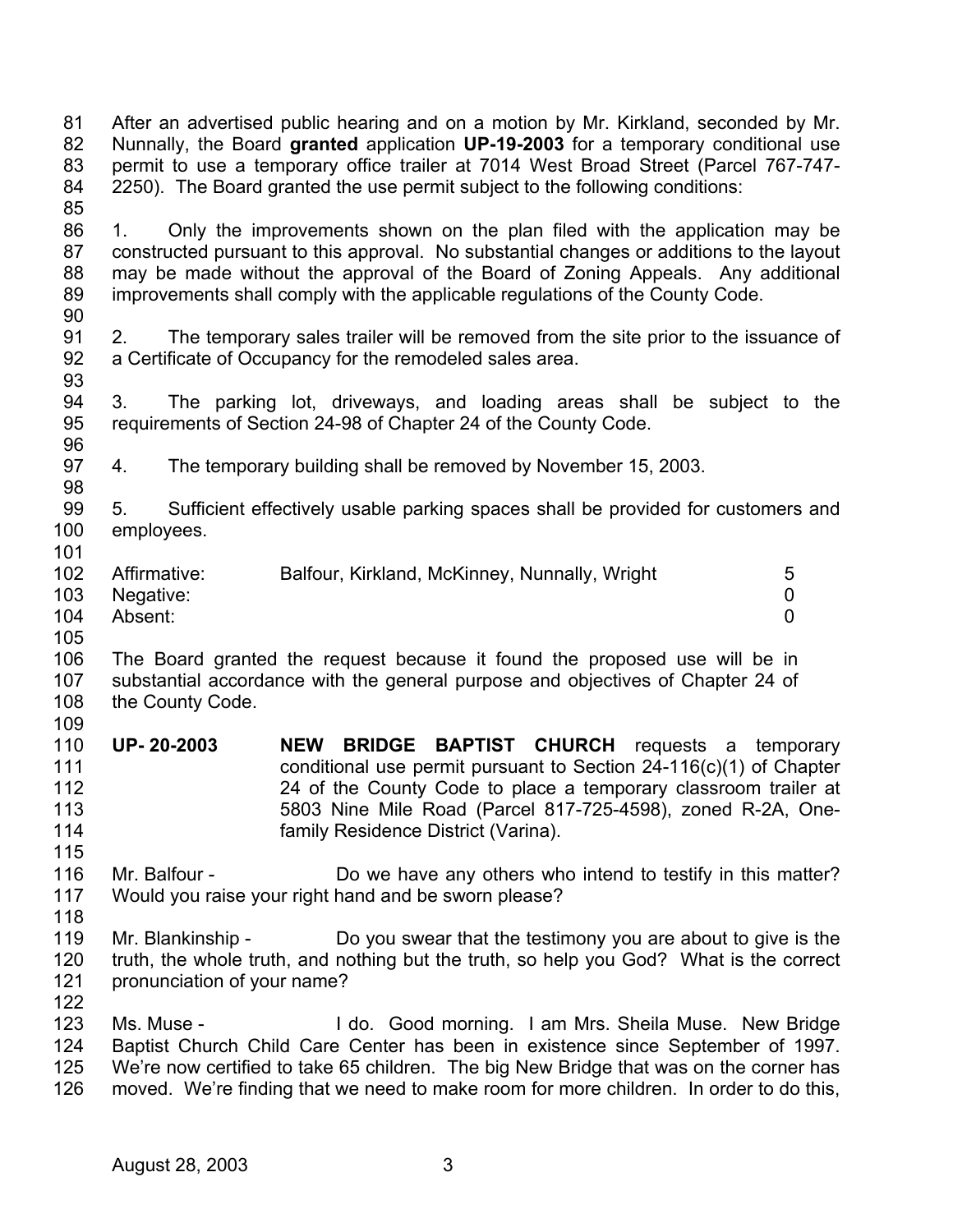127 128 129 130 131 132 133 134 135 136 137 138 139 140 141 142 143 144 145 146 147 148 149 150 151 152 153 154 155 156 157 158 159 160 161 162 163 164 165 166 167 168 169 170 171 172 we're asking that we have the classroom trailer for two years. If you would like, I have one of our Planning Commission and trustees of the church with me, to show that the church is in a building mode, and hopefully within a two-year period they will have the educational building up, and we can move out of the trailer with the older kids and into the church. Mr. Blankinship - Would you like to display those plans? Mr. Nunnally - Ms. Muse, how many children do you have in there now? Ms. Muse - This is a Right now I have 66, and applications on hold. This trailer would allow me to have forty more children. Mr. Nunnally - You must be getting some all of New Bridge now? Ms. Muse - Yes, they've moved now, and our enrollment has doubled since they moved, which is a blessing for us. Mr. Balfour - Have you read the restrictions suggested? Ms. Muse - Yes, I've read everything you sent me, yes sir. Mr. Balfour - The And you understand when it says the permit cannot be renewed and runs out two years from now? Ms. Muse - The Yes sir. Would you like for Mr. Duncannfield to come up? He's on our Planning Commission and one of the church trustees? Mr. Kirkland - Ms. Muse, is this trailer going to have bathroom facilities in it? Ms. Muse - Yes it does. We've seen them already sir. Mr. Kirkland - We need to have a condition; I don't see a condition about hooking the water or sewer. Mr. Blankinship - Do you know whether that would be self-contained or whether it will be hooked to the water and sewer? Ms. Muse - It will be hooked to the water and sewer. We've already had Vepco out already to find out what the procedure is, as far as the lighting and everything else. We're just waiting for a go-ahead. Mr. Kirkland - So you wouldn't have any objections if we had a suggested condition saying that you had to hook to the water.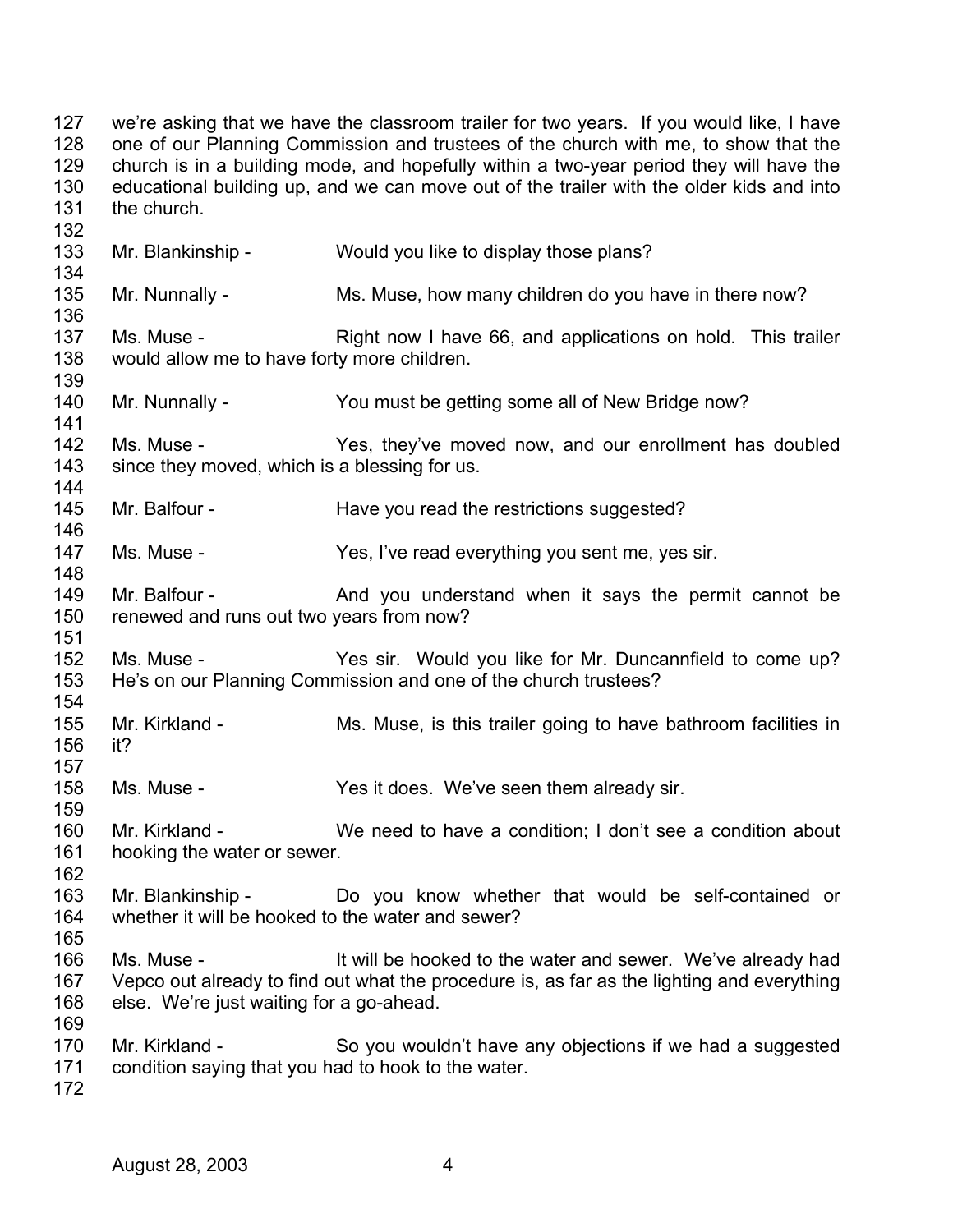173 174 175 176 177 178 179 180 181 182 183 184 185 186 187 188 189 190 191 192 193 194 195 196 197 198 199 200 201 202 203 204 205 206 207 208 209 210 211 212 213 214 215 216 217 Ms. Muse - No sir. We would have to because of the bathrooms. The County also requires that we have one bathroom per every 50 children, so we need to do that. Mr. Balfour - Are there any other questions? Thank you. After an advertised public hearing and on a motion by Mr. Nunnally, seconded by Mr. Kirkland, the Board **granted** application **UP-20-2003** for a temporary conditional use permit to to place a temporary classroom trailer at 5803 Nine Mile Road (Parcel 817- 725-4598). The Board granted the use permit subject to the following conditions: 1. On or before August 28, 2004, the applicant shall submit a report to the Planning Office describing their plans for permanent space. 2. The trailer shall be removed from the property on or before August 28, 2005, at which time this permit shall expire. This permit shall not be renewed. 3. The property shall be developed in substantial conformance with the plan filed with the application. No substantial changes or additions to the layout may be made without the approval of the Board of Zoning Appeals. 4. A detailed landscaping and lighting plan shall be submitted to the Planning Office with the building permit for review and approval. 5. All landscaping shall be maintained in a healthy condition at all times. Dead plant materials shall be removed within a reasonable time and replaced during the normal planting season. 6. [Amended] The trailer shall be connected to public water and sewer. Affirmative: Balfour, Kirkland, McKinney, Nunnally, Wright 5 Negative: 0 Absent: 0 The Board granted the request because it found the proposed use will be in substantial accordance with the general purpose and objectives of Chapter 24 of the County Code. **A - 92-2003 REZA ALIPANAH** requests a variance from Section 24-94 of Chapter 24 of the County Code to build an addition at 13625 Swanhollow Drive (Foxhall) (Parcel 729-762-8633), zoned R-2AC, One-family Residence District (Conditional) (Three Chopt). The rear yard setback is not met. The applicant proposes 37 feet rear yard setback, where the Code requires 45 feet rear yard setback. The applicant requests a variance of 8 feet rear yard setback.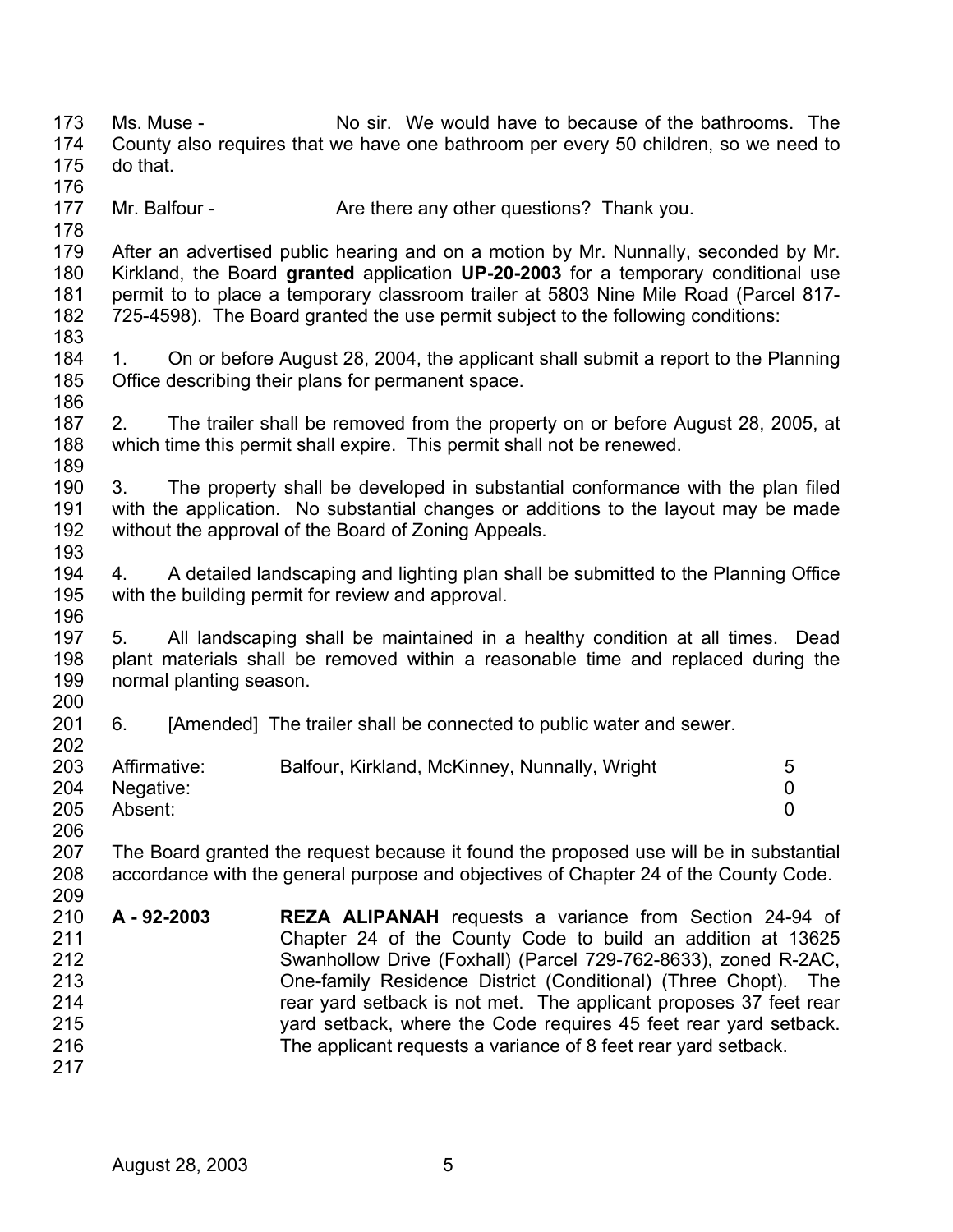Mr. Balfour - Do we have any others who intend to testify in this matter? Would you raise your right hand and be sworn please? Mr. Blankinship - Do you swear that the testimony you are about to give is the truth, the whole truth, and nothing but the truth, so help you God? What is the correct pronunciation of your name? Mr. Alipanah - I do. You pronounced it correctly. I'm building a Florida room, and I'm requesting a variance of eight feet rear yard setback. Mr. Wright - What's the purpose and need for this room? Mr. Alipanah - My wife wants the Florida room. Mr. Wright - What's the size of your family? Mr. Alipanah - Four. Mr. Wright - You have two children at home? Mr. Alipanah - Yes. Mr. Balfour - The It looks like your lot is not quite a square lot. Mr. Alipanah - There is a sixteen-foot easement at the end of the lot. Mr. Wright - Do you have any screening across the rear of your property, to screen this from your neighbor to the rear? Mr. Alipanah - Yes, there are all trees. Mr. Balfour - This is going where we see the deck in the picture? Mr. Alipanah - That's correct. Mr. Blankinship - Next to it. Mr. Wright - So the deck will be removed? Mr. Alipanah - Part of the deck will be removed. It will be actually next to the deck. Mr. Balfour - I see. Are there other questions? Mr. Wright - It looks like the house to the rear of you faces on Swanhollow Court, so this would be, your property looks to the side of that house, is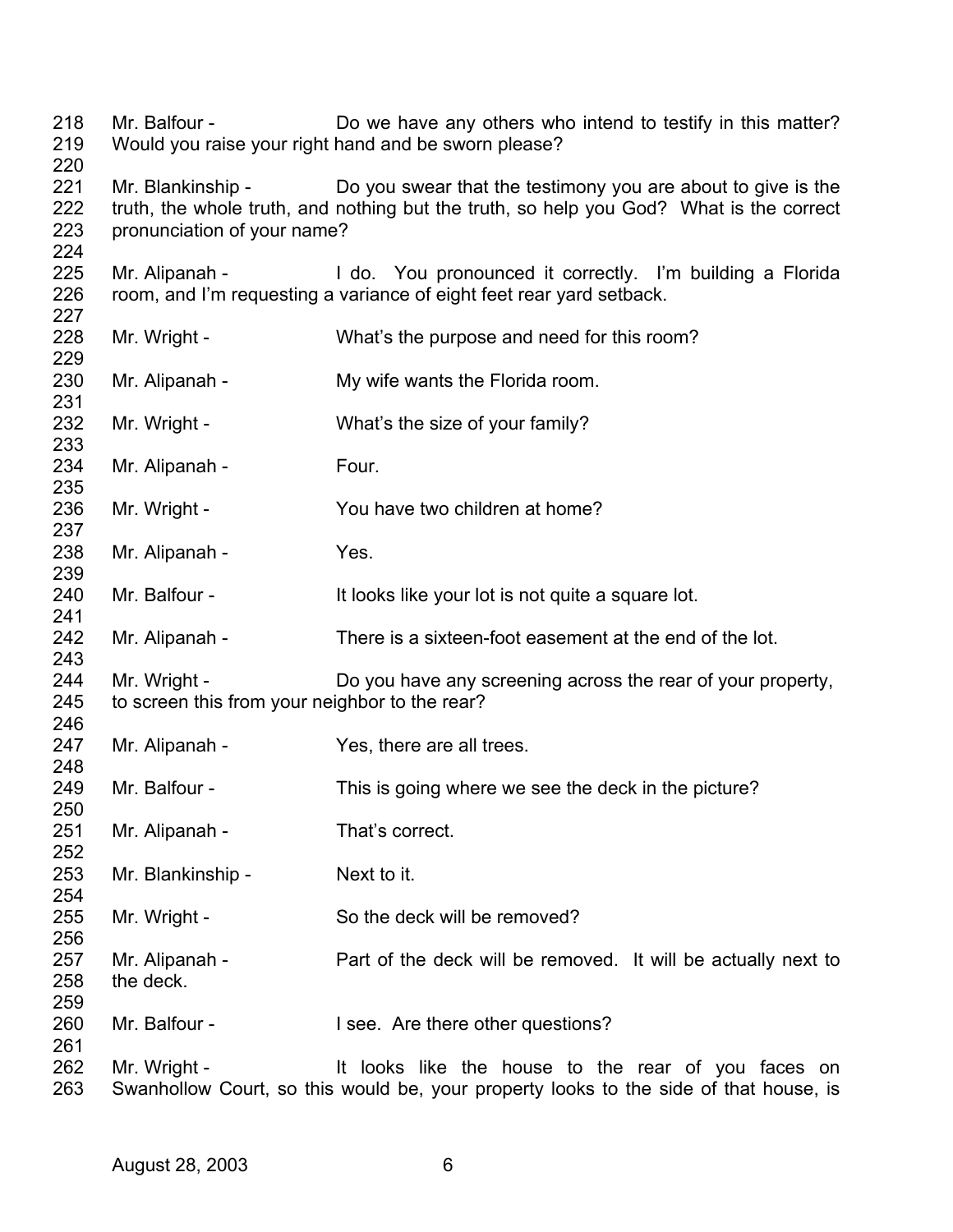264 that correct, almost to the rear of it?

266 267 268 Mr. Alipanah - The rear is yes, to the side of the garage of the house in the back. As I said, you can hardly see the house in the back, because it's covered with trees.

270 271 Mr. Balfour - You're facing Swanhollow Circle. Are there any other questions? Thank you. Nobody stood up in opposition.

272

277

269

265

273 274 275 276 After an advertised public hearing and on a motion by Mr. Wright, seconded by Mr. McKinney, the Board **granted** application **A-92-2003** for a variance to build an addition at 13625 Swanhollow Drive (Foxhall) (Parcel 729-762-8633). The Board granted the variance subject to the following conditions:

278 279 280 281 282 1. Only the improvements shown on the plan filed with the application may be constructed pursuant to this approval. No substantial changes or additions to the layout may be made without the approval of the Board of Zoning Appeals. Any additional improvements shall comply with the applicable regulations of the County Code.

283 284 285 2. The new construction shall match the existing dwelling as nearly as practical.

| 286 | Affirmative: | Balfour, Kirkland, McKinney, Nunnally, Wright | 5 |
|-----|--------------|-----------------------------------------------|---|
| 287 | Negative:    |                                               |   |
| 288 | Absent:      |                                               |   |

289

290 291 292 293 294 295 The Board granted this request, as it found from the evidence presented that, due to the unique circumstances of the subject property, strict application of the County Code would produce undue hardship not generally shared by other properties in the area, and authorizing this variance will neither cause a substantial detriment to adjacent property nor materially impair the purpose of the zoning regulations.

- 296 297 298 299 300 301 302 303 304 305 **A - 93-2003 ROB AND SARA PARTLOW** request a variance from Section 24- 94 of Chapter 24 of the County Code to build an addition and a deck at 9017 Tarrytown Drive (Deer Lodge) (Parcel 746-736-7690), zoned R-2, One-family Residence District (Tuckahoe). The minimum side yard setback and total side yard setback are not met. The applicants propose 12 feet minimum side yard setback and 32 feet total side yard setback, where the Code requires 15 feet minimum side yard setback and 35 feet total side yard setback. The applicants request a variance of 3 feet total side yard setback.
- 306 307 308 Mr. Blankinship - Mr. Chairman, Ms. Partlow called me this morning and said that she would be here, but she would not be here at 9:00 o'clock.
- 309 Mr. Balfour - All right, we'll pass that one on by. Next case.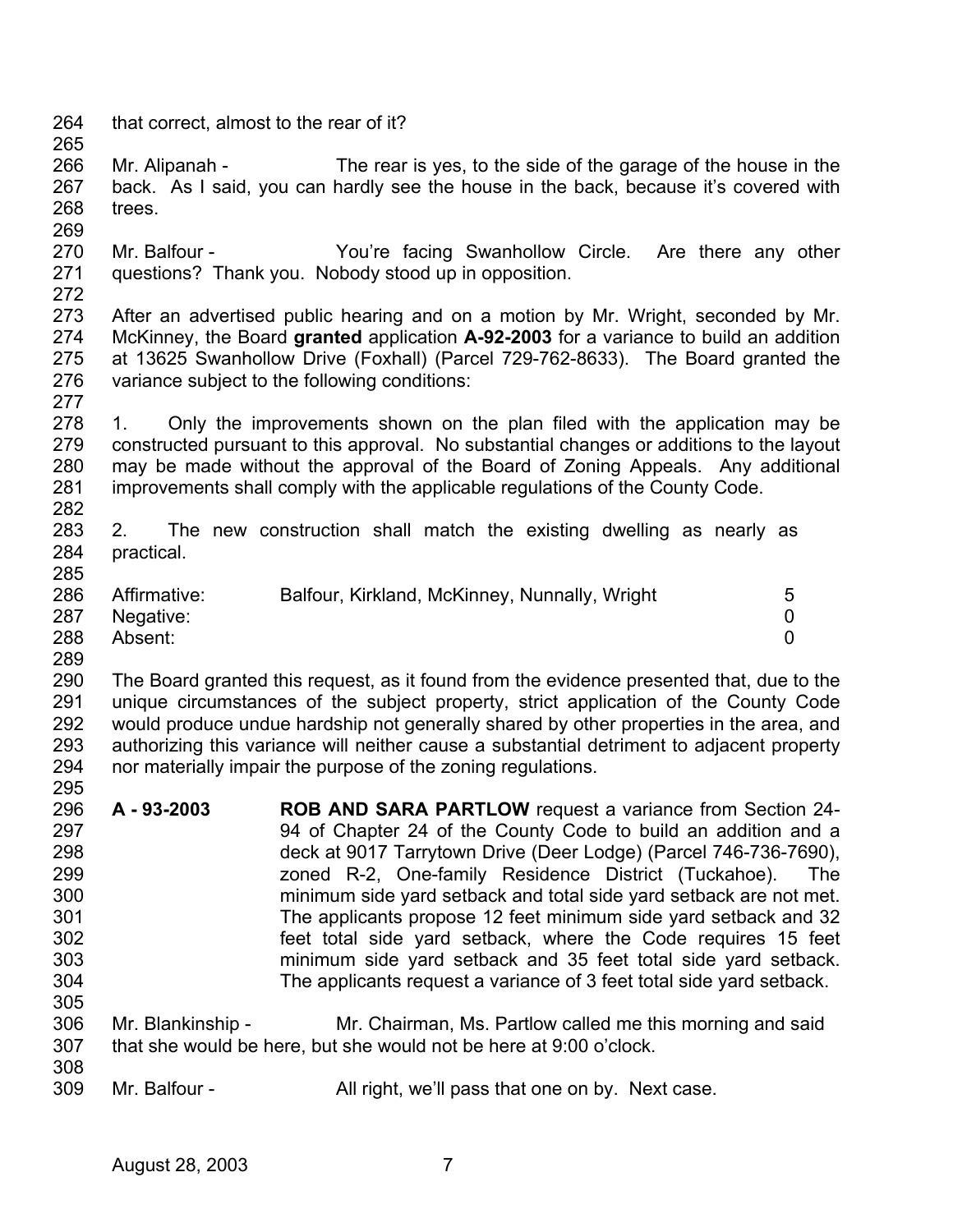- 310 *(Case is called again at end of agenda)*  311
- 312 313 Mr. Balfour - Do we have any others who intend to testify in this matter? Would you raise your right hand and be sworn please?
- 315 316 Mr. Blankinship - Do you swear that the testimony you are about to give is the truth, the whole truth, and nothing but the truth, so help you God?
- 317 318 319 320 321 322 323 324 Ms. Partlow - I do. I'm Sara Partlow. We would like to extend off of our existing sunroom, a room that would be used for my three young children to put all of their toys. Our house is about 16-17 years old, so at the same time we put on this addition, we would re-do our deck and wrap it around the addition as well, and we would also on our existing sunroom, be replacing the windows that are rotting and replacing the masonite siding with cement hardboard that wouldn't rot. We're not meeting the side yard setback.
- 325

314

- 326 327 328 Mr. Balfour - If your deck were going back, it would be okay; it's the side that's the problem, three feet.
- 329 330 331 332 333 334 Ms. Partlow - It's the actual addition itself, but obviously bring the deck around would affect that too, but I think we're going two or three feet over in the side yard. We have a screening on that side of the house, of existing red tip photinias, as you can see, coming along, so I don't think it's going to impact our neighbors' view at all.
- 335 336 Mr. Balfour - It looks like a lot of screening towards the rear of your yard.
- 337 338 339 340 Ms. Partlow - Yes, this whole side is red tips, and one of our red tips died due to a fungus, and we have one replanted there, and that's where that gap space is, but it's growing.
- 341 342 343 Mr. Balfour - What are they, red tip photinias. They grow up tall, and all across the side, there's red tips, and you can see there's a gap there, and we had one that died about a year ago, and we've replanted that.
- 345 346 347 Mr. Wright - It appears from our drawing here, that this addition would sort of face to the rear of the property on that side, the 9015 location, is that correct.
- 348 349 Ms. Partlow - If you were facing my house, it would face to the rear of my neighbors to the left, yes the 9015.
- 351 Mr. Wright - The It would not impact the side of his dwelling?
- 353 354 Mr. Partlow - It would be right to the side of his dwelling. Their house is set back a little bit further than our house.
- 355

350

352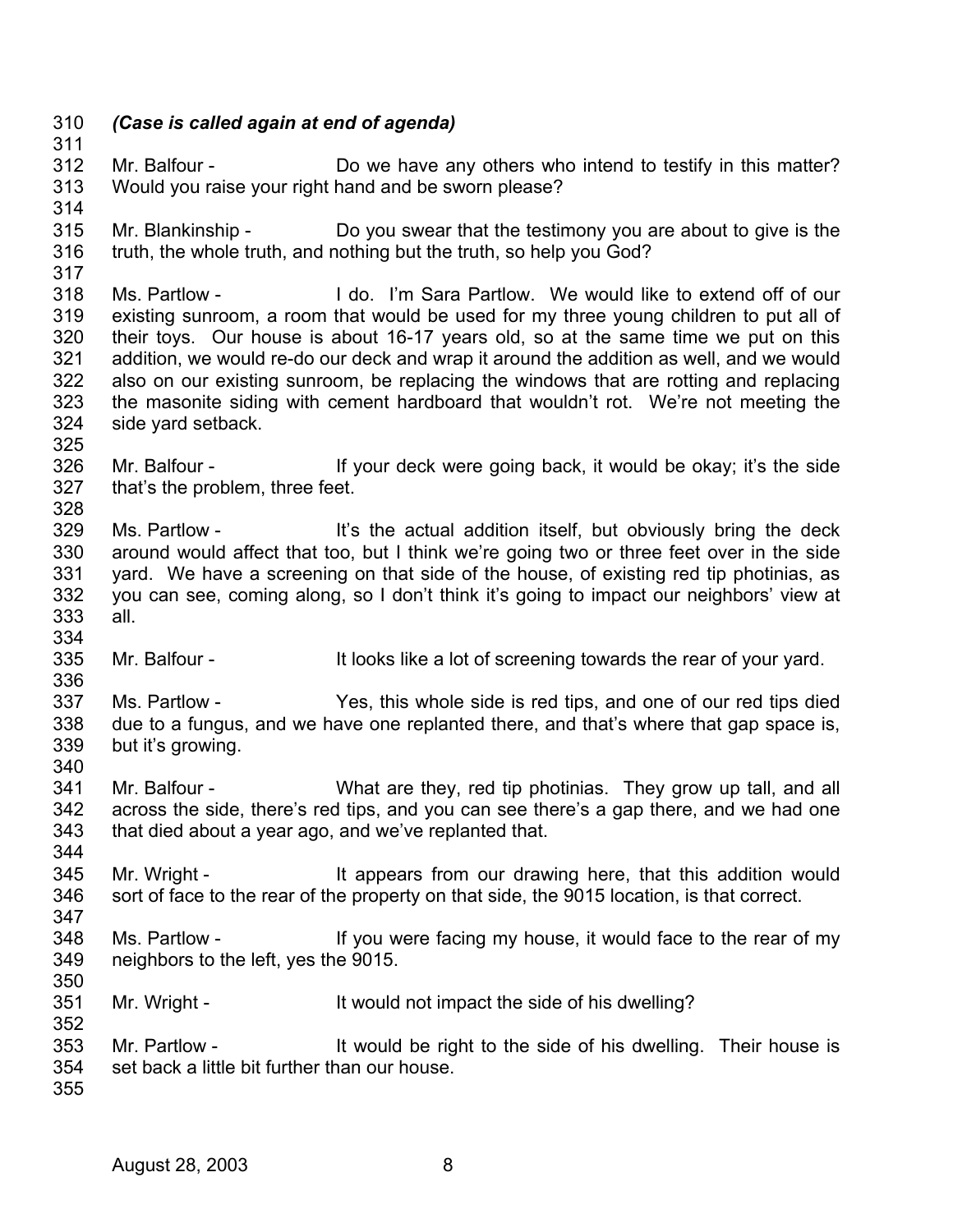356 357 358 359 360 361 362 363 364 365 366 367 368 369 370 371 372 373 374 375 376 377 378 379 380 381 382 383 384 385 386 387 388 389 390 391 392 393 394 395 396 397 398 399 400 401 Mr. Balfour - Are there any other questions of Ms. Partlow? After an advertised public hearing and on a motion by Mr. Wright, seconded by Mr. McKinney, the Board **granted** application **A-93-2003** for a variance to build an addition and a deck at 9017 Tarrytown Drive (Deer Lodge) (Parcel 746-736-7690). The Board granted the variance subject to the following conditions: 1. Only the improvements shown on the plan filed with the application may be constructed pursuant to this approval. No substantial changes or additions to the layout may be made without the approval of the Board of Zoning Appeals. Any additional improvements shall comply with the applicable regulations of the County Code. 2. The new construction shall match the existing dwelling as nearly as practical. Affirmative: Balfour, Kirkland, McKinney, Nunnally, Wright 5 Negative: 0 Absent: 0 The Board granted this request, as it found from the evidence presented that, due to the unique circumstances of the subject property, strict application of the County Code would produce undue hardship not generally shared by other properties in the area, and authorizing this variance will neither cause a substantial detriment to adjacent property nor materially impair the purpose of the zoning regulations. **UP- 21-2003 CAROL STREAM AMUSEMENTS** requests a temporary conditional use permit pursuant to Section 24-116(c)(1) of Chapter 24 of the County Code to hold a carnival at 10101 Brook Road (Parcel 785-771-0111), zoned B-3C, Business District (Conditional) (Fairfield). Mr. Balfour - Do we have any others who intend to testify in this matter? Would you raise your right hand and be sworn please? Mr. Sweeney - We have Melody Braithwaite from the Mall here if there are any other questions. Mr. Balfour - Why don't both of you stand and be sworn in then. Mr. Blankinship - Do you swear that the testimony you are about to give is the truth, the whole truth, and nothing but the truth, so help you God? What is the correct pronunciation of your name? Mr. Swaney - I do. My name is Robert Swaney. We're proposing to hold a family funfest in conjunction with the Virginia Center Commons, from the  $5<sup>th</sup>$  through the  $14<sup>th</sup>$  of September. We call it a Family Fun Fest. We'll have a wide variety of carnivaltype rides and games of skill and food treats, about 20 rides, 15 games, and we're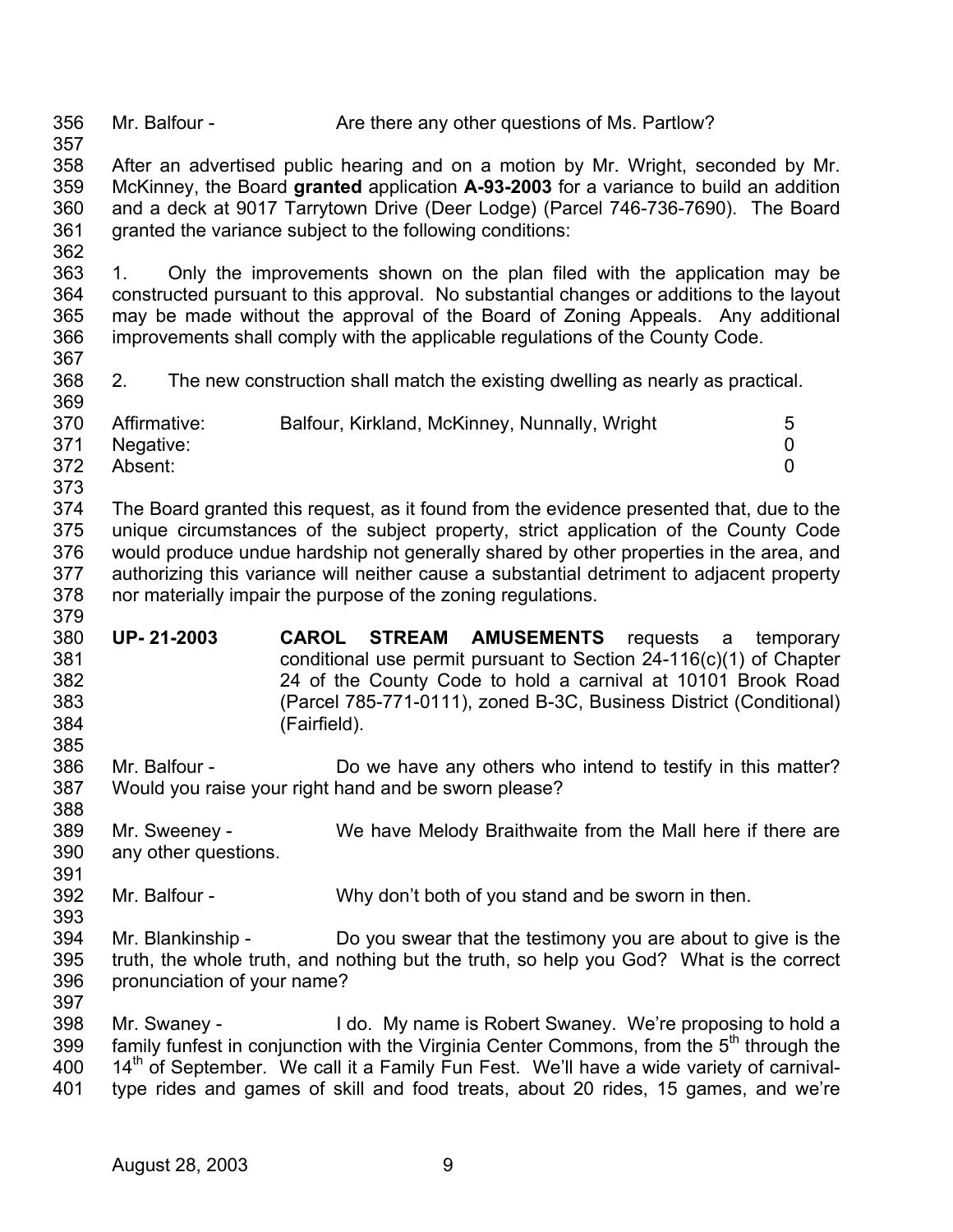looking at three food operations. We're a family operation, family owned. Our owners have kids of their own, so safety, security, and cleanliness are paramount in their minds. Mr. Balfour - The You've read the conditions? Mr. Swaney - I have not seen the conditions; I've discussed them with staff, but I was not aware there were written conditions. Mr. Balfour - Mr. Blankinship will show them to you. Mr. Blankinship - Look carefully at the date. I believe what you said just now was different from what was on the application. Mr. Swaney - We're showing the  $5<sup>th</sup>$  through the 14<sup>th</sup>, is that right? Mr. Blankinship - We have the  $4<sup>th</sup>$ , so I guess that's inclusive. Mr. Swaney - We have made application to the Henrico County Police Division, and we've got officers who will be there throughout the entire event. In fact, on Saturday night, we will have two officers there from 6:00 to 11:00. Mr. Blankinship - Which nights? Mr. Swaney - Saturday nights. Mr. Blankinship - What about Friday? Mr. Swaney - **One officer for both of the Fridays.** Mr. Blankinship - I received a note from the Division of Police vesterday afternoon, requesting two officers on duty both Friday and Saturday nights. Mr. Swaney - Chay. Mr. Balfour - Is that already in the conditions? Mr. Blankinship - What's in the conditions is that they have to please the Division of Police. Mr. Kirkland - We can put that as a condition. Mr. Blankinship - Good idea to state it explicitly. Mr. Swaney - So the additional condition would be, "in addition to two on Saturday nights, two on Friday nights from 6:00 to 11:00.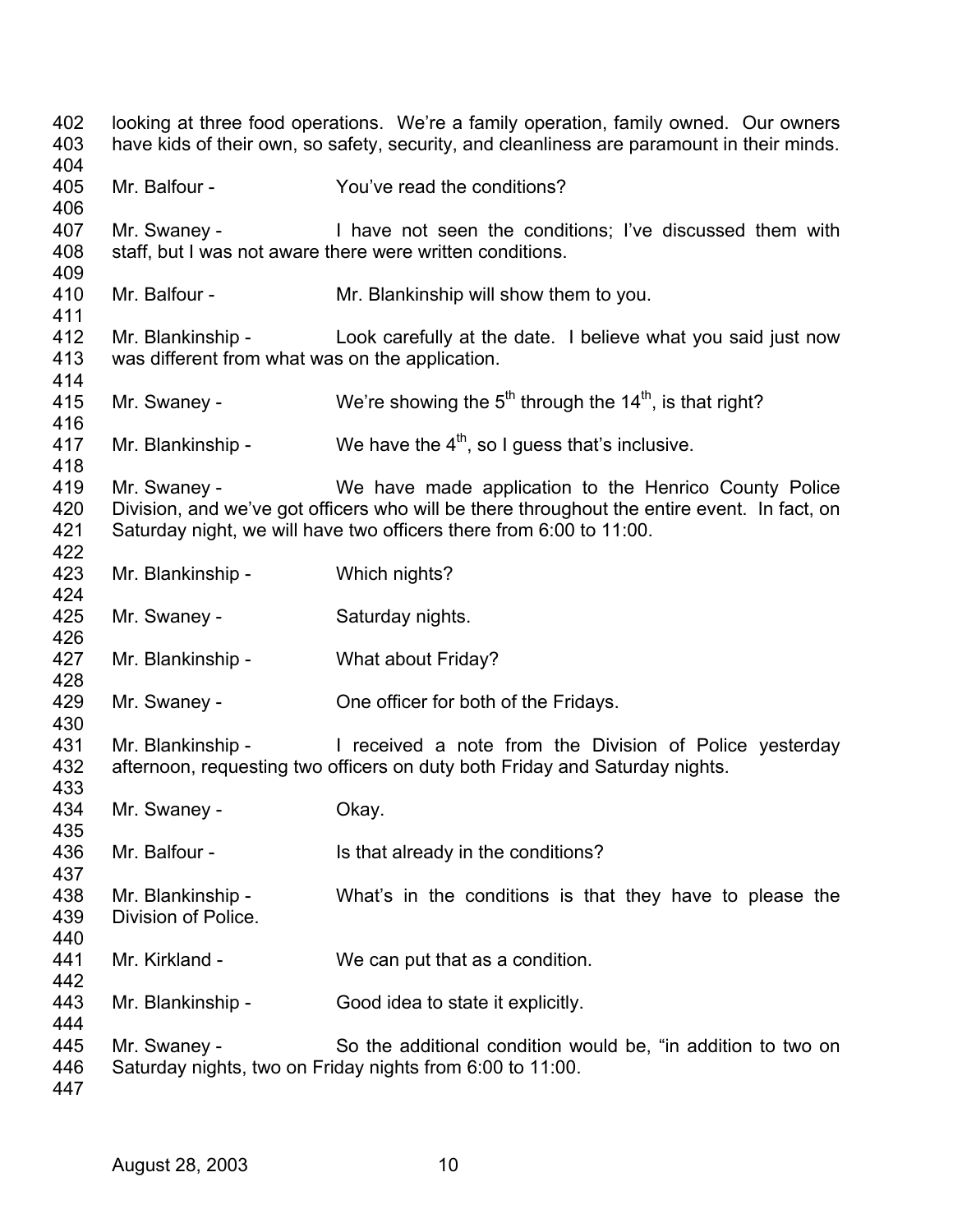448 449 450 451 452 453 454 455 456 457 458 459 460 461 462 463 464 465 466 467 468 469 470 471 472 473 474 475 476 477 478 479 480 481 482 483 484 485 486 487 488 489 490 491 492 493 494 495 Mr. Balfour - The We'll amend the conditions to say that. Any other questions? You saw that the music stops at 10:00 pm. Mr. Swaney - We can stop it at 10:00 if you want them to. Mr. Balfour - Take a second and read your conditions. Mr. Swaney - Yes, we can turn the music off at 10:00 o'clock. Mr. Balfour - Any other questions? Apparently not. Thank you sir. After an advertised public hearing and on a motion by Mr. McKinney, seconded by Mr. Wright, the Board **granted** application **UP-21-2003** for a temporary conditional use permit to hold a carnival at 10101 Brook Road (Parcel 785-771-0111)). The Board granted the use permit subject to the following conditions: 1. This approval is only for a carnival at the shopping center September 4 to September 14, 2003 2. [Amended] The applicant shall satisfy all requirements of the Henrico County Division of Police concerning the security of the site and the patrons of the event. There shall be two security officers on site Friday and Saturday evenings. 3. The applicant shall satisfy all requirements of the Henrico County Department of Health and the Henrico County Department of Building Inspections. 4. Hours of operation shall be limited to 5:00 PM to 11:00 PM Monday through Thursday and 12:00 Noon to 12:00 Midnight Friday through Sunday. Amplified music shall not be played after 10:00 PM. 5. All tents and accessory structures shall be removed from the site by September 20, 2003, at which time this permit shall expire. Affirmative: Balfour, Kirkland, McKinney, Nunnally, Wright 5 Negative: 0 Absent: 0 The Board granted the request because it found the proposed use will be in substantial accordance with the general purpose and objectives of Chapter 24 of the County Code. **A - 94-2003 MIRSAD SALIHOVIC** requests a variance from Section 24-95(c)(4) of Chapter 24 of the County Code to build a covered front porch at 4906 Adair Avenue (Greendale Manor) (Parcel 770-746-2883), zoned R-4, One-family Residence District (Brookland). The front yard setback is not met. The applicant proposes 29 feet front yard setback, where the Code requires 35 feet front yard setback. The applicant requests a variance of 6 feet front yard setback.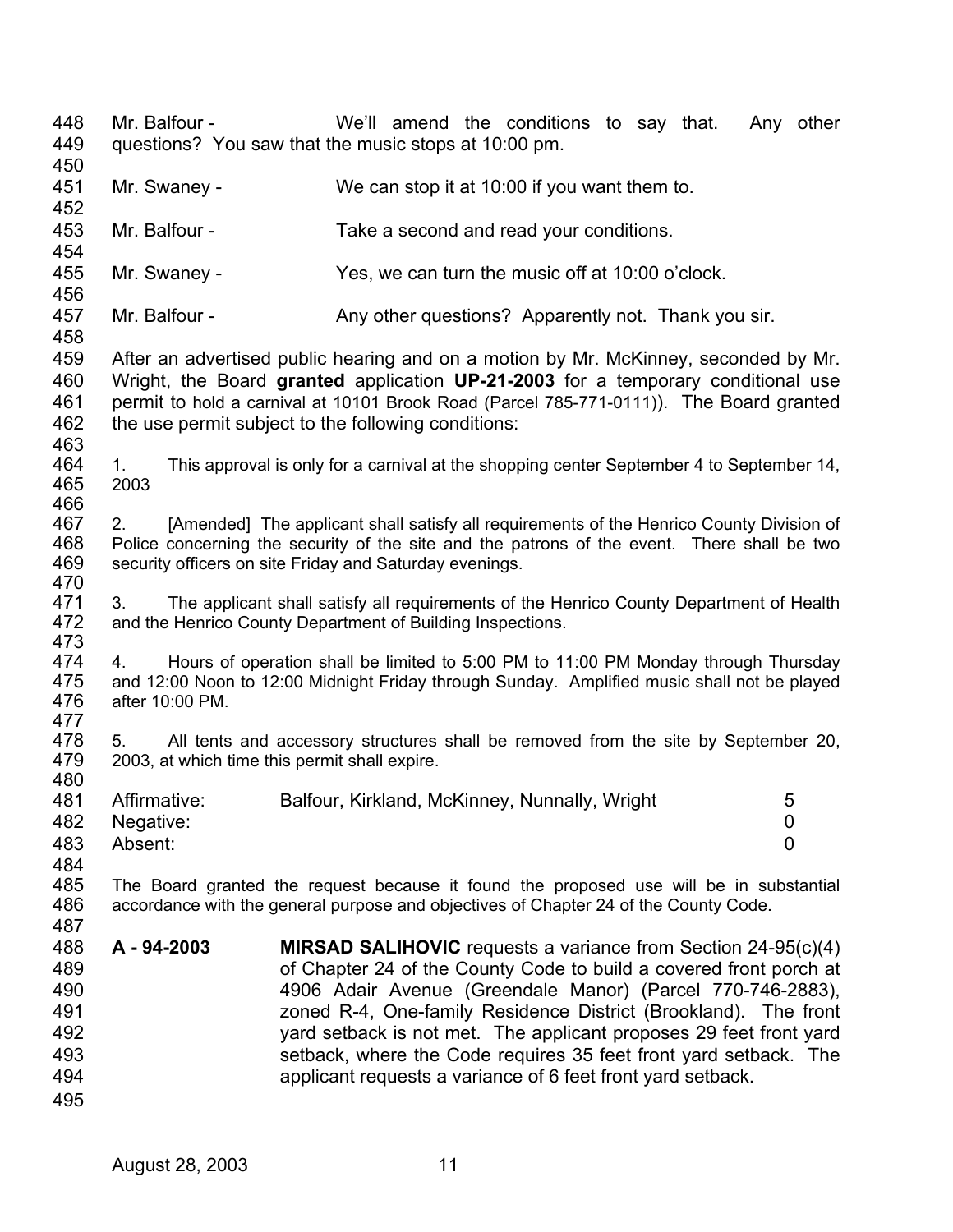496 497 Mr. Balfour - Do we have any others who intend to testify in this matter? Would you raise your right hand and be sworn please?

498

502

499 500 501 Mr. Blankinship - Do you swear that the testimony you are about to give is the truth, the whole truth, and nothing but the truth, so help you God? What is the correct pronunciation of your name?

503 504 505 506 507 508 509 510 511 512 513 514 515 516 517 518 519 520 521 522 523 Mr. Krak - Yes I do. I'm Abid Krak. I represent Mr. Mirsad Salihovic, regarding this case. Mr. Salihovic came to this country from Bosnia about two years ago. He already purchased this house in November last year. Like we all do, we buy houses here, and we want to fix them up and have a nice place to live from then on. Mr. Salihovic came in here speaking no English at all. He didn't contact me, because I represent every Bosnian here, people come and need some help. He didn't contact me to expand his front brick stoop, build a bigger front brick stoop with a roof up above. After the inspector gave him a note or something, I got involved and drew the little sketch on it how it's going to be after I finished. At this stage, half is done, just some roof needs to be removed and put a new roof in, with a railing and everything. This picture is what is on now. If you allow him to finish this like a front brick stoop, covered, we're going to have a nice railing and everything and nice columns. What he understood, he can build, the main reason was an understanding, he can build up to 150 square feet without a building permit. He didn't get any information where, front yard, back yard, whatever. We all need some help and some time to understand what we can do, what we cannot do. I got involved too late to help him out. Right now it's too late, but he requested a variance to have that front brick stoop a little bigger than the rest of it. Also, Mr. Salihovic saw in the neighborhood a lot of houses that have the front brick stoop, covered and everything. He's already built it; what he requests is for you to give him a chance to finish that front brick stoop as that original plan called for. I'm going to finish it for him; I'm going to help him out.

524 525 Mr. Balfour - Any questions by Board members?

527 528 529 Mr. Kirkland - Mr. Krak, what's there is going to stay there, and you're just going to finish it up. You're not going to remove the roof that's been added? You're not going to beef it up or anything?

531 Mr. Krak - Let's go back to the original picture here.

533 534 535 Mr. Kirkland - I went out there and looked at the site, so I'm familiar with what it looks like.

536 537 538 539 Mr. Krak - We're going to fit it with columns and everything, and that little roof going down, we're going to remove that and build a new one, with new columns, new railing and everything. That little existing roof right there.

- 540 Mr. Kirkland - That's going to stay.
- 541

526

530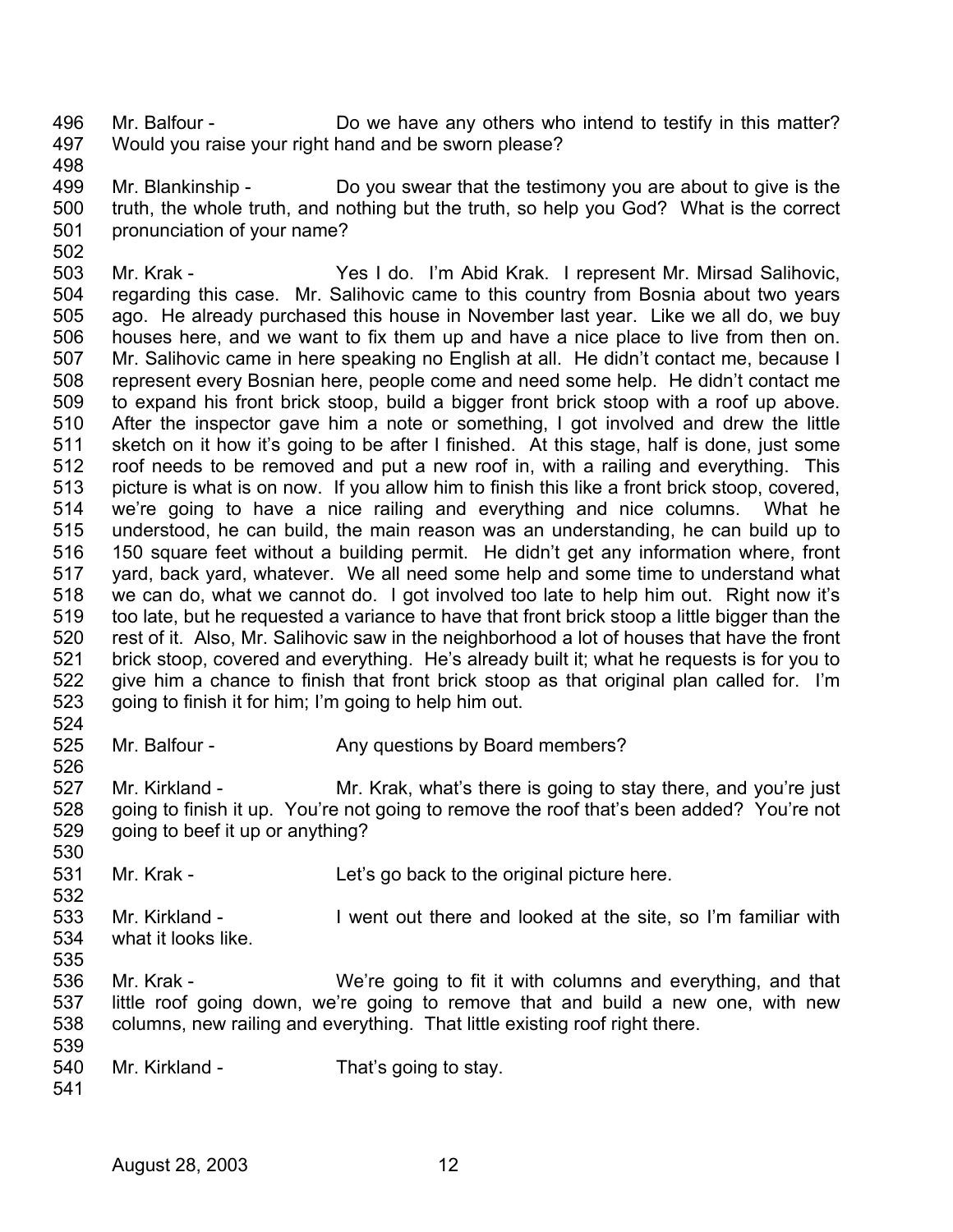542 543 544 545 546 547 548 549 550 551 552 553 554 555 556 557 558 559 560 561 562 563 564 565 566 567 568 569 570 571 572 573 574 575 576 577 578 579 580 581 582 583 584 585 586 587 Mr. Krak - That's going to stay, with new columns and gutters and railing; we're going to put the railing around here and have a nice front brick stoop, covered, with little lights, with one light in the middle of the ceiling, with the ceiling border on it. Mr. Kirkland - I rode down the block, and I saw there were some, a few covered ones. I didn't see one this big. I didn't see one this big. Mr. Krak - There are a lot of them. I drove by, actually; there are a lot of Bosnians living there. I drive by every day down there, and couple of rows down. Mr. Balfour - You must have built some of them. You say you've built all of them for the people. Mr. Krak - The I didn't build this one here. I got involved after he got the notice from the County. Mr. Balfour - The You fix them up and do them right. Are there any other questions? Mr. Kirkland - Thank you sir. Mr. Krak - A lot of them ………………… Mr. Balfour - Thank Are there any other questions by Board members? Thank you sir. After an advertised public hearing and on a motion by Mr. Kirkland, seconded by Mr. Nunnally, the Board **granted** application **A-94-2003** for a variance to build a covered front porch at 4906 Adair Avenue (Greendale Manor) (Parcel 770-746-2883). The Board granted the variance subject to the following conditions: 1. Only the improvements shown on the plan filed with the application may be constructed pursuant to this approval. No substantial changes or additions to the layout may be made without the approval of the Board of Zoning Appeals. Any additional improvements shall comply with the applicable regulations of the County Code. 2. The new construction shall match the existing dwelling as nearly as practical. Affirmative: Balfour, Kirkland, McKinney, Nunnally, Wright 5 Negative: 0 Absent: 0 The Board granted this request, as it found from the evidence presented that, due to the unique circumstances of the subject property, strict application of the County Code would produce undue hardship not generally shared by other properties in the area, and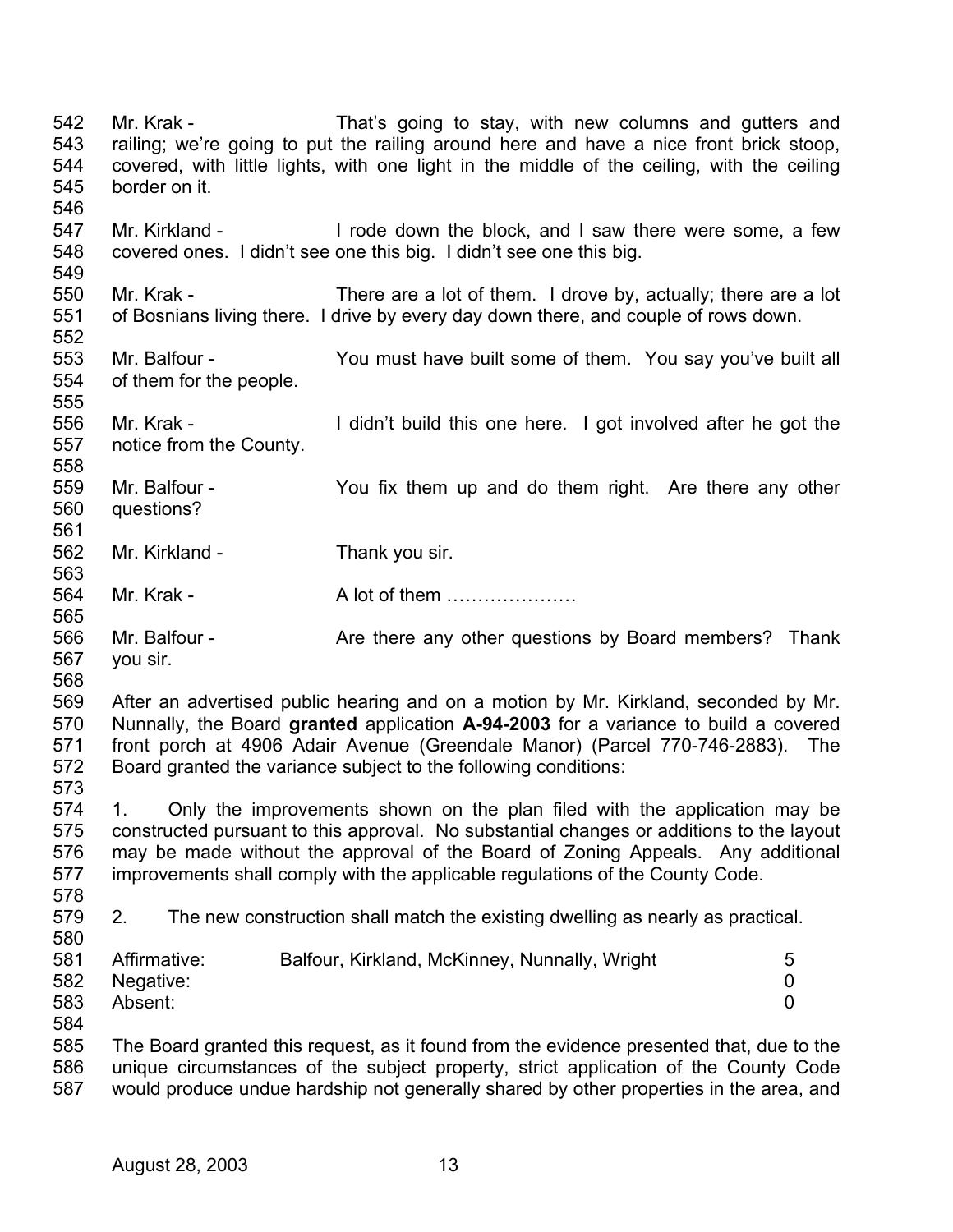588 589 590 authorizing this variance will neither cause a substantial detriment to adjacent property nor materially impair the purpose of the zoning regulations.

- 591 592 593 594 595 596 597 598 599 **A - 95-2003 CATHY CHILDREY** requests a variance from Section 24-30.1(a) of Chapter 24 of the County Code to build a sunroom at 9444 Willow Ridge Drive (Hungary Ridge) (Parcel 766-759-1748), zoned R-5C, General Residence District (Conditional) (Brookland). The total side yard setback is not met. The applicant proposes 18 feet total side yard setback, where the Code requires 20 feet total side yard setback. The applicant requests a variance of 2 feet total side yard setback.
- 600 601 602 Mr. Balfour - Do we have any others who intend to testify in this matter? Would you raise your right hand and be sworn please?
- 603 604 605 Mr. Blankinship - Do you swear that the testimony you are about to give is the truth, the whole truth, and nothing but the truth, so help you God
- 606 607 608 Mr. Britt - I do. I'm George Britt, with Melani Bros., the builder for the applicant.
- 609 Mr. Balfour - You want a two-foot variance, is that right?
- 611 612 613 614 615 Mr. Britt - That's correct sir. They wish to build a nine-foot projection from the side of this house, by twelve, sunroom, located on the side of the house. The problem that we have is the way that the property line cuts back towards the back of the house. It's not an even property line going back there, and this is going to infringe slightly on the setback requirements there.
- 616

610

- 617 618 Mr. Balfour - The State State State State in a little bit on you towards the back, is that right?
- 619
- 620 621 622 623 624 625 Mr. Britt - Yes, and when we designed it, we tried to anticipate the best that we could by not going any further out. If you notice, there's a little chimney area right there. We tried to keep it consistent with the way the house existed there. They do wish this to be on the side of the house. You've got pictures there, but they've got sliding doors that just make it the natural place to add one of these additions. We're just requesting the two feet so they can enjoy a sunroom.
- 626

- 627 Mr. Blankinship - What is the roofline going to look like?
- 629 630 631 632 Mr. Britt - It's what we call a studio roof. It will pitch forwards. In other words, there's no pitch away from the side of the house. What we're actually going to do there is remove the overhang to create more back wall height, so we can get more of a pitch, so that the pitch can properly come down.
- 633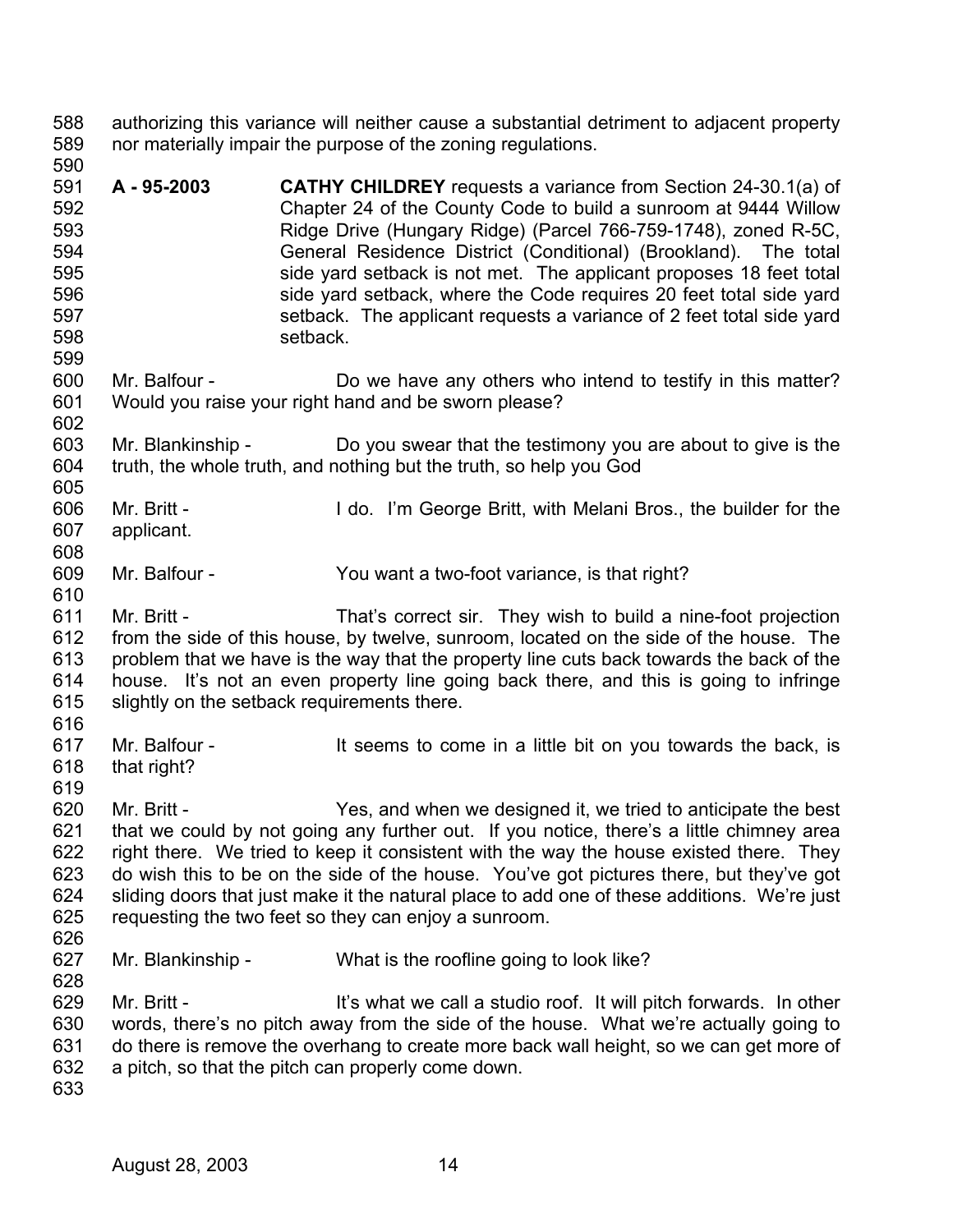634 635 636 637 638 639 640 641 642 643 644 645 646 647 648 649 650 651 652 653 654 655 656 657 658 659 660 661 662 663 664 665 666 667 668 669 670 671 672 673 674 675 676 677 678 679 Mr. Wright - Is there a house located next door, on the side that the proposed sunroom will go on? Mr. Britt - The Yes, you can see that there's a house with the picture that they have up here. Mr. Wright - There must be a lot of trees, because I don't see a house. Mr. Kirkland - **On the right.** Mr. Wright - Chay, I was looking at this picture here. Mr. Britt - There's no windows over on that house, so they can't see anybody. Mr. Kirkland - Che window. What is the use of this, other than a sunroom? Is this something they want? Mr. Britt - Their ves, that is correct, just to enjoy the outside. Their back yard isn't really conducive to the normal back yard that many homes have. They want to be able to enjoy a little bit of the feeling of being outside without the wind, the bugs, the rain, and the snow. Mr. Kirkland - The Staff report that this home was recently purchased in April, and I'm really concerned that we get a lot of these requests, that people don't do a little homework when they buy a home to find out that they can't add an addition like this, that it's in violation most of the time. I wish the applicant was here, because I'd like to hear what a real estate agent told her when she purchased the property. Mr. Britt - That would be interesting, and it seems that they built it with the idea that obviously something would go there. Mr. Kirkland - Evidently the builder found out that something couldn't go there, so that's why he stopped. Mr. Britt - That's a possibility, yes sir. Mr. Wright - Mr. Blankinship, how much of this proposed addition is really in the side yard that causes the problem. Mr. Blankinship - It's a two-foot variance from the total side yard requirement, so actually it meets the minimum side yard, eight feet, but the sum of the two side yards has to be at least twenty feet, and because it's only eight and a quarter on the opposite end, they run into the problem.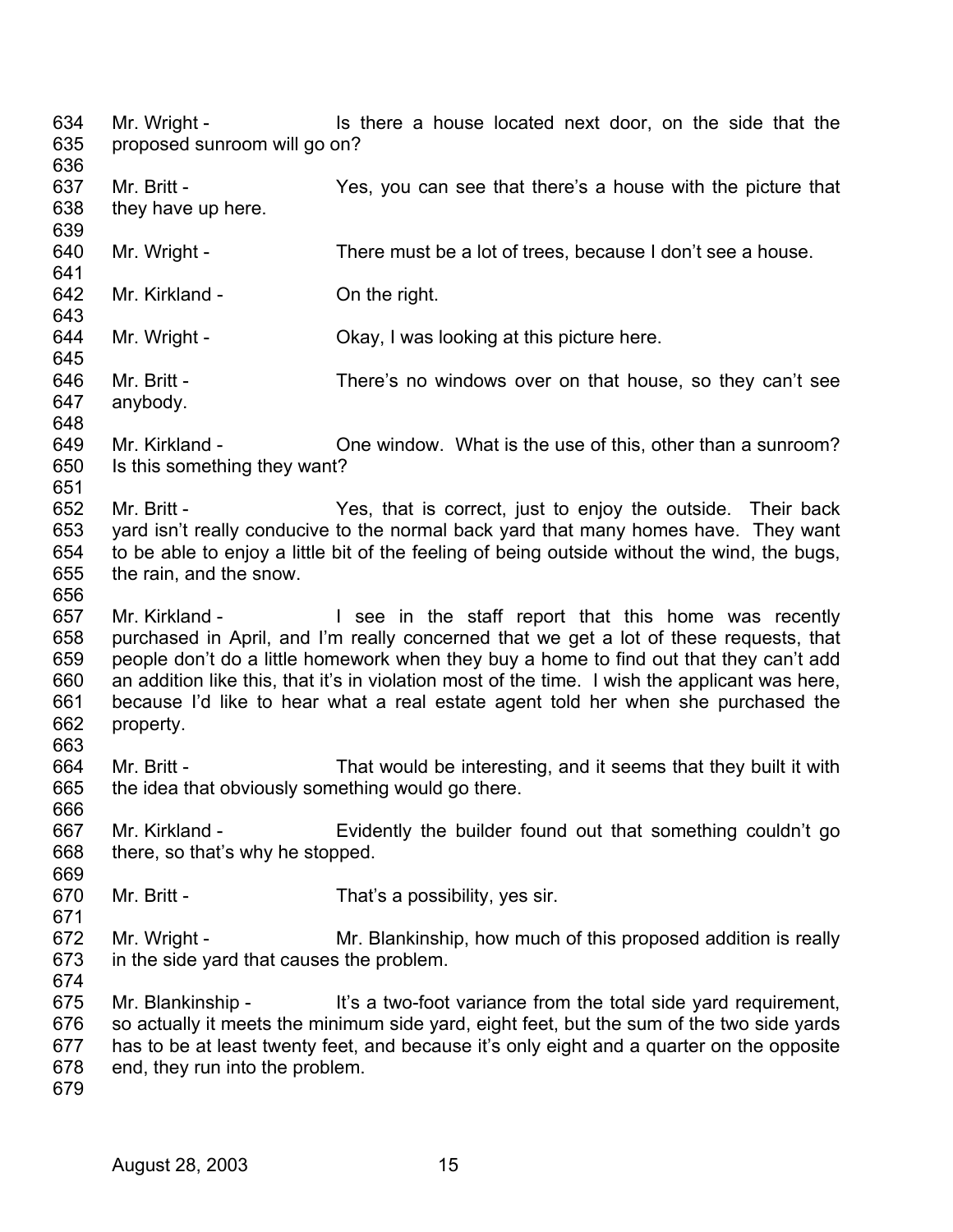680 681 682 683 684 685 686 687 688 689 690 691 692 693 694 695 696 697 698 699 700 701 702 703 704 705 706 707 708 709 710 711 712 713 714 715 716 717 718 719 720 721 722 723 724 725 Mr. Wright - My question is, the way that the property line goes back, the entire proposed construction does not violate that total side yard, does it? Mr. Blankinship - No sir, just eyeballing it here, it looks like it would come pretty close to the front corner, as if the front corner, where the arrow, "proposed 9' x 12' sunroom," that arrow points to a corner, looks like that would probably comply. Mr. Wright - That's what I'm saying, it's just a slice, just the rear corner of the building violates it. Mr. Balfour - **Any other comments or questions?** Thank you. After an advertised public hearing and on a motion by Mr. Kirkland, seconded by Mr. Nunnally, the Board **granted** application **A-95-2003** for a variance to build a sunroom at 9444 Willow Ridge Drive (Hungary Ridge) (Parcel 766-759-1748). The Board granted the variance subject to the following conditions: 1. Only the improvements shown on the plan filed with the application may be constructed pursuant to this approval. No substantial changes or additions to the layout may be made without the approval of the Board of Zoning Appeals. Any additional improvements shall comply with the applicable regulations of the County Code. 2. The new construction shall match the existing dwelling as nearly as practical. Affirmative: Balfour, Kirkland, McKinney, Nunnally, Wright 5 Negative: 0 Absent: 0 The Board granted this request, as it found from the evidence presented that, due to the unique circumstances of the subject property, strict application of the County Code would produce undue hardship not generally shared by other properties in the area, and authorizing this variance will neither cause a substantial detriment to adjacent property nor materially impair the purpose of the zoning regulations. **UP- 22-2003 VULCAN CONSTRUCTION MATERIALS, LLC** requests a conditional use permit pursuant to Sections 24-103 and 24-52(d) of Chapter 24 of the County Code to extract materials from the earth at 4721 Curles Neck Road (Parcel 836-667-5251), zoned A-1, Agricultural District (Varina). Mr. Balfour - **Do we have any others who intend to testify in this matter?** Would you raise your right hand and be sworn please? Mr. Blankinship - Do you swear that the testimony you are about to give is the truth, the whole truth, and nothing but the truth, so help you God? What is the correct pronunciation of your name?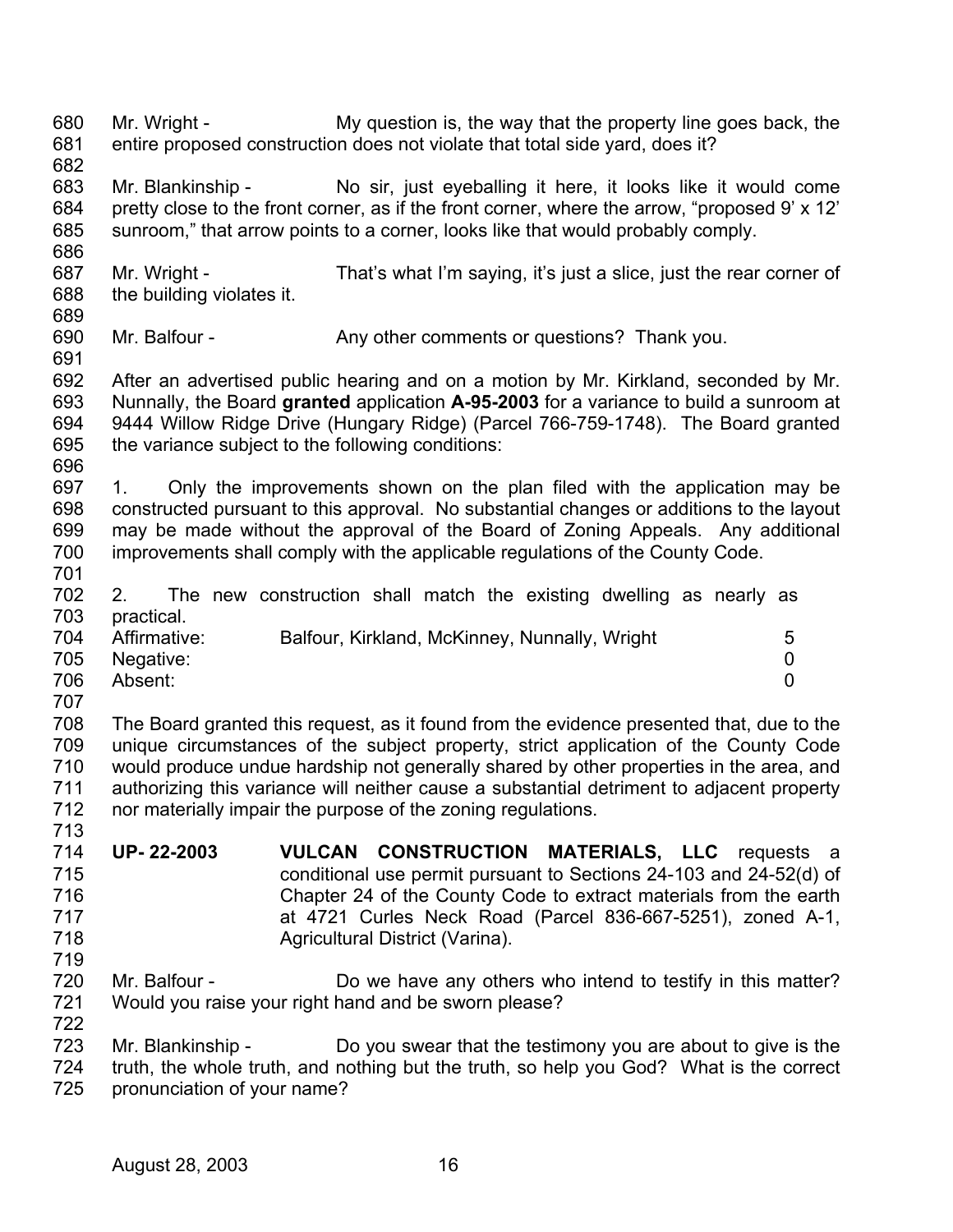726 727 728 729 730 731 732 733 734 735 736 737 Mr. Lewis - The Mull do. My name is Monte Lewis. I'm with Lewis and Associates, representing the applicant on this case. These are all active mining areas. One you had approved, one on the northwest you just approved a month or two ago. The idea with this application, we had to renew two of the other areas, so we wanted to combine all three into one application to make it simpler for us, the applicant, and for the County, hoping that we will not have to renew Area F, that this will carry it through to restoration. There might be one more renewal of Strawberry West that will be coming before you next year. I would like to leave with you a map of the areas that we are renewing because it's a little confusing since we've added so many different areas to Area F, as to actually what we are renewing at this time.

- 738 739 740 Mr. Balfour - Have you read the conditions on this? They're the same as the one we just renewed?
- 741 742 743 Mr. Lewis - The State of Mr. Lewis - The Area that you see crosshatched is what we're asking for renewal on. This will combine three use permits into one.
- 744 Mr. Balfour - Any questions? Thank you.
- 746 747 748 749 750 After an advertised public hearing and on a motion by Mr. Nunnally, seconded by Mr. Kirkland, the Board **granted** application **UP-22-2003** for a conditional use permit to extract materials from the earth at 4721 Curles Neck Road (Parcel 836-667-5251). The Board granted the use permit subject to the following conditions:
- 751 752 1. This use permit is subject to all requirements of Section 24-103 of Chapter 24 of the County Code.
- 753

745

754 755 756 757 758 759 760 761 762 763 764 765 766 2. Before beginning any work, the applicant shall provide a financial guaranty in an amount of \$2,000.00 per acre for each acre of land to be disturbed, for a total of \$543,220.00 (which represents the combined surety for UP-24-2001, Addition 3 to UP-23-2002, and Addition 4 to UP-10-2003), guaranteeing that the land will be restored to a reasonably level and drainable condition. This permit does not become valid until the financial guaranty has been approved by the County Attorney. The financial guaranty may provide for termination after 90 days notice in writing to the County. In the event of termination, this permit shall be void, and work incident thereto shall cease. Within the next 90 days the applicant shall restore the land as provided for under the conditions of this use permit. Termination of such financial guaranty shall not relieve the applicant from its obligation to indemnify the County of Henrico for any breach of the conditions of this use permit. If this condition is not satisfied within 90 days of approval, the use permit shall be void.

767

768 769 770 771 3. Before beginning any work, the applicant shall submit erosion control plans to the Department of Public Works for review and approval. Throughout the life of the operation, the applicant shall continuously satisfy the Department of Public Works that erosion control procedures are properly maintained, and shall furnish plans and bonds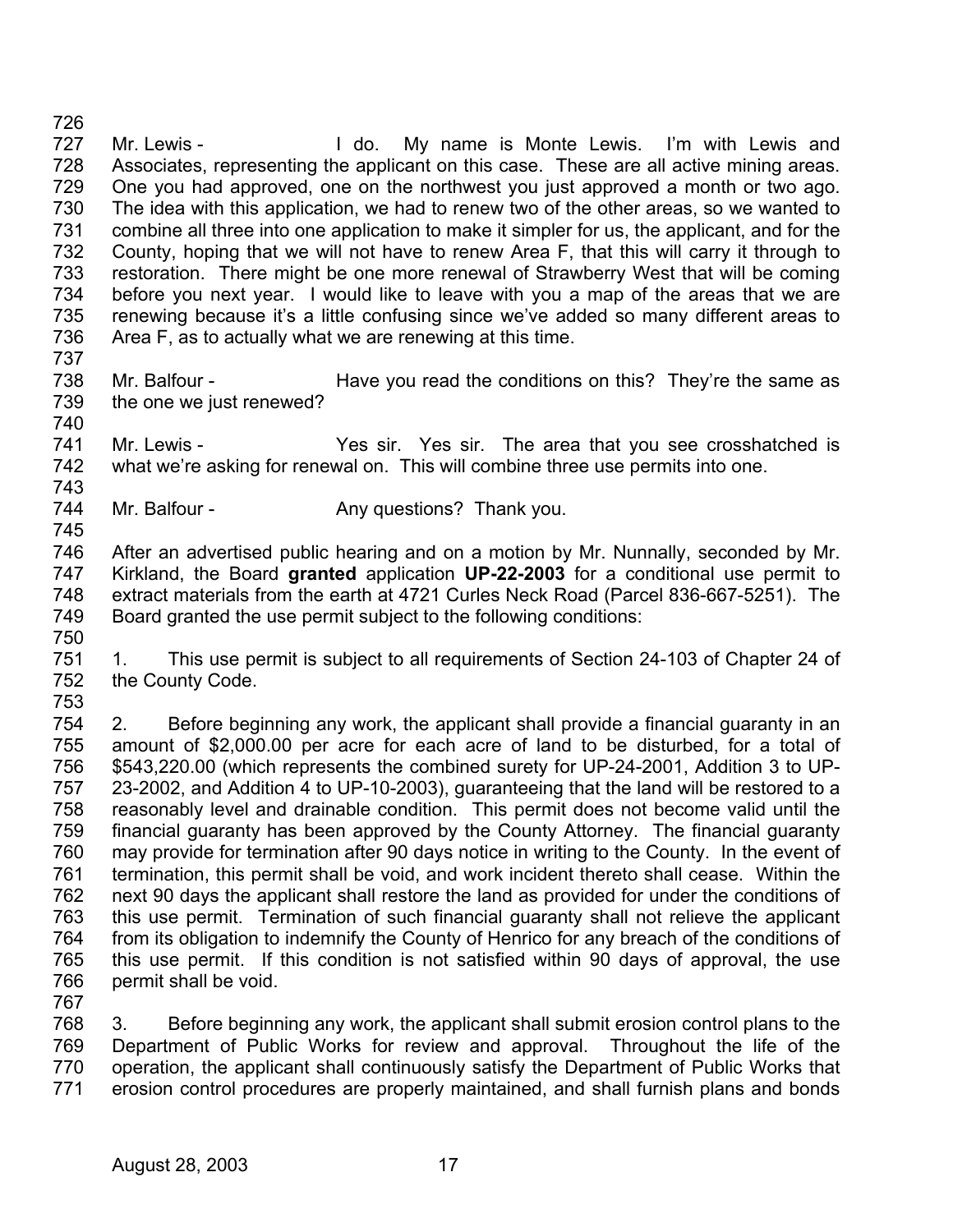772 773 774 775 that the department deems necessary. The applicant shall provide certification from a licensed professional engineer that dams, embankments and sediment control structures meet the approved design criteria as set forth by the State. If this condition is not satisfied within 90 days of approval, the use permit shall be void.

776

777 778 779 4. Before beginning any work, the applicant shall obtain a mine license from the Virginia Department of Mines, Minerals and Energy. If this condition is not satisfied within 90 days of approval, the use permit shall be void.

780

781 782 783 784 785 786 5. Before beginning any work, the areas approved for mining under this permit shall be delineated on the ground by five-foot-high metal posts at least five inches in diameter and painted in alternate one foot stripes of red and white. These posts shall be so located as to clearly define the area in which the mining is permitted. They shall be located, and their location certified, by a certified land surveyor. If this condition is not satisfied within 90 days of approval, the use permit shall be void.

787

788 789 790 791 6. In the event that the Board's approval of this use permit is appealed, all conditions requiring action within 90 days will be deemed satisfied if the required actions are taken within 90 days of final action on the appeal.

792 793 794 795 796 7. The applicant shall comply with the Chesapeake Bay Preservation Act and all state and local regulations administered under such act applicable to the property, and shall furnish to the Planning Office copies of all reports required by such act or regulations.

797 798 799 8. Hours of operation shall be from 6:00 a.m. to 6:00 p.m. when Daylight Savings Time is in effect, and from 7:00 a.m. to 5:00 p.m. at all other times.

800 801 802 9. No operations of any kind are to be conducted at the site on Sundays or national holidays.

803 804 805 10. Routes of ingress and egress shall be over the applicant's rights of way to the loading area at the James River as outlined on the map filed with the application.

806 807 808 809 11. The applicant shall post and maintain a sign at the entrance to the mining site stating the name of the operator, the use permit number, the mine license number, and the telephone number of the operator. The sign shall be 12 square feet in area and the letters shall be three inches high.

810

811 812 813 814 815 12. The applicant shall post and maintain "No Trespassing" signs every 250 feet along the perimeter of the property. The letters shall be three inches high. The applicant shall furnish the Chief of Police a letter authorizing the Division of Police to enforce the "No Trespassing" regulations, and agreeing to send a representative to testify in court as required or requested by the Division of Police.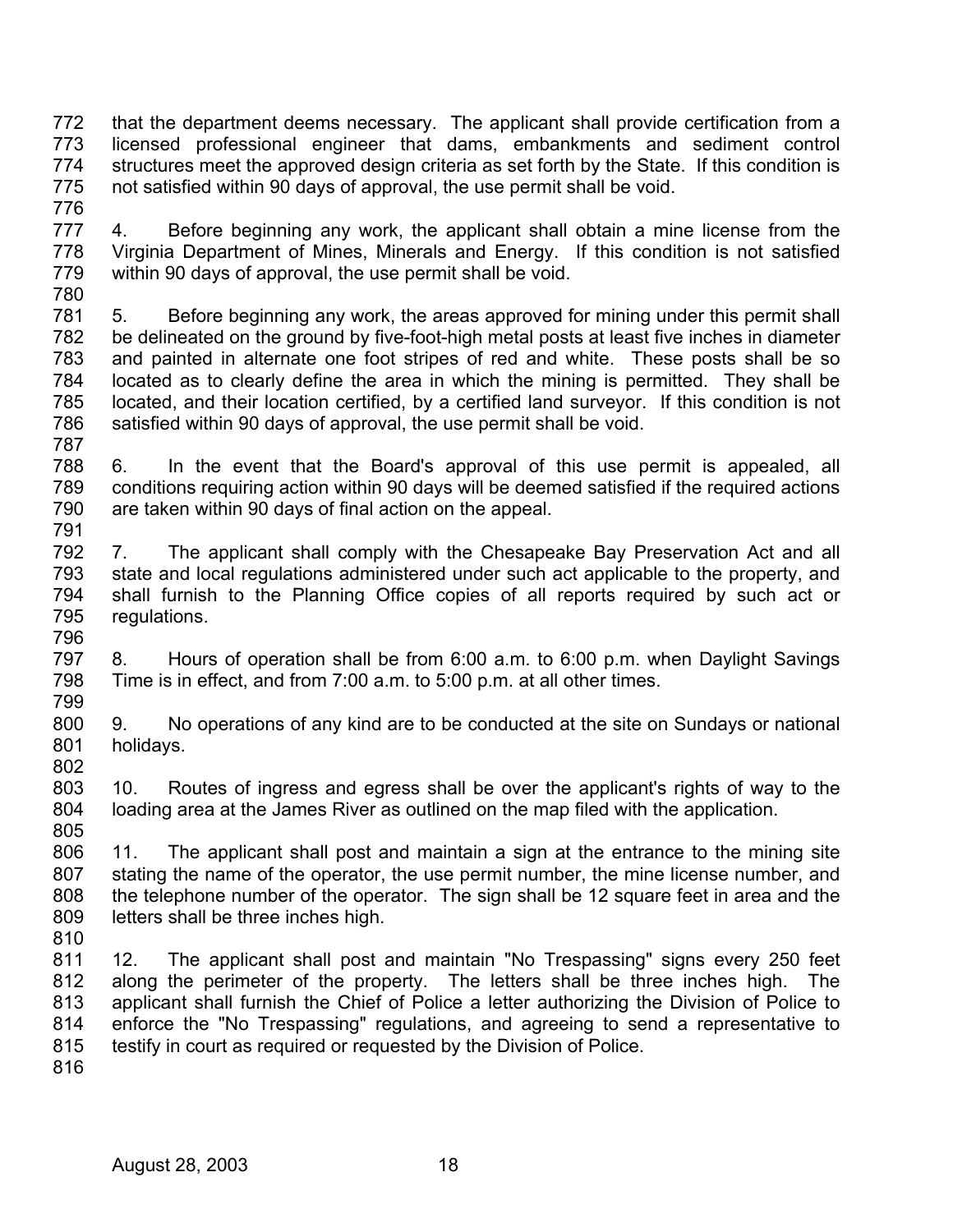817 818 13. All roads used in connection with this use permit shall be effectively treated with calcium chloride or other wetting agents to eliminate any dust nuisance.

819

828

820 821 822 14. The applicant shall maintain the property, fences, and roads in a safe and secure condition indefinitely, or convert the property to some other safe use.

823 824 825 826 827 15. If, in the course of its preliminary investigation or operations, the applicant discovers evidence of cultural or historical resources, or an endangered species, or a significant habitat, it shall notify appropriate authorities and provide them with an opportunity to investigate the site. The applicant shall report the results of any such investigation to the Planning Office.

- 829 830 831 832 833 834 16. If water wells located on surrounding properties are adversely affected, and the extraction operations on this site are suspected as the cause, the effected property owners may present to the Board evidence that the extraction operation is a contributing factor. After a hearing by the Board, this use permit may be revoked or suspended, and the operator may be required to correct the problem.
- 835 836 837 17. Open and vertical excavations having a depth of 10 feet or more, for a period of more than 30 days, shall be effectively sloped to a 2:1 slope or flatter to protect the public safety.
- 838

839 840 841 842 843 844 845 846 847 18. Topsoil shall not be removed from any part of the property outside of the area in which mining is authorized. Sufficient topsoil shall be stockpiled on the property for respreading in a layer with five inches of minimum depth. All topsoil shall be stockpiled within the authorized mining area and provided with adequate erosion control protection. If the site does not yield sufficient topsoil, additional topsoil shall be brought to the site to provide the required five-inch layer of cover. All topsoil shall be treated with a mixture of seed, fertilizer, and lime as recommended by the County after soil tests have been provided to the County.

848 849 850 851 852 853 854 855 19. No offsite-generated materials shall be deposited on the mining site without prior written approval of the Director of Planning. To obtain such approval, the operator shall submit a request stating the origin, nature and quantity of material to be deposited, and certifying that no contaminated or hazardous material will be included. The material to be deposited on the site shall be limited to imperishable materials such as stone, bricks, tile, sand, gravel, soil, asphalt, concrete and like materials, and shall not include any hazardous materials as defined by the Virginia Hazardous Waste Management Regulations.

856

857 858 859 860 861 20. A superintendent, who shall be personally familiar with all the terms and conditions of Section 24-103 of Chapter 24 of the County Code, as well as the terms and conditions of this use permit, shall be present at the beginning and conclusion of operations each work day to see that all the conditions of the Code and this use permit are observed.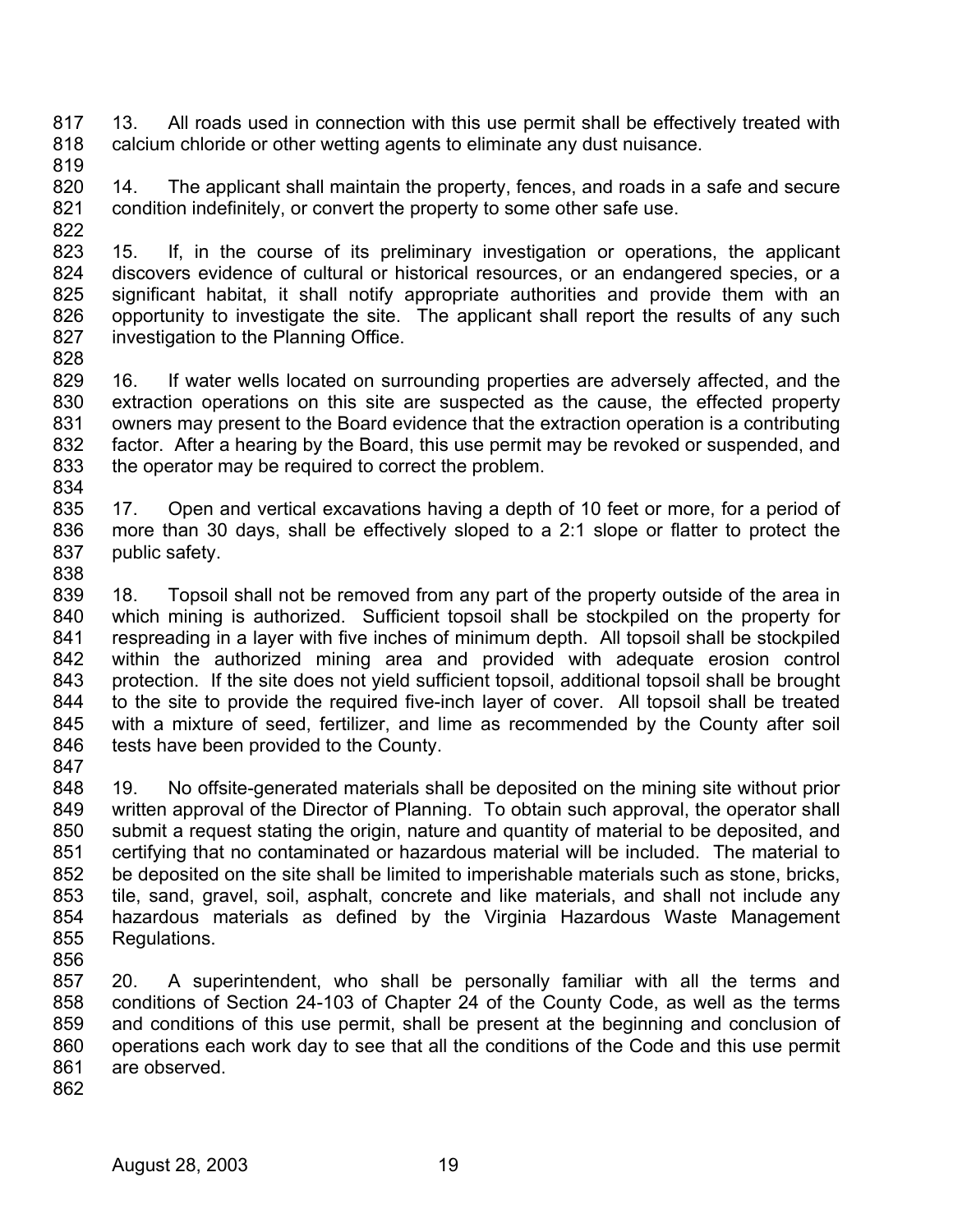863 864 865 866 867 868 869 21. A progress report shall be submitted to the Board on June 30, 2004. This progress report must contain information concerning how much property has been mined to date of the report, the amount of land left to be mined, how much rehabilitation has been performed, when and how the remaining amount of land will be rehabilitated, and any other pertinent information about the operation that would be helpful to the Board.

870 871 872 22. Excavation shall be discontinued by August 31, 2006, and restoration accomplished by not later than August 31, 2007, unless a new permit is granted by the Board of Zoning Appeals.

873

874 875 876 877 23. The rehabilitation of the property shall take place simultaneously with the mining process. Rehabilitation shall not be considered completed until the mined area is covered completely with permanent vegetation.

878 879 880 881 882 883 24. All drainage and erosion and sediment control measures shall conform to the standards and specifications of the Mineral Mining Manual Drainage Handbook. Any drainage structures in place prior to October 14, 1992, and which do not conform to the Mineral Mining Manual Drainage Handbook, may remain in place until such time as any reconstruction is required, at which time said structures shall be brought into conformance with the Mineral Mining Manual Drainage Handbook.

884

885 886 887 25. Failure to comply with any of the foregoing conditions shall automatically void this permit.

| 888 | Affirmative: | Balfour, Kirkland, McKinney, Nunnally, Wright | 5        |
|-----|--------------|-----------------------------------------------|----------|
| 889 | Negative:    |                                               | $\Omega$ |
| 890 | Absent:      |                                               |          |
| 891 |              |                                               |          |

892 893 894 The Board granted the request because it found the proposed use will be in substantial accordance with the general purpose and objectives of Chapter 24 of the County Code.

895 896 897 898 899 900 901 902 903 904 905 **A - 96-2003 SCOTT D. SLEEME** requests a variance from Section 24-95(c)(1) of Chapter 24 of the County Code to allow the existing dwelling to remain at 1214 Elmhurst Drive (Ridgeway Farms) (Parcel 756-742- 4737), zoned R-3, One-family Residence District (Tuckahoe). The minimum side yard setback and total side yard setback are not met. The applicant has 10 feet minimum side yard setback and 22 feet total side yard setback, where the Code requires 15 feet minimum side yard setback and 22.5 feet total side yard setback. The applicant requests a variance of 5 feet minimum side yard setback and 0.5 feet total side yard setback.

906 907 Mr. Balfour - Do we have any others who intend to testify in this matter? Would you raise your right hand and be sworn please?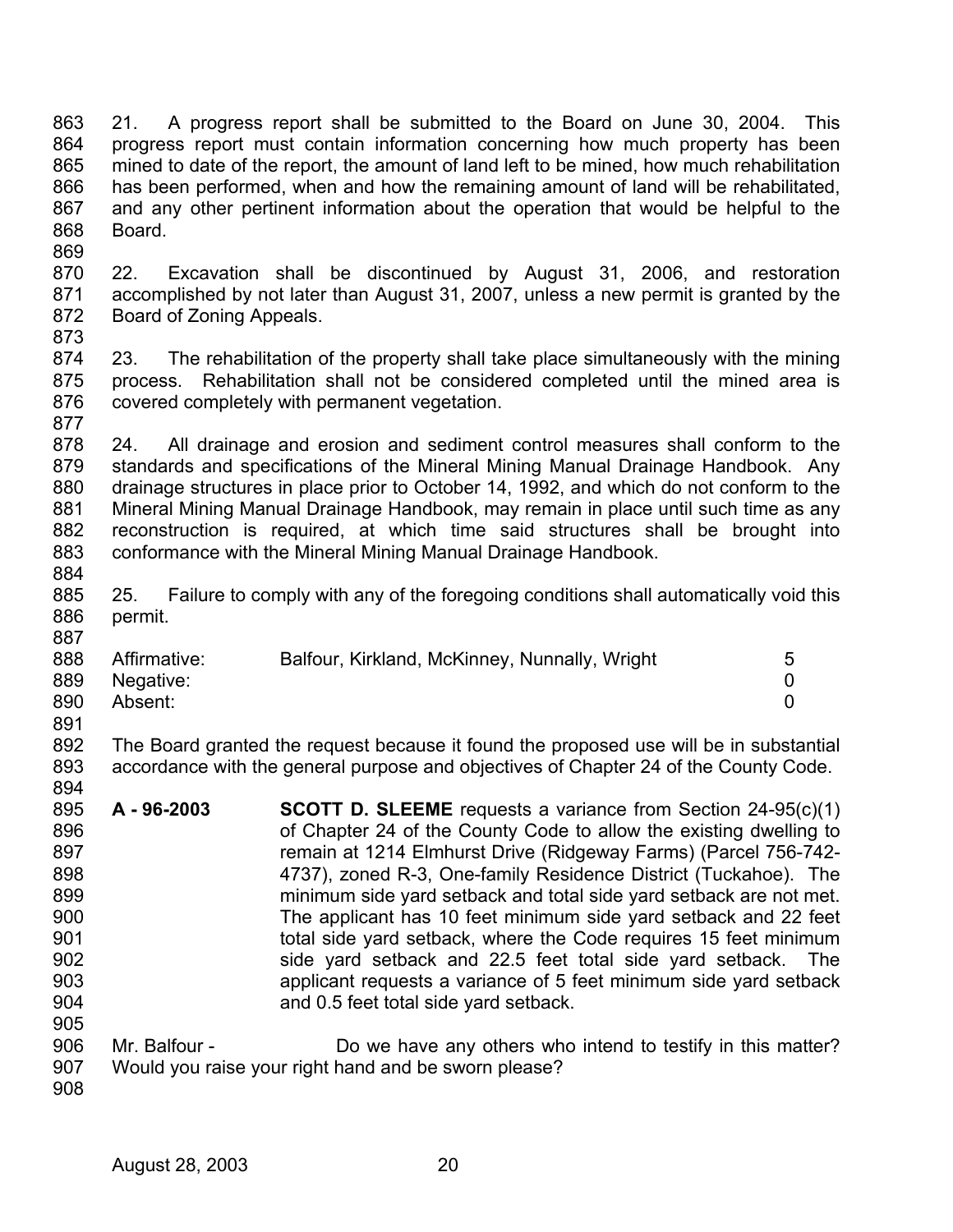909 910 911 912 913 914 915 916 917 918 919 920 921 922 923 924 925 926 927 928 929 930 931 932 933 934 935 936 937 938 939 940 941 942 943 944 945 946 947 948 949 950 951 952 953 954 Mr. Blankinship - Do you swear that the testimony you are about to give is the truth, the whole truth, and nothing but the truth, so help you God? What is the correct pronunciation of your name? Ms. Lareau - I do. My name is Kathryn Lareau. I'm with Kaufman & Canoles, and I'm here representing the current property owner, Scott Sleeme. Mr. Sleeme purchased the property earlier this year, and right before they went to closing, he got a copy of the survey and realized that a portion of the property does not meet the minimum side yard and total side yard requirements. As you can see from the plat that's up there, it's based upon an addition that was put on the house by a prior property owner, back in 1971. Mr. Sleeme is the first property owner who apparently is trying to correct this existing problem. Mr. Balfour - **Are there any questions?** Mr. Wright - Would you describe the shape of this lot. Ms. Lareau - As you can see, it's sort of an odd-shaped lot. As the staff report noted, it's almost hard to figure out where the side yard turns into the front yard, and the area in question, the den addition that was put on 30 years ago, abuts Elmhurst Drive, so you're not really right next door to it. It's that part that's showing up on the picture there, so you're not really right up against someone else's property, and we're not aware of anyone having any objections to it, for as long as it has existed in the past 30 or so odd years. Mr. Wright - How did he come to this idea that he needed to do this? Ms. Lareau - I think he just wants, because he raised it as an issue right before he purchased the property, and obviously, by the time they realized it, it was too late to get a variance before he bought it. He just wants to have it corrected so that when he goes to sell the house, five or ten years from now, the next purchaser can't raise an issue. We're just trying to correct something that's been in violation. Mr. Balfour - Did I hear you say it was a survey mistake at the beginning? Ms. Lareau - No, when the survey was done by the current owner, that's when they discovered it. As I'm sure you are all aware, this stuff often comes to the lawyer's attention the day before the closing is supposed to happen, at which point it's too late for us to go to get it corrected and still have everybody close on the property when they want to close. Mr. Wright - So you closed the sale? Ms. Lareau - The Yes, the sale has been closed. It's just the current owner who's trying to correct an existing problem.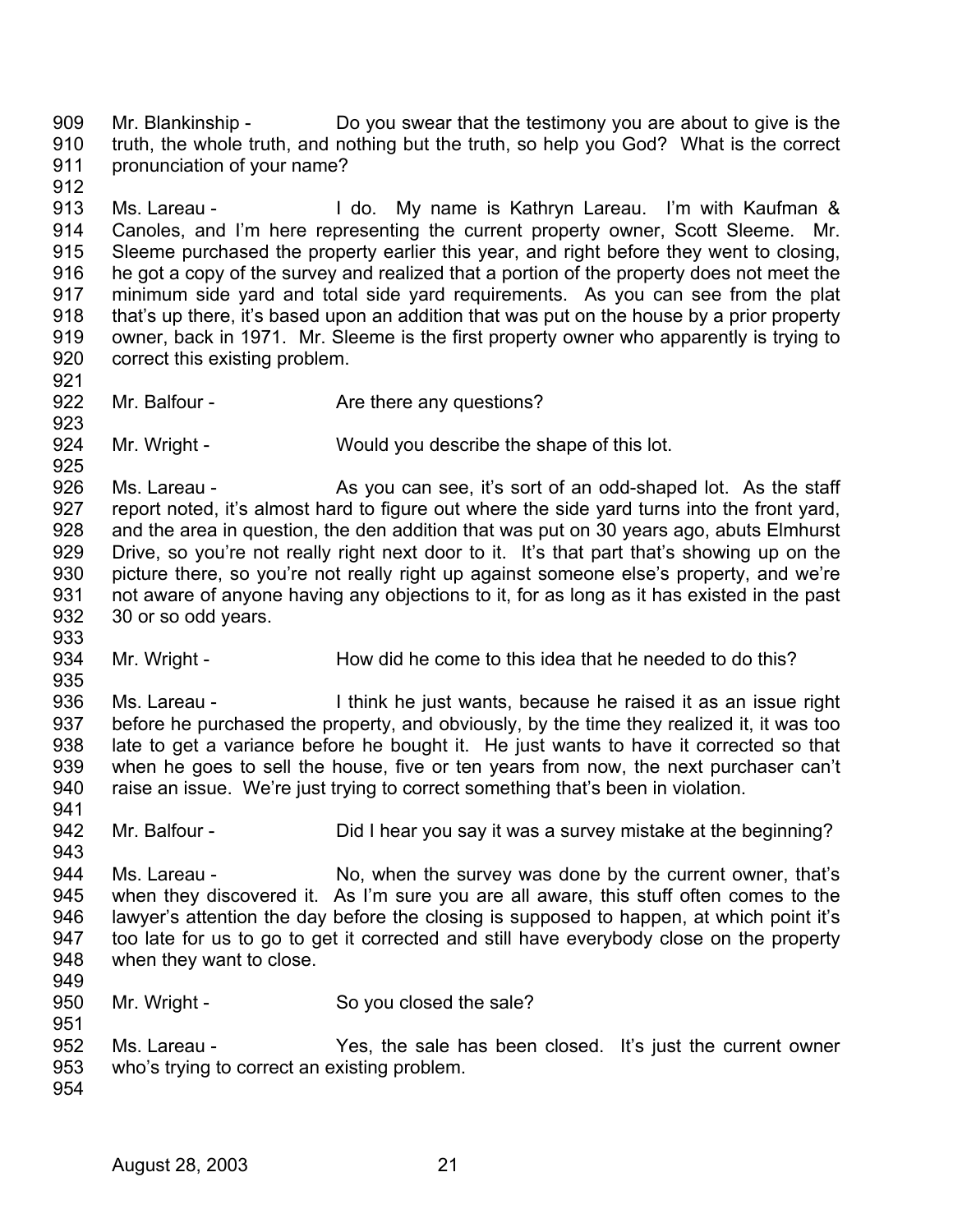955 956 957 Mr. Balfour - The Are there any other questions of this six-inch request? Apparently not. Thank you.

958 959 960 961 After an advertised public hearing and on a motion by Mr. Wright, seconded by Mr. McKinney, the Board **granted** application **A-96-2003** for a variance to allow the existing dwelling to remain at 1214 Elmhurst Drive (Ridgeway Farms) (Parcel 756-742-4737). The Board granted the variance subject to the following condition:

963 964 965 1. This variance applies only to the existing dwelling. All other applicable regulations of the County Code shall remain in force.

| 966 | Affirmative:  | Balfour, Kirkland, McKinney, Nunnally, Wright | 5 |
|-----|---------------|-----------------------------------------------|---|
|     | 967 Negative: |                                               |   |
| 968 | Absent:       |                                               |   |
| 969 |               |                                               |   |

970 971 972 973 974 The Board granted this request, as it found from the evidence presented that, due to the unique circumstances of the subject property, strict application of the County Code would produce undue hardship not generally shared by other properties in the area, and authorizing this variance will neither cause a substantial detriment to adjacent

975 976 977 978 979 980 981 **A - 97-2003 GREGORY JONES** requests a variance from Section 24-9 of Chapter 24 of the County Code to build a one-family dwelling at 618 Fountain Lane (Parcel 755-739-1733), zoned R-3, One-family Residence District (Tuckahoe). The public street frontage requirement is not met. The applicant has 0 feet public street frontage, where the Code requires 50 feet public street frontage. The applicant requests a variance of 50 feet public street frontage.

983 984 Mr. Balfour - Do we have any others who intend to testify in this matter? Would you both raise your right hands and be sworn please?

986 987 988 989 Mr. Blankinship - Do you swear that the testimony you are about to give is the truth, the whole truth, and nothing but the truth, so help you God? What is the correct pronunciation of your name?

990 991 992 993 994 995 996 997 998 999 1000 Mr. Moore - The Mull do. My name is Glenn Moore; I'm an attorney, here this morning on behalf of Mr. and Mrs. Gregory Jones, the owners of the lot. Mr. and Mrs. Jones are here with me, and Mr. Jones will only be testifying in the event that I'm not able to answer a question that the Board members may have. If you look at the plat, if you can make that picture smaller so that you can see the entire subdivision, is that possible, Mr. Blankinship? This property is fully one of six lots that were created back before the zoning ordinance was enacted in 1960. The front lots further to the south, front on Ridge Road and do not have the problem of no frontage on a public right-ofway. The lot immediately south of the lot that the Jones own, and the lot across from a private right-of-way, neither of them have ……….. There, that probably shows it better, you can see Ridge Road to the south; then there are two lots on either side of what's

962

982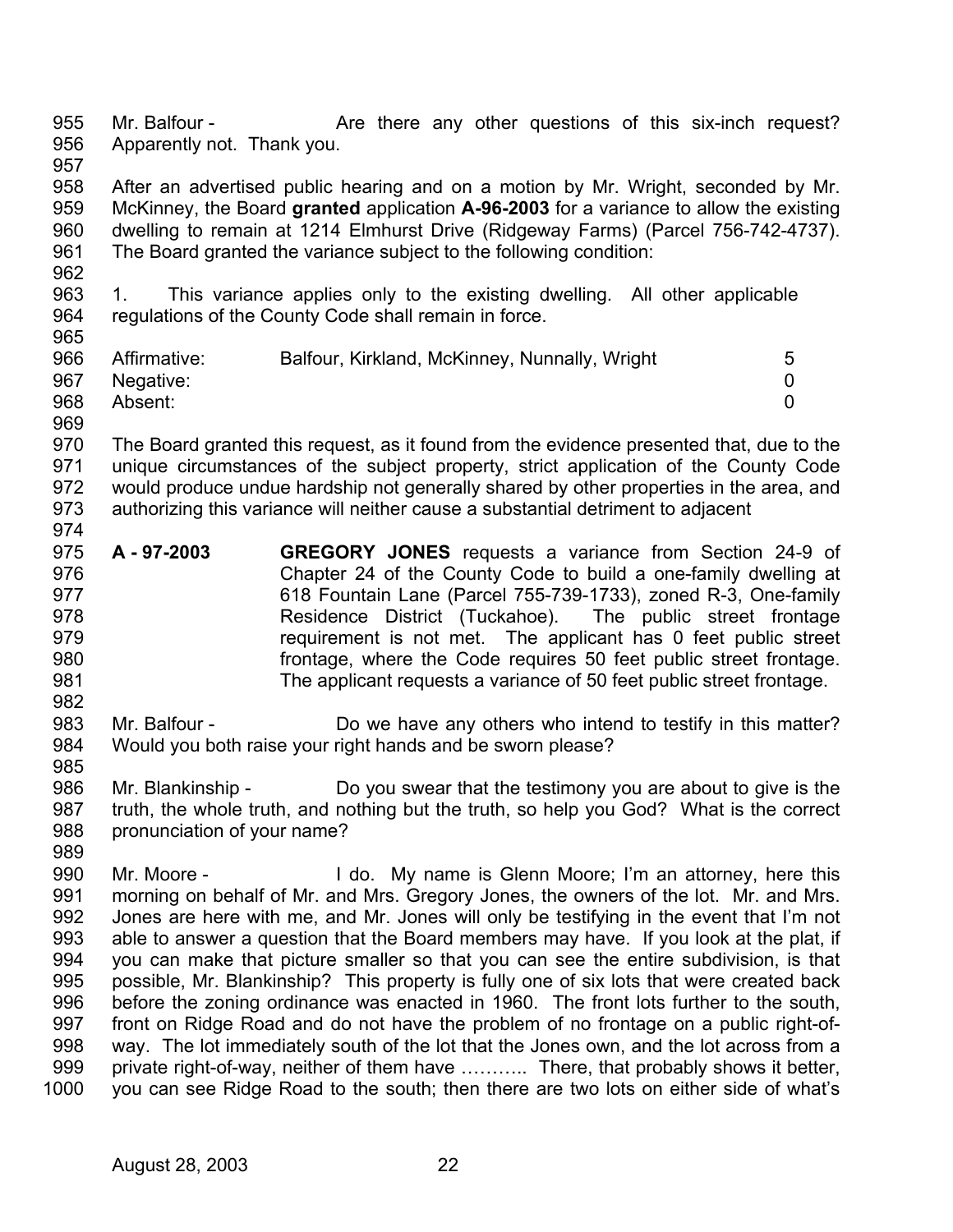1001 1002 1003 1004 called Fountain Lane there, and those two lots front on Ridge Road; they have frontage on a public right-of-way. The two houses further north on either side of Fountain Lane, neither of them have frontage on a public right-of-way, but they were both built in the latter 1950's.

1006 1007 Mr. Balfour - They have a driveway up to their house. Is there a driveway up to this lot too?

1009 1010 1011 1012 Mr. Moore - The driveway would have to be extended. I have some photographs. Let me pass these photographs that kind of show the character of the property and the access drive.

1013 Mr. Balfour - I'm familiar with where this is; it's not too far from me.

1015 1016 1017 1018 1019 1020 1021 1022 1023 1024 1025 1026 1027 1028 1029 1030 1031 1032 Mr. Moore - Mr. and Mrs. Jones acquired their lot in May of 2002. I think they really didn't look into the issue of whether or not they could build on that right-ofway, assuming that since their neighbors, adjoining property owners, could do so, that they also could do so. It's interesting that this was created as a family subdivision in the '50's, and it's still all family members that live in that area. It's a long time for a family subdivision to remain intact. In any event, they talked to Bruce Hulcher about the possibility of building their house on this property, and Bruce identified the problem and approached the County Public Works and Planning about the possibility of extending a public right-of-way back to serve this property and the property that is immediately to the east. Neither Public Works nor Planning would support the extension of a public right-of-way there, primarily because allowing a public right-of-way to be extended back to that area, you would create nonconforming situations with the existing homes that are on the two lots just to the south. They are then faced with the situation that they are not able to obtain a variance to allow this private road within the fifteen-foot right-of-way to be extended back to serve this lot and the lot to the east. This variance request only relates to their lot, the other would have to come back, but if it's not extended to serve their lot, then they're left with a lot that they can't in effect use, which I think would create a hardship for them, an unreasonable hardship.

1033

1005

1008

1014

1034 1035 1036 1037 Mr. Balfour - I think Mr. Fountain is the refuse management collector in that area too, isn't he? I think he is, he's in the refuse business, and I want my refuse picked up.

1038 1039 1040 1041 1042 1043 1044 1045 1046 Mr. Moore - The Interestingly, that lot is assessed by the County, I checked on that, the County assesses that lot at \$25,000, as if it's a buildable lot. That's not binding on you, obviously, but it's interesting that the County does feel that it's a buildable lot. I think you have an unusual situation here, that if the Jones are not allowed a variance to build their home on this property, they've effectively got a situation where they cannot use the property. There's no other reasonable use for it; as you can see, it's a wooded site. They do intend to leave as many of the trees as possible, consistent with developing the site with a home. I've got a plan, if you'd like to see it, of the home they plan to build. It's over 3,000 square feet on the first floor; it a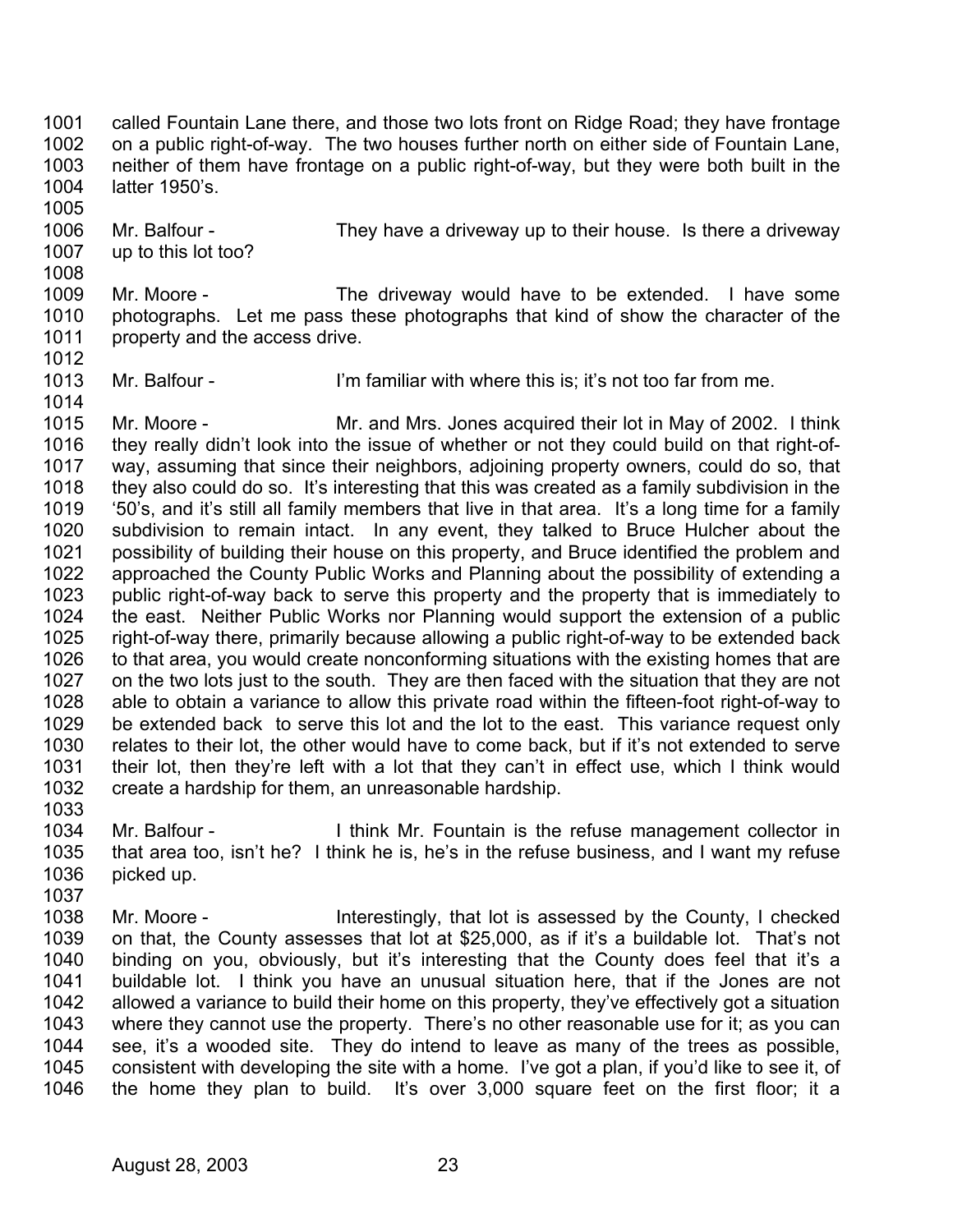| 1047         |       |                                           | predominantly brick home. I'd be glad to share that with you if you want to see it.                                                               |
|--------------|-------|-------------------------------------------|---------------------------------------------------------------------------------------------------------------------------------------------------|
| 1048         |       |                                           |                                                                                                                                                   |
| 1049         |       | Mr. Balfour -                             | No. You've read the conditions?                                                                                                                   |
| 1050<br>1051 |       | Mr. Moore -                               | The conditions are entirely acceptable.                                                                                                           |
| 1052         |       |                                           |                                                                                                                                                   |
| 1053<br>1054 |       | Mr. Balfour -                             | Public water and sewer and all.                                                                                                                   |
| 1055         |       | Mr. McKinney -                            | Mr. Moore, I tried to buy a lot in the west end about six                                                                                         |
| 1056         |       |                                           | months ago, and the cheapest one I could find was \$90,000. Maybe the County doesn't                                                              |
| 1057         |       | think this is a buildable lot.            |                                                                                                                                                   |
| 1058         |       |                                           |                                                                                                                                                   |
| 1059<br>1060 |       | Mr. Moore -                               | I bet Mr. Jones would sell you his for \$90,000, Mr.<br>McKinney. It's assessed at \$25,000; I would certainly say that at \$25,000, it's a nice- |
| 1061         |       |                                           | sized lot; it's about 8/10 of an acre. I have to admit that that's pretty low for a lot that                                                      |
| 1062         | size. |                                           |                                                                                                                                                   |
| 1063         |       |                                           |                                                                                                                                                   |
| 1064         |       | Mr. Balfour -                             | It was already part of a subdivision prior to 1960 anyway.                                                                                        |
| 1065         |       |                                           |                                                                                                                                                   |
| 1066         |       | Mr. Moore -                               | Yes sir, this is not a newly created lot.                                                                                                         |
| 1067         |       |                                           |                                                                                                                                                   |
| 1068         |       | Mr. Balfour -                             | Are there any other questions? Thank you. Mr. Jones, did                                                                                          |
| 1069         |       | you want to speak?                        |                                                                                                                                                   |
| 1070         |       |                                           |                                                                                                                                                   |
| 1071         |       |                                           | After an advertised public hearing and on a motion by Mr. Wright, seconded by Mr.                                                                 |
| 1072         |       |                                           | McKinney, the Board granted application A-97-2003 for a variance to build a one-family                                                            |
| 1073         |       |                                           | dwelling at 618 Fountain Lane (Parcel 755-739-1733). The Board granted the variance                                                               |
| 1074         |       | subject to the following conditions:      |                                                                                                                                                   |
| 1075         |       |                                           |                                                                                                                                                   |
|              |       |                                           |                                                                                                                                                   |
| 1076         | 1.    |                                           | This variance applies only to the public street frontage requirement. All other                                                                   |
| 1077         |       |                                           | applicable regulations of the County Code shall remain in force.                                                                                  |
| 1078         |       |                                           |                                                                                                                                                   |
| 1079         | 2.    |                                           | At the time of building permit application, the applicant shall submit the                                                                        |
| 1080         |       |                                           | necessary information to the Department of Public Works to ensure compliance with the                                                             |
| 1081         |       |                                           | requirements of the Chesapeake Bay Preservation Act and the code requirements for                                                                 |
| 1082         |       | water quality standards.                  |                                                                                                                                                   |
| 1083         |       |                                           |                                                                                                                                                   |
| 1084         | 3.    |                                           | Connections shall be made to public water and sewer.                                                                                              |
| 1085         |       |                                           |                                                                                                                                                   |
| 1086         | 4.    |                                           | The applicant shall present proof with the building permit application that a legal                                                               |
| 1087         |       | access to the property has been obtained. |                                                                                                                                                   |
| 1088         |       |                                           |                                                                                                                                                   |
| 1089         | 5.    |                                           | The owners of the property, and their heirs or assigns, shall accept responsibility                                                               |
| 1090         |       |                                           | for maintaining access to the property until such a time as the access is improved to                                                             |
| 1091         |       |                                           | County standards and accepted into the County road system for maintenance.                                                                        |
| 1092         |       |                                           |                                                                                                                                                   |
|              |       |                                           |                                                                                                                                                   |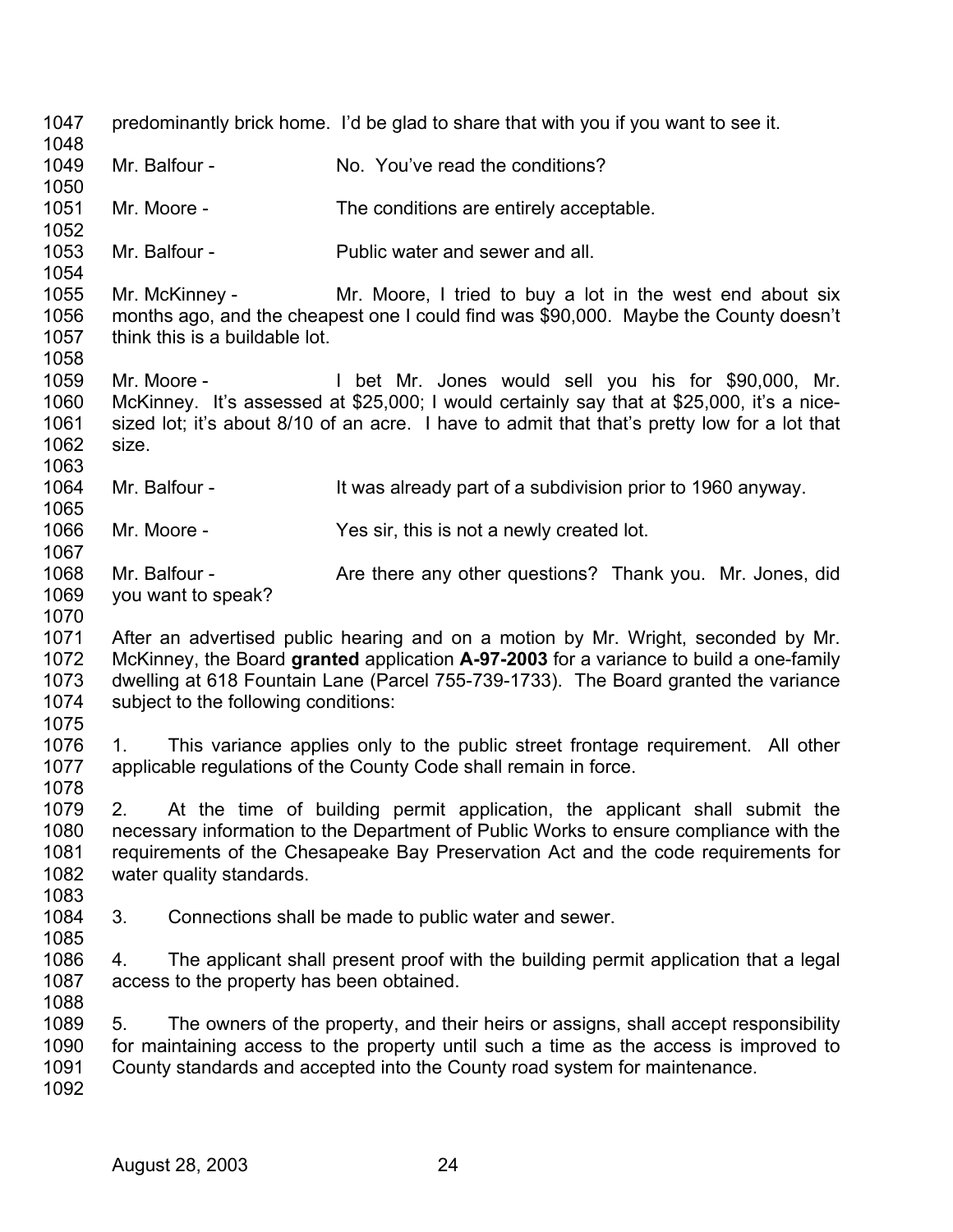| 1093 | Affirmative: | Balfour, Kirkland, McKinney, Nunnally, Wright | 5 |
|------|--------------|-----------------------------------------------|---|
| 1094 | Negative:    |                                               |   |
| 1095 | Absent:      |                                               |   |
| 1096 |              |                                               |   |

1097 1098 1099 1100 1101 1102 The Board granted this request, as it found from the evidence presented that, due to the unique circumstances of the subject property, strict application of the County Code would produce undue hardship not generally shared by other properties in the area, and authorizing this variance will neither cause a substantial detriment to adjacent property nor materially impair the purpose of the zoning regulations.

1103 1104 1105 1106 **UP- 23-2003 COKESBURY BOOKSTORE** requests a temporary conditional use permit pursuant to Section 24-116(c)(1) of Chapter 24 of the County Code to hold a tent sale at 3700 West End Drive (Parcel 759-757-0604), zoned B-2, Business District (Brookland).

## 1108 1109 1110 Mr. Balfour - Do we have any others who intend to testify in this matter? Would you raise your right hand and be sworn please?

- 1111 1112 Mr. Blankinship - Do you swear that the testimony you are about to give is the truth, the whole truth, and nothing but the truth, so help you God?
- 1114 1115 1116 1117 1118 1119 1120 1121 1122 1123 1124 1125 1126 Ms. Thompson - I do. I am Ellen Thompson. Cokesbury Bookstore requests permission to hold our mostly annual tent sale September 30 to October 4. This would require a tent to be installed on the front parking lot of the property, from September 28 until it's removal no later than October 6. The tent will be less than 900 square feet and installed by a properly licensed vendor. The tent will cover four parking spaces in the upper lot and reduce access to the remaining spaces, which will be then reserved for our handicapped customers. The area will be clearly marked. In previous years, we have used adjoining parking at Tuckernuck Shopping Center for overflow parking. The property has changed hands, and I am making all efforts to contact the property manager for an updated permission to continue to do so. While we'd like to think that we could cause as much sensation as the Guitar Center Grand Opening, unfortunately that's never happened, and we usually don't have any obstructions to public access or public roadways.
- 1127

1107

1113

- 1128 1129 Mr. Balfour - I think I recall your being here before with the same request. You've read the conditions?
- 1131 Ms. Thompson - We plan to meet all conditions.
- 1132

1130

1133 Mr. Balfour - Any other questions? Thank you.

1134 1135

1136 1137 1138 After an advertised public hearing and on a motion by Mr. Kirkland, seconded by Mr. Nunnally, the Board **granted** application **UP-23-2003** for a temporary conditional use permit to hold a tent sale at 3700 West End Drive (Parcel 759-757-0604). The Board granted the use permit subject to the following conditions: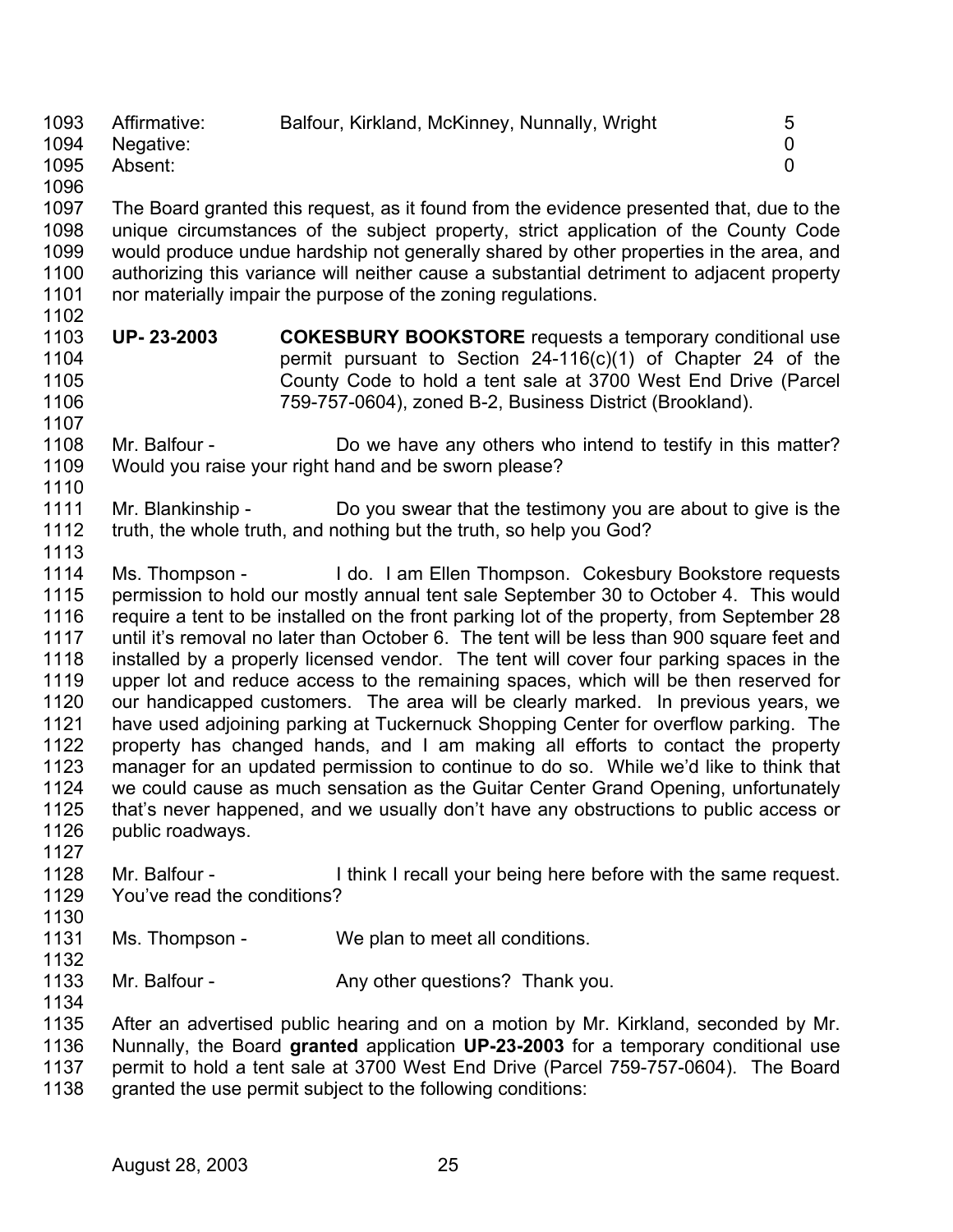- 1139 1140 1141 1142 1143 1144 1. Only the improvements shown on the plan filed with the application may be constructed pursuant to this approval. No substantial changes or additions to the layout may be made without the approval of the Board of Zoning Appeals. Any additional improvements shall comply with the applicable regulations of the County Code.
- 1145 1146 1147 2. The tent shall be removed from the property on or before October 6, 2003, at which time this permit shall expire.
- 1148 3. Hours of operation at the tent shall be limited to 9:00 am to 6:00 pm.

1150 1151 1152 1153 4. The portion of the parking lot used for the tent site and associated activities shall be barricaded or otherwise adequately marked to prevent vehicular traffic from entering the secured area. Sufficient, useable parking spaces shall be maintained on the site.

1154 1155 5. The tent shall be secured with water barrels or some other measure that does not require cutting or damaging the pavement.

| 1157 | Affirmative:   | Balfour, Kirkland, McKinney, Nunnally, Wright | 5 |
|------|----------------|-----------------------------------------------|---|
|      | 1158 Negative: |                                               |   |
| 1159 | Absent:        |                                               |   |
| 1160 |                |                                               |   |

- 1161 1162 The Board granted the request because it found the proposed use will be in substantial accordance with the general purpose and objectives of Chapter 24 of the County Code.
- 1164 1165 1166 1167 1168 1169 1170 1171 **A - 98-2003 E. L. BOWDEN, JR.** requests a variance from Section 24-95(i)(2) of Chapter 24 of the County Code to keep a stable at 9490 Osborne Turnpike (Parcel 806-673-1937), zoned A-1, Agricultural District (Varina). The accessory structure location requirement is not met. The applicant has an accessory structure in the front yard, where the Code allows accessory structures in the rear yard. The applicant requests a variance of accessory structure location requirement.
- 1173 1174 1175 Mr. Balfour - Do we have any others who intend to testify in this matter? Even if you're not sure, go ahead and stand up. Would you raise your right hand and be sworn please?
- 1177 1178 1179 Mr. Blankinship - Do you swear that the testimony you are about to give is the truth, the whole truth, and nothing but the truth, so help you God? Thank you. You can all be seated. Would you please state your name?
- 1181 Mr. V. Bowden - I do. My name is Vaughan Bowden.
- 1183 1184 Mr. Balfour - The Let me take a second here. Mr. Bowden, you're the applicant.

1149

1156

1163

1172

1176

1180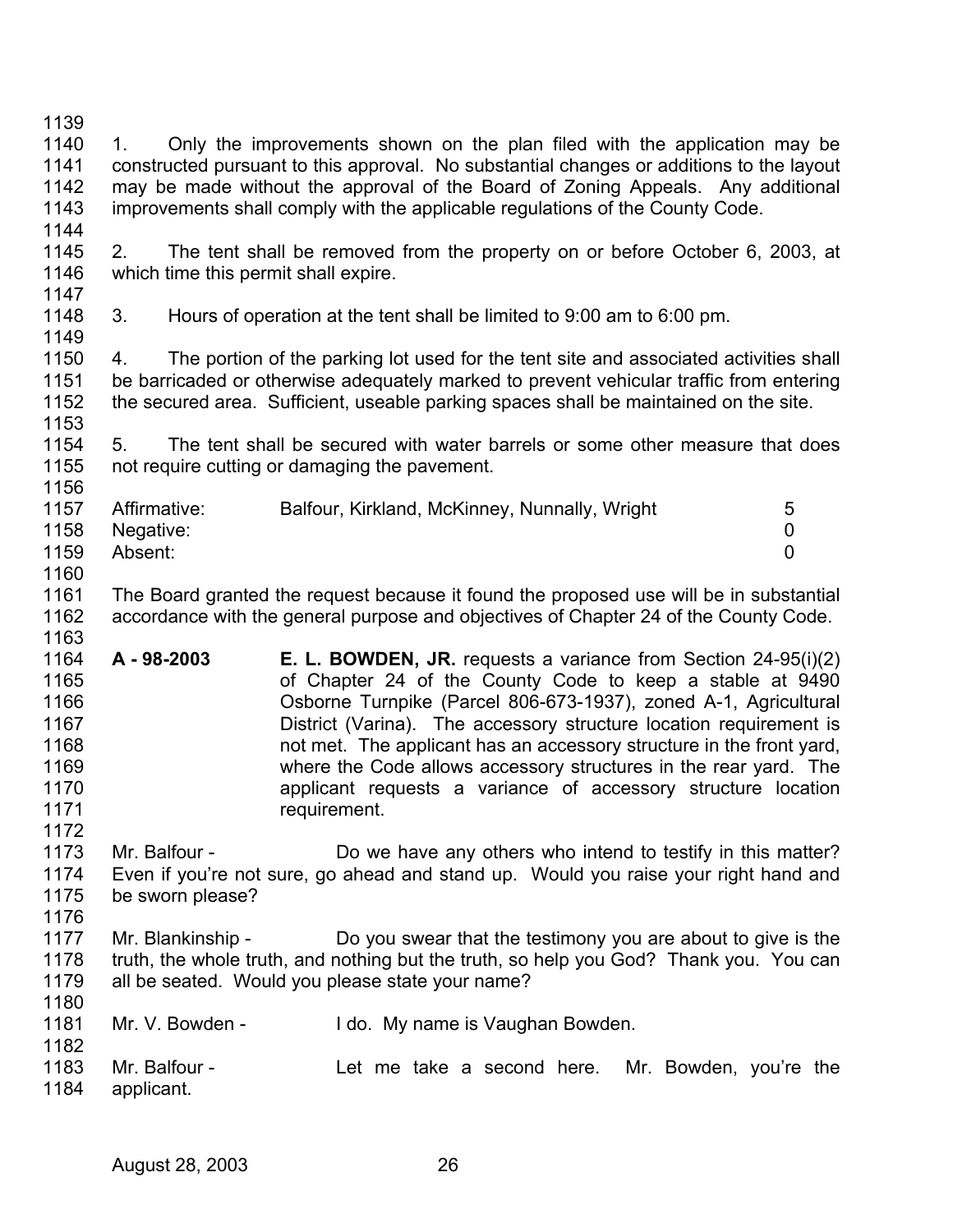1185

1187

1186

Mr. V. Bowden - I'm the brother of the E. L. Bowden builder.

- 1188 1189 1190 1191 1192 1193 1194 Mr. Balfour - The You go first, and then the others in the audience, if you happen to be opposed, you'll have your chance to speak, and Mr. Bowden, you'll have a chance to respond to them. That's the procedure, just to refresh your memory. If any of you who may be testifying who are opposed, keep in mind that we don't need to hear the same comments four or five times. Divide up which points you're going to discuss, or if you want to present them uniquely, differently, that's fine, but don't just stand up and say "me too," "me too," "me too."
- 1195

1202

- 1196 1197 1198 1199 Mr. V. Bowden - Would it be possible that if there is an issue on rebuttal, if there are any issues that need to be clarified further, that the witnesses were able to provide additional input on the rebuttal time?
- 1200 1201 Mr. Balfour - You mean by them? That, we'll have to decide at the time, if we think that there's some issue we're not clear on.
- 1203 1204 1205 1206 1207 1208 1209 1210 Mr. V. Bowden - We're basically here today to right a wrong that was created by miscommunication and a misunderstanding between Mr. Bowden and the County, when he went to apply for the permit to build the barn. Essentially, the barn is a dream of his daughter and himself to have a horse barn on the property. The property is in Varina, and it's on A-1, and it's on approximately 8.3 acres. Looking at the picture, you can notice that the lot is an irregular-shaped lot, and basically from the guideline, that the County is now saying, that it's impossible to put any structures on the property.
- 1211 1212 1213 1214 1215 1216 1217 1218 1219 1220 1221 1222 1223 1224 1225 If you look at the issue, it is essentially an issue with front yard vs. back yard. The property, because it's on the river, essentially the front of the house is facing towards the river. However, because Osborne Turnpike is the address of the property, the County's rules call that the front of the house. Because of that being called the front of the house, it's impossible to meet the guidelines to have structures. You can't have any structures in the front yard. However, how we got to this point is, Mr. Bowden called the County and said, "I want to build a pole barn to put horses in for my daughter." When he called the County, the County took down his information, the location, and asked a lot of questions about what he was going to do with the property, location, etc. When Mr. Bowden asked at that time, they told him they would get back with him, and they called him back. After the County had a chance to look at the plot and whatever other information they needed, they called him back, and they said, "There's no problem; you do not need a building permit, but it needs to be 200 feet from the nearest residence, and three feet from the property line. Based on that information, Mr. Bowden ordered the materials and built the horse barn.
- 1226

1227 1228 1229 1230 What happened when he built the horse barn was, during the construction phase, when the poles were in the air, at the very early stages of the production, the construction, we had an issue that came up. One of the neighbors called Mr. Bowden and asked what he was building. He explained he was building a horse barn for his daughter, and one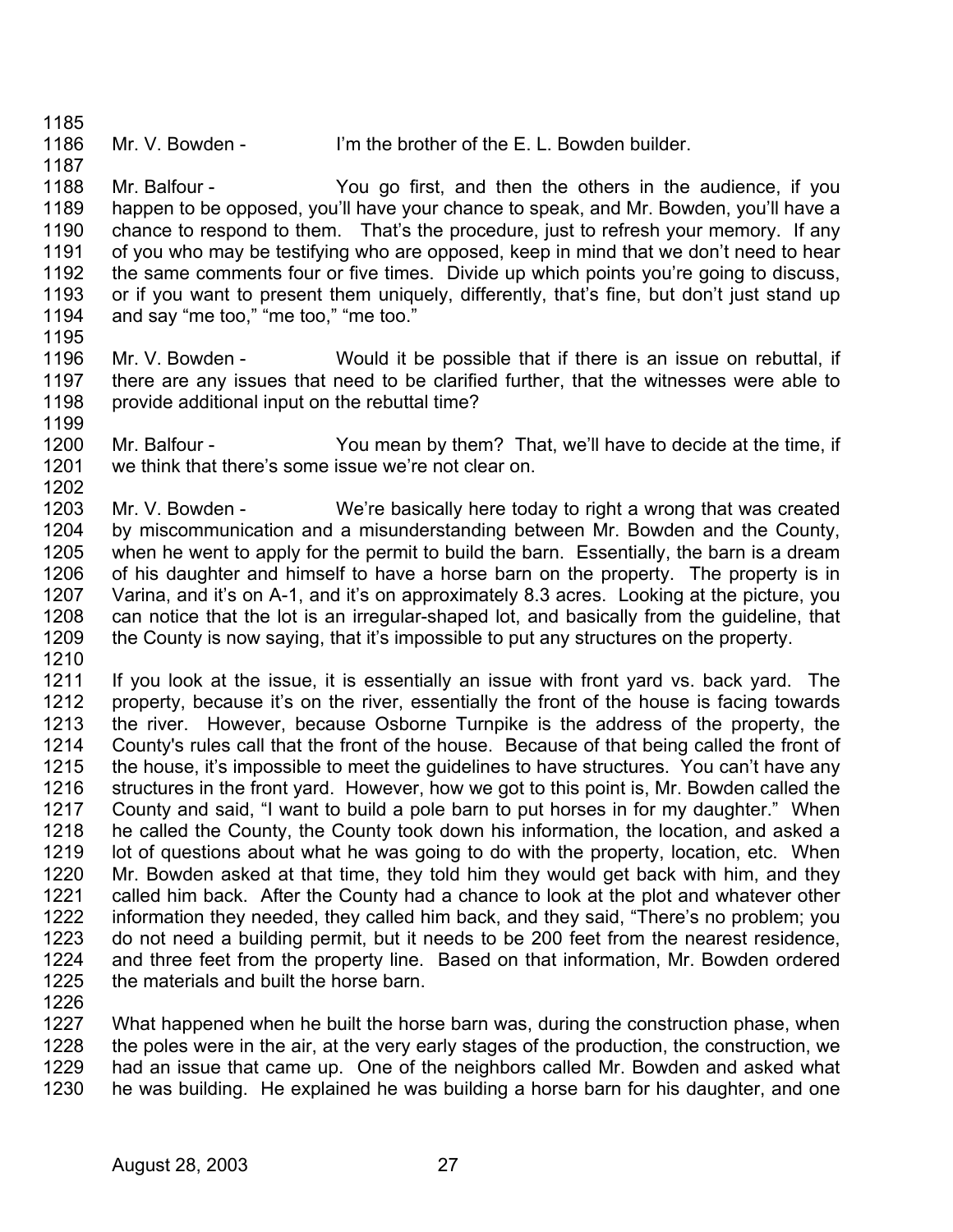1231 1232 1233 1234 1235 1236 1237 1238 1239 1240 1241 1242 1243 of the neighbors asked, "Have you talked to Gary, the next-door neighbor?" He said, "No," he basically didn't think he had a problem because he had called the County and got the information from the County. The County told him how to build it, and he was building it per the County's specifications. He called Gary, and Gary and he discussed the issue of the pole barn. Gary told him he didn't have a problem with it; it was his property, and he should be able to build on it whatever he wants, and he told him he did not oppose it. If a variance was needed, he told him there is a process for getting a variance. So at this stage, we basically have some poles in the air; we don't have any roof or sides on; we basically have just the beginning of a skeleton at this point, early on in the stage, and the next-door neighbor tells us he doesn't have a problem. We also contacted the other adjacent neighbor, and he's also with us here today. Both of the people who perhaps would have an issue told us that they didn't have a problem.

1244 1245 1246 1247 1248 1249 Based on that, we tried to figure out who was complaining and what the issue was, and we concluded that there were basically a couple of ladies in the neighborhood, or a couple of miles away, who complained about a lot of issues, so we essentially thought that that was kind of a non-issue, you know, somebody calling from quite a distance away.

- 1250 1251 1252 1253 1254 1255 1256 1257 1258 1259 1260 1261 1262 1263 1264 So we continued construction. Basically, at this point, we've got the trusses up, but no roof on and no sides on. At this point the County has actually come out, and they've left business cards on the doorstep, so we immediately called the County. We got notification from both the Zoning Department and the Building Department. We called both departments. The Building Department again confirmed the same thing they had told us the first time, that there was no issue; because it's a pole barn, a building permit's not required. And the Zoning Department didn't tell us we had a problem, didn't tell us to stop construction, but basically asked us a lot of questions about what were we going to use the barn for. They asked questions about how it was going to be used, whether we were going to keep tractors in it, etc. Mr. Bowden explained that he was simply going to keep one to two horses and a tack room, that it was built for his daughter. There was still this confusion about whether we had an issue or not. We were unclear. We've never had a situation where the County got involved with potentially an issue and didn't tell us to stop. So we continued to work with the County official, but didn't come to any resolution.
- 1265

1266 1267 1268 1269 1270 1271 1272 1273 1274 1275 1276 One of the things we did was, the County was asking us whether this was a "working farm." We actually went down to the County. At this time Mr. Bowden actually was in an accident, and he couldn't walk. So he sent Tom Wash down. Tom went down there, met with the County official; the County official helped him obtain the paperwork to get a business license to show this as a working farm, because he thought essentially this was the issue. All the questions were surrounding that -- was this a working farm? Once he went down there and got the paperwork, with the County official helping him; he at that time told him that it really wasn't necessary to get a business license, that it really didn't matter whether he had a business license or not, but he continued to ask questions about whether it was a working farm. Specifically, he wanted pictures of the cut hay. This property has basically been pasture area for the last fifty years, and he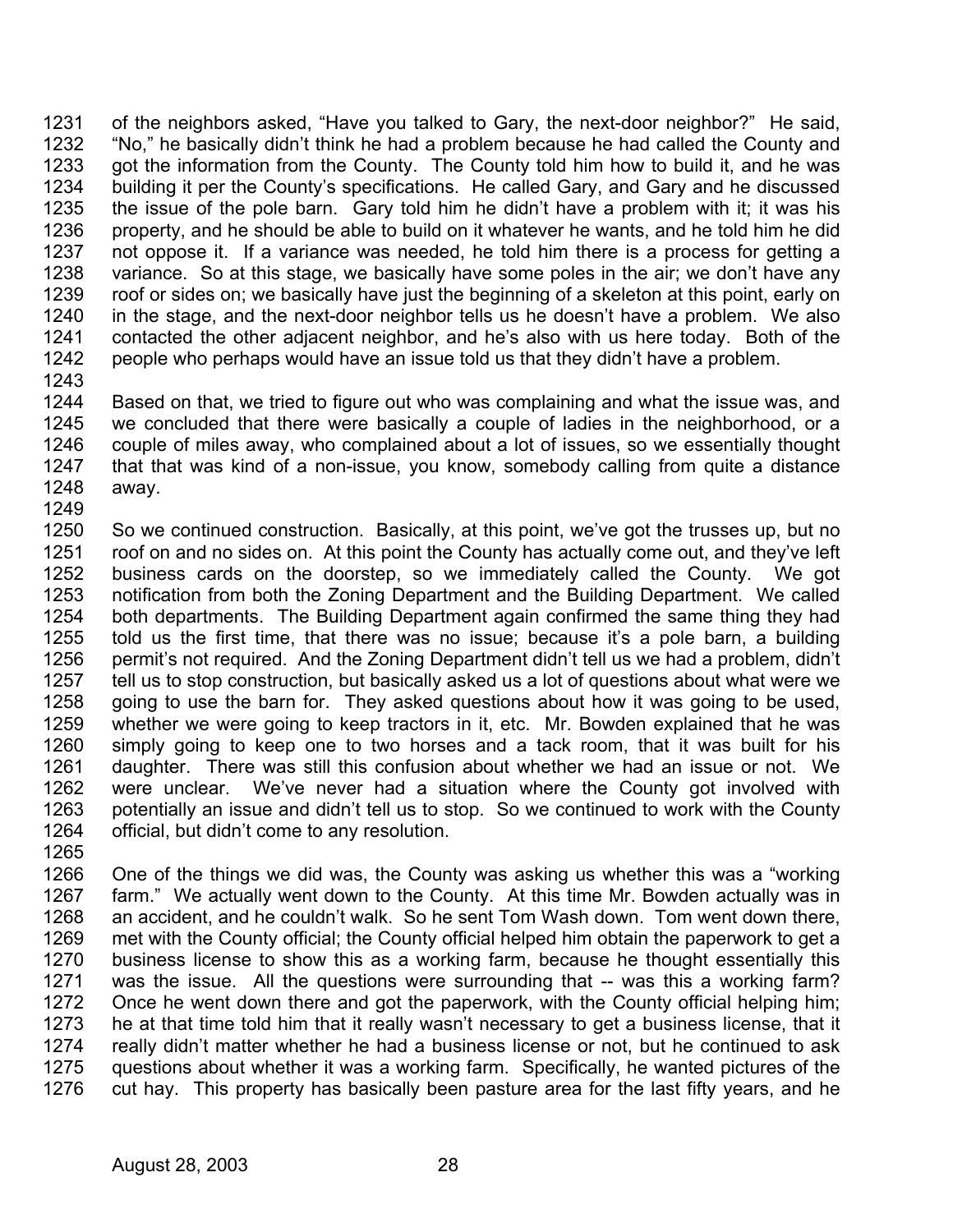1277 1278 wanted pictures of the cut hay or any crops that we would have on the farm. At this point the County's not giving us an issue, telling us to stop.

1279

1280 1281 1282 1283 1284 1285 1286 1287 1288 1289 1290 We also contacted the neighbors again. This time, same issue, we talked to Gary Price, the next-door neighbor; we talked to Carl Posenau, who's also here today, and is here to answer any questions you may have. Both adjacent property owners are here. When we talked to him at that point, Gary again confirmed that he does not have a problem, so again, we continued construction. In the winter, when the weather's right, with all the rain we've had this year, we continued construction. So we went from the point that all we had was poles and trusses; we added sides, we added sheathing on the top and completed that, and we added the roof. At this point, we're basically at the 50% mark. At this point, we are ready to finish the barn. Essentially, we need to add the vinyl siding and put the oak doors that enclose the barn, and we're finished, so we're basically at 80% at this point.

1291

1316

1319

1292 1293 1294 1295 1296 1297 1298 1299 1300 1301 1302 1303 1304 1305 1306 1307 At this time, we called down the County one more time, to make sure there's no issue, and when we called down this time, Mr. Peay was not available, so we escalated it up, and we got Mr. Blankinship. Mr. Blankinship told us that we have a serious problem, that it was impossible to have an accessory structure in the front yard. We were appalled; we were shocked. We just couldn't understand how the County could have come out, investigated this property, and not tell us we have a problem, and then all of a sudden, we are faced with a situation that is very obvious, that you cannot have a structure in the front yard. We discussed it at length with Ben. He was very helpful in explaining rules; I looked up the ordinance on the web, tried to understand. At one point we actually thought it wasn't an issue because it was a horse barn, and it had special regulations, and Mr. Blankinship pointed out, that basically, you can't have any structures in the front yard. By discussing it with him, we explained that it was impossible to have any structures on this entire lot. What this would say, would be that we can't have any structures, no horse barns, not even a doghouse, in an entire 8.3 acre lot in Varina. We feel that's very unfair.

1308 1309 1310 1311 1312 1313 1314 We also investigated other properties, both in the neighborhood, and around the surrounding areas, to see if there were other properties that had accessory structures in the front yard. We found lots of them. In fact, our next-door neighbor has the same issue. He has a barn that's a garage in his front yard as well. We see many examples of people who actually have accessory structures in the front yard, that are against the same regulation that we're asking you to rule upon today.

- 1315 Mr. Balfour - Any questions by Board members?
- 1317 1318 Mr. McKinney - The Mr. Blankinship, there's no other place on that property? It can't be put in the rear yard toward the river?

1320 1321 1322 Mr. Blankinship - The problem is that the land slopes very steeply. You see where it says flood plain line? That's kind of hand-drawn, and I'm not sure how accurate that is. You can't see exactly; that's a proposed house site there, so I don't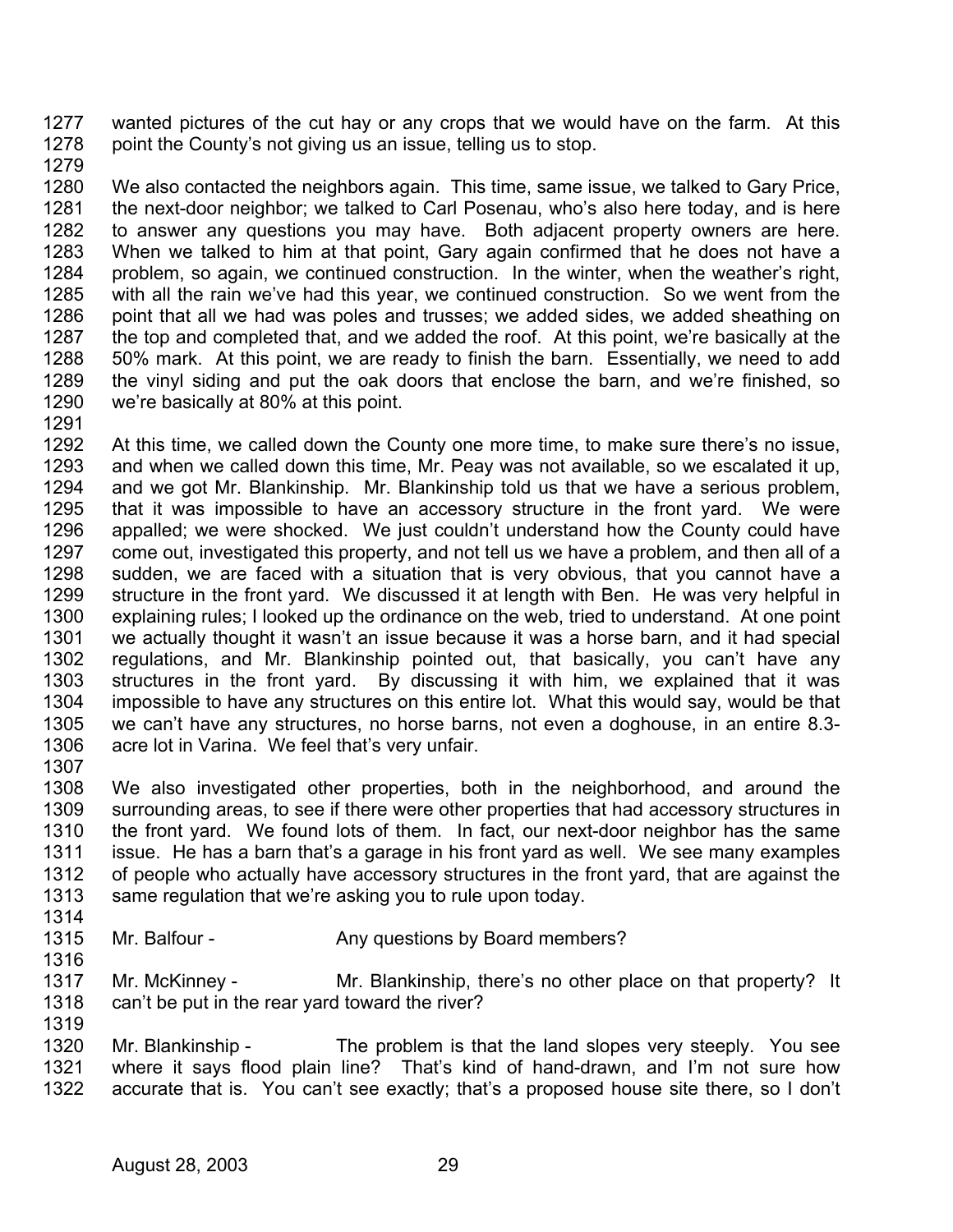1323 1324 1325 1326 1327 know how much distance there is between the house and the flood plain line, but the requirement is, as you know, is that accessory structures have to be in the rear yard, which would be between the house and the river, and there is a steep slope falling off from there.

1328 1329 Mr. McKinney - How far behind the house does the slope start? I know Mr. Zehler's got one in his back yard up the road.

1331 1332 1333 1334 Mr. Blankinship - One of the exhibits that Mr. Bowden actually submitted shows the topography. It shows you the steep slope almost immediately behind the house.

1335 Mr. McKinney - But that doesn't go to the rear; I saw that.

1337 Mr. V. Bowden - Che of your GIS maps has the topography.

1339 Mr. Blankinship - Which of those is the flood plain line, I don't know.

- 1341 1342 Mr. McKinney - I see where the barn is on 300 feet, and if you go toward the center of the yard, it drops to 200 feet. That's where the barn is.
- 1344 Mr. V. Bowden - In the back it precipitously drops off.

1346 1347 1348 1349 1350 Mr. McKinney - I'm saying, where the barn is, if you look at the adjacent properties, looking at the barn, if you go a little ways, the property drops down in the front yard of your property. So if this barn had been put further away, it would have never been seen. It would have been put down in that kind of ravine, where the tree line is.

1352 1353 1354 1355 1356 Mr. Blankinship - The Or up where the driveway is, where it enters toward the house. If it were over there, it wouldn't have been in anybody's direct view. I want to make sure this gets into the record. There's also a requirement specific to stables, for a stable for up to three horses, that it has to be at least 200 feet from the nearest residence, and this one is 175, so that matter is also before you.

1358 Mr. McKinney - Is that for odors?

1360 1361 1362 Mr. Blankinship - Just general impacts, the idea being, I guess, that the farther away the animals are, the less impact they have.

| 1363<br>1364<br>1365 | Mr. Balfour -<br>1752 | So the 200-foot designation is not applicable, it should be |  |
|----------------------|-----------------------|-------------------------------------------------------------|--|
| 1366<br>1367         | Mr. McKinney -        | It is 175.                                                  |  |
| 1368                 | Mr. Blankinship -     | Right, that's an approximation, and staff went out and      |  |

1330

1336

1338

1340

1343

1345

1351

1357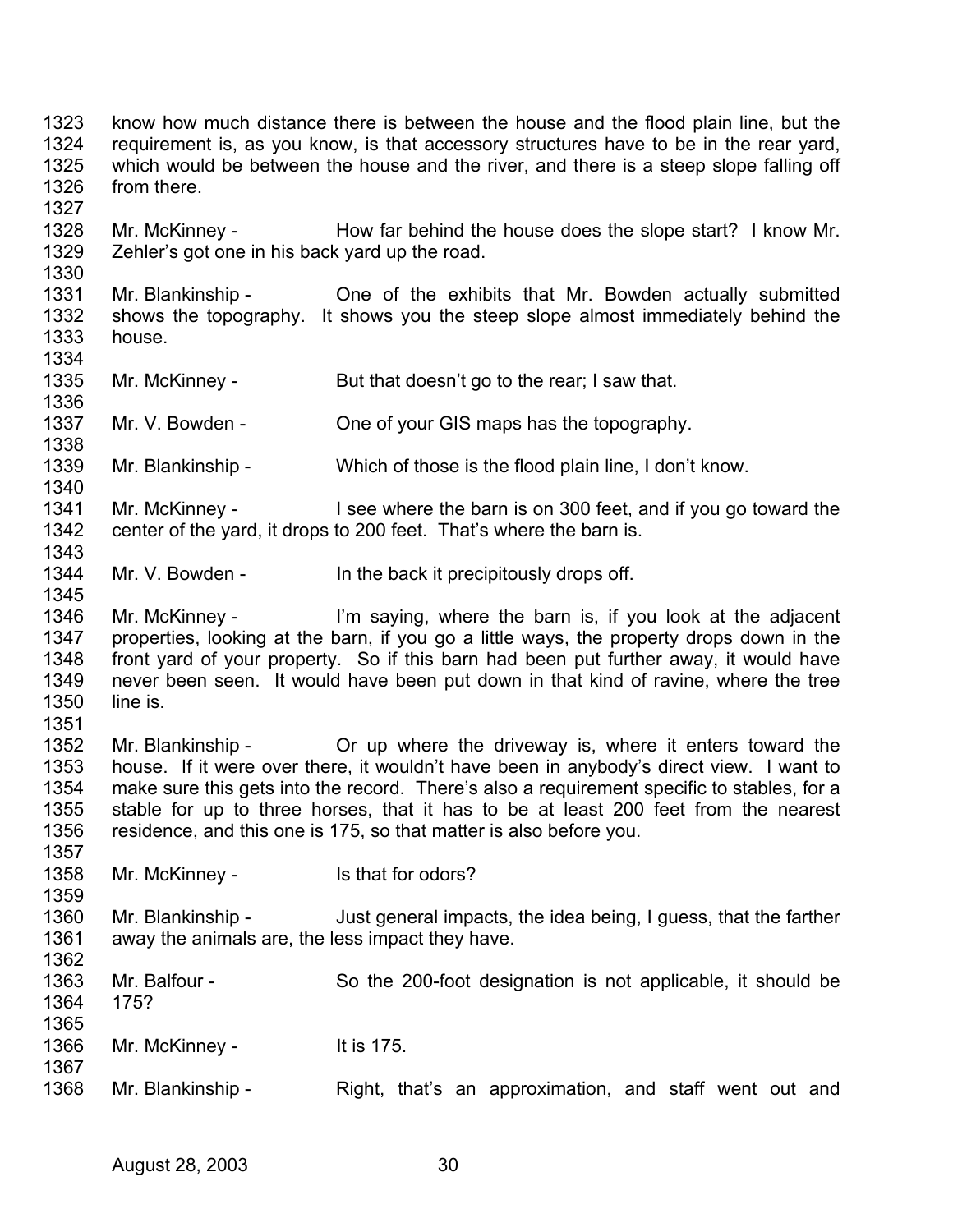- 1369 1370 measured it and came up with 175. Again, that's not a survey line, but that's what the staff found, that it's 175 feet from the neighbor's residence.
- 1371 1372 Mr. McKinney - When they applied for this permit, were they told that?
- 1374 1375 Mr. Blankinship - Again, they never actually submitted a building permit. Building Inspections said it's a farm building; it doesn't require a building permit.
- 1377 Mr. McKinney - Even a farm building still has to be 200 feet, doesn't it?
- 1379 1380 Mr. Blankinship - It does have to meet the zoning requirements, but it does not require a building permit.
- 1382 1383 1384 Mr. V. Bowden - The way it was explained to us, because it's a pole barn, there's no building permit required. We tried to apply for a building permit; that's the first step we took.
- 1386 1387 1388 1389 1390 Mr. Blankinship - They apparently were not told by the Building Inspections staff that they had to meet the zoning requirements, and in fairness to that staff, I had a very difficult time. I'm still having a little trouble determining exactly which set of rules apply to this building. It's unusual to have a stable as an accessory to a residence that's not on a farm, in the front yard. This is the first one I've seen.
- 1392 1393 1394 Mr. Nunnally - Mr. Bowden, you did say that you'd talked to your neighbor before you even started on it, and he agreed that it was all right to put it in that location?
- 1395 1396 1397 1398 1399 1400 1401 1402 1403 1404 1405 1406 1407 Mr. V. Bowden - No, not before we started on it. There were about four phases of construction, if you will. The first phase, when we just put the poles up, there was no roof on, no trusses on, no sides on. It was at that time when we first talked to Mr. Price, and Mr. Price told us he didn't have any problem. During the whole process, he actually told us about the variance, and he told me specifically that during the variance, that the County would send out letters to people on both sides of the road and four houses on the left and four houses on the right, so based on that, when I talked to him, he gave me the understanding, or he told me specifically, that he did not have any problem with the barn. He told me specifically that he could not see it from his front yard, and he did not have a problem. I was talking to him in his front entrance foyer, right outside the house, on the front stoop of the porch, and I was amazed, because I turned around, and you cannot see it from the front entrance. However, because it's a big lot, at different angles you can see it from other parts.
- 1408

1373

1376

1378

1381

1385

- 1409 1410 1411 1412 Mr. Nunnally - I was down there the other day, and I could see it from his house. I could see it from the window in front of his house. Why did your brother pick that location right there in front of Mr. Price?
- 1413 1414 Mr. V. Bowden - Because the County told us it had to be 200 feet from the nearest residence.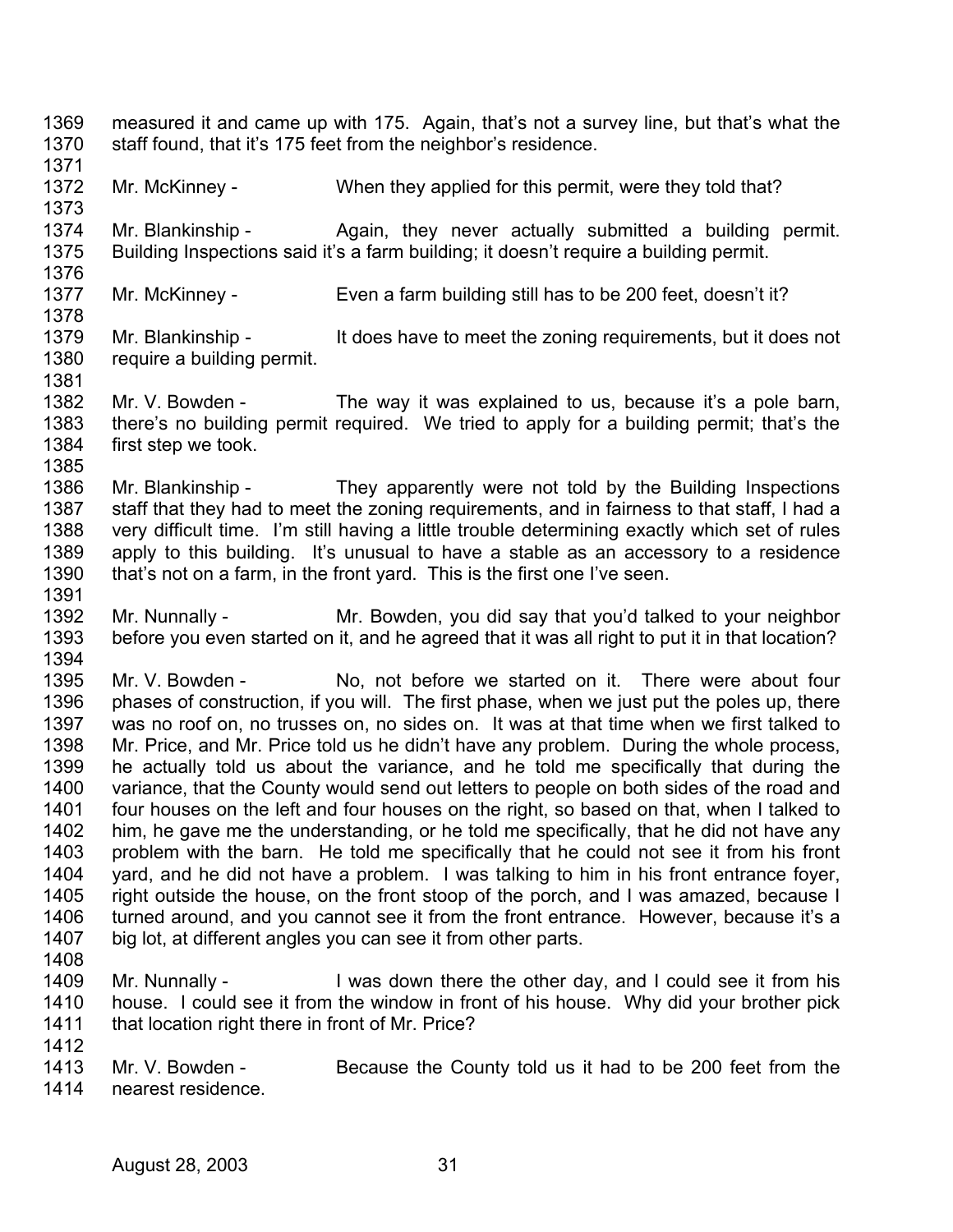1416 1417 Mr. Nunnally - But couldn't you put it further down on your brother's property? It would have been 200 feet away from on the other side.

1419 1420 1421 1422 1423 1424 1425 1426 1427 1428 1429 1430 1431 1432 1433 1434 1435 1436 1437 1438 1439 1440 1441 Mr. V. Bowden - Think, clearly, in hindsight, we could do a lot of things. In fact, when the poles were up, when we talked to Gary about that, if Gary had said at that point when just the poles were in the air, "I don't want it there," well, we could have moved it elsewhere. But at the time we asked the County, they told us 200 feet. We went to his property, and we measured 200 feet from his property. We staked the pole at 200 feet. The barn is in fact, 200 feet from his property; however, it's counter-intuitive that one corner of the barn, we tried to make the barn be as far away as possible, so we had one stake at 200 feet, and we put the barn in the direction away from his house. We put it in the direction closer to our house, and we put it in the direction that was mostly shaded, because there are trees there. The trees happen to end; that's why you can see part of it, because the trees end right at the edge. We tried to build it such that it would be farthest hidden away, and also still meet the County's guidelines. It turns out, because of the way the land slopes, and the way that his house is angled, that the other side of his house is actually the closer point by a couple of feet, and the other side of his house actually touches that part of the barn that we thought was farther away, and it turns out to be closer. So it's 175 feet from that point; however, the other point is more than 200 feet. Also, the opening of the barn is on the other side, so that's clearly further than the 200 feet. A lot of the barn is in fact outside the 200-foot issue. It's certainly a mistake that we're embarrassed about, that we made with the 200 feet, but we tried to do the 200 feet, and we tried to put it at a point specifically where the County told us to put it. You would look at it, and you would say, "Why didn't you put it closer to your residence?" We actually would have preferred it closer to our residence, but if we did, then it doesn't meet that 200-foot test.

1442

1448

1450

1452

1415

1418

1443 1444 Mr. McKinney - Mr. Blankinship, is the County off 23 feet?

1445 1446 1447 Mr. Blankinship - Neither measurement was taken by a surveyor using a transit; we had an inspector out there with a 100-foot tape, which is not going to give you an absolutely accurate reading.

- 1449 Mr. McKinney - It wouldn't be off 25 feet, though, would it?
- 1451 Mr. Blankinship - I wouldn't think so.

1453 1454 1455 1456 1457 1458 1459 1460 Mr. V. Bowden - If you look at how it's situated, it's not showing from that one, but the other drawing shows the kind of angle, you can see because of the angle, that's why one part of the barn is inside the 200-foot rule, and the other one is not. One thing I would like to point out, that the County came down three times; they never noticed the 200 feet. It's a very long way away, and because of the slope of the land, from a practical standpoint, it's 200 feet away, and it's certainly not an issue with odors, especially with horses. You certainly can't tell the difference in 175 feet vs. 200 feet from a horse issue. We have as part of our support here today, an expert on horses.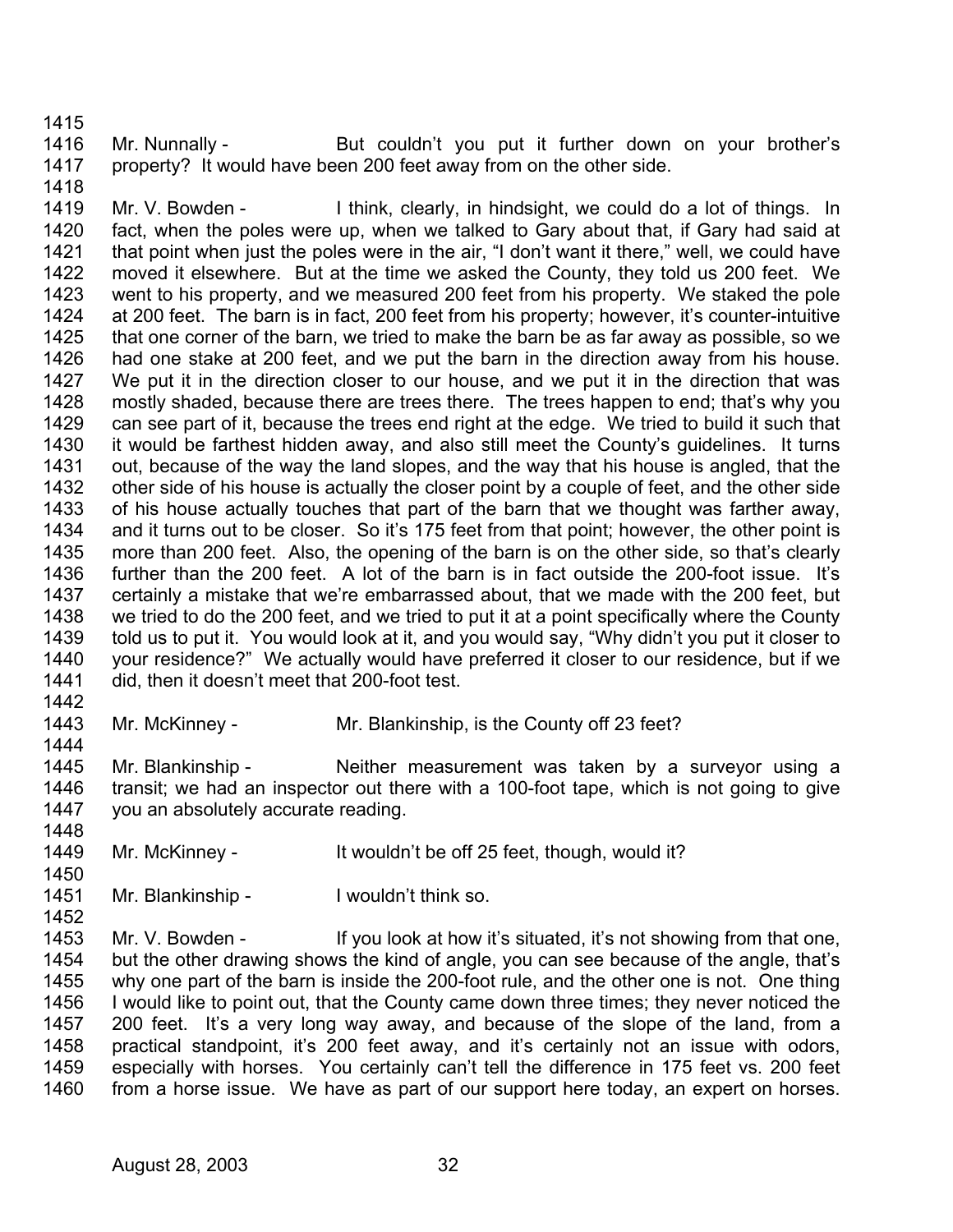1461 1462 1463 1464 1465 1466 1467 1468 1469 1470 1471 1472 1473 He's built lots of horse barns, and there are other horse barns just down the street, that are inside 200 feet, that have them right next to the house as well. Clearly, lots of barns in Varina are a lot closer to the residence than 175 feet, or 200 feet, in this case. The point I'm making is that, after we'd actually applied for the variance, we went back and measured one more time, and because I wanted to make sure that we had absolutely everything, that everything I could tell you was honest. Once we found out that we had this issue, I called Ben up; we pointed this out; we wanted to be open with you. We wanted you to have all the information in front of you. This would have been something that nobody would have noticed, because if you look at this, it's a long way away. You look at how much grass we have to cut, and how much grass Mr. Price has to cut, it is a very long way away. If you're looking at the horse barn, you absolutely cannot see the residence.

1474 1475 1476 1477 1478 1479 1480 Mr. McKinney - Can you pull up a picture showing the front of Mr. Bowden's house, looking out towards the barn? Looking at this barn, and I'm presuming this is an eight by eight salt-treated, is that how it's built, is that correct? So if you take the barn and move it to the right in this picture, down that hill toward the tree line, you would eliminate the impact on the adjacent property owner, and you would have met the 200 foot setback.

- 1481 1482 1483 1484 Mr. V. Bowden - Yes sir. Again, we thought we had reached the 200-foot setback to begin with. Actually, to move it down that way actually gets you more in trouble with the 200 feet, because of the way, if you look at the overall plot.
- 1485 1486 1487 Mr. McKinney - Mr. Bowden, I went down and looked at it. It doesn't get you into more trouble. It gets you further away.
- 1488 Mr. Blankinship - Go to the first photo, please, Lee.

1489 1490 1491 1492 Mr. V. Bowden - Actually, if you show the plat, I can show you my point on that.

1493 1494 1495 Mr. McKinney - See the tree line behind that barn? If it went down toward that tree line, down the hill …………….

1496 Mr. Blankinship - If you just came toward the gate …………..

1498 1499 1500 1501 1502 1503 1504 1505 1506 Mr. V. Bowden - Yes, if we go toward the gate, we would be further away. We wouldn't have to come but a couple of feet, and we'd be further away, but we're still in front of his house. The issue of being in front of his house is because that's the way that our land wraps around his, just the same way that his land wraps around the nextdoor neighbor's, and the neighbor to the north of us, his land wraps around us. These plots were laid out this way. We bought the property knowing that. They are all like that; that's the way they were laid out. In fact, Mr. Bob Canfield, a respected member of the community, helped cut up these lots, signed a petition, and he asked me to let you know today that he's in support of the horse barn.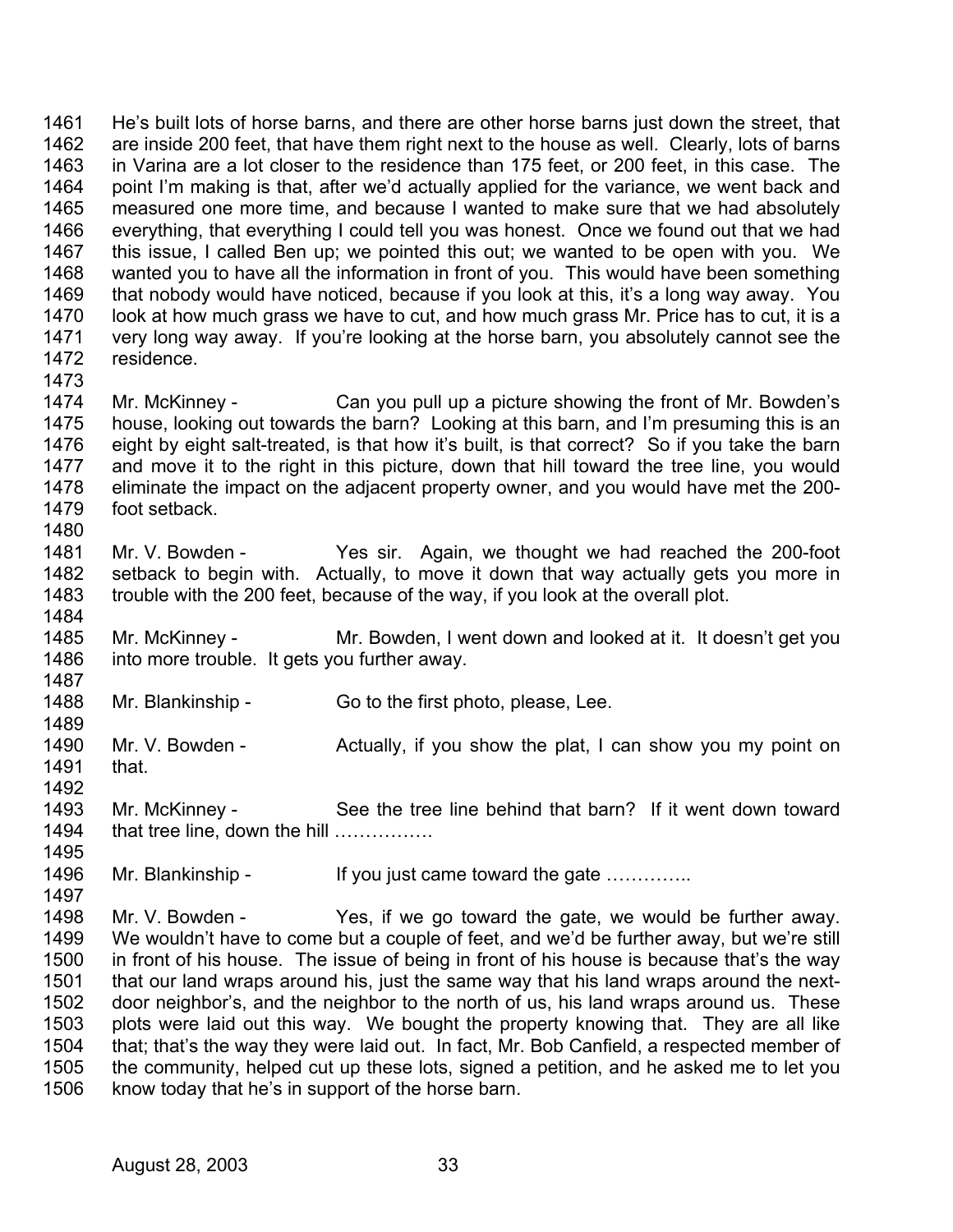1507 1508 1509 1510 1511 1512 1513 1514 1515 1516 1517 1518 1519 1520 1521 1522 1523 1524 1525 1526 1527 1528 1529 1530 1531 1532 1533 1534 1535 1536 1537 1538 1539 1540 1541 1542 1543 1544 1545 1546 1547 1548 1549 1550 1551 Mr. McKinney - Can he see the barn from his house? Mr. V. Bowden - Yes, again, not from his house, but if you go to certain parts on his property …………… Mr. McKinney - Property, yes, but not from his front window. He doesn't look out his front window and look at the back of the barn. Mr. V. Bowden - He may be able to see it from his front. I wouldn't say for sure. For example, on ours, for example, we can look out our front window and see his barn that's in his front yard. And likewise the next-door neighbor, barring the trees, the next-door neighbor can look out their front window and see his barn that is in his front yard as well. So it is normal, and there are other examples of these barns being in the front yards in this neighborhood, where people can't see them from the front yard, and people can't see them from the front door. Mr. Wright - Mr. Bowden, in so far as each of them being able to see it from their neighbor's house, could you put some tall cedar bushes behind the barn and extend them all the way down, and that would obscure the barn from his house? Mr. V. Bowden - Absolutely. We think that's the most practical thing to do here. In fact, Mr. Price called me yesterday, and we actually had an agreement yesterday, that if we put trees up there, that would be acceptable to him, and he wouldn't oppose it. Mr. Wright - That could be handled very easily by putting some tall cedars down there, all the way down, as far as you need to go. Mr. V. Bowden - We would agree to pt them to the west side, as well as to the south side, to fully enclose it. You can make pictures do anything you want. There was quite an example of them in the package. It shows that from the front of his house, other than being way down to the left of his house, you can't see it because of those big trees; you would never know it was there. And you can't see it from the roadside because of the trees. So clearly if you added some more trees to this side, then you wouldn't be able to see it either. Mr. Nunnally - You said you talked to Mr. Price yesterday, and he was agreeable to that? Mr. V. Bowden - This has kind of gone back and forth on this. Up until yesterday, he's told us all along that he didn't have a problem. Yesterday he called me and told me that he was going to oppose it. So we discussed different things, and we ended up with, he would agree to not oppose it if we put additional trees up. But when we get together last night and discuss it further with his brother, and we got together last

1552 night, and we discussed, the story changed somewhat again. His brother wanted us to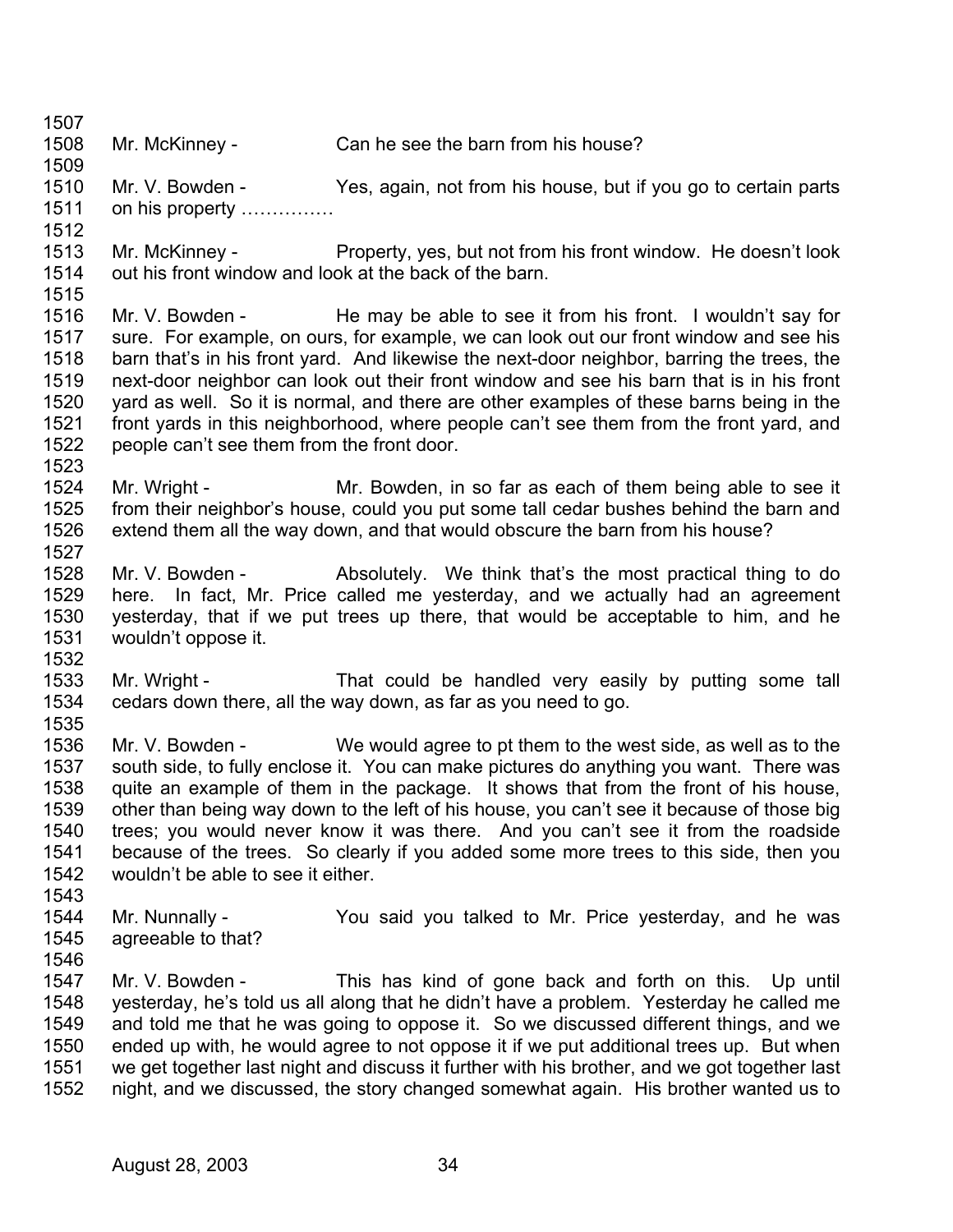1553 1554 1555 1556 1557 1558 move it closer to our house. I guess Mr. Price will tell you what he feels today, but as of last night, he hadn't made a decision whether he would honor the agreement we had last night, or when we talked about 11:00 o'clock yesterday morning when he called me. The facts are, he called me about 11:00 o'clock yesterday morning, and after we discussed it, our agreement was, after we added some trees along the property line there, he would not oppose it and not have a problem.

1560 1561 Mr. Nunnally - Does his brother live on that property with him?

1562 1563 1564 1565 1566 1567 1568 1569 Mr. V. Bowden - At first he told he his brother owned half the property. Last night he told us that at some time in the future, his brother may want to buy the property. We feel like, in this case, this is a bad situation. We got information from the County to build it, but we could have moved it when it was just poles in the air, when Mr. Price told us he didn't have a problem. We could have moved it when there was just the truss up and no roof, when Mr. Price told us and other witnesses that we have here today, he told us that he absolutely did not have a problem and would not oppose it. In fact he told us that he would sign the variance.

1571 1572 Mr. McKinney - You say Mr. Price is here, right?

1573 1574 1575 1576 1577 Mr. V. Bowden - Yes he is. I'm just saying that all along the way, Mr. Price has told us he didn't have a problem, up until yesterday at 11:00 o'clock. We hope that we can come to agreement with this. We went to a lot of expense; we went to a lot of trouble to get here today. We brought people here from work. It's a difficult situation. It's not a complicated issue.

- 1578 1579 Mr. Balfour - We need to hear from some other people.
- 1580 1581 1582 Mr. Wright - Let me ask a question. Do you have any provision to keep this stable clean?
- 1584 1585 1586 1587 1588 1589 1590 1591 1592 1593 1594 1595 Mr. V. Bowden - Absolutely. Absolutely. Clearly, this is in our front property as well. That is certainly the goal. The role here is, Elizabeth, the 12-year-old, her objective, as she's been taking riding lessons, she actually lives in the city with her mom. She comes down and visits her dad on the weekends, and she also goes to Four Mile Creek down in Varina. At that age, it's kind of boring in Varina. Their dream is to have this horse barn so that she can have horses and continue to take riding lessons, and she will learn the caring and feeding for a horse. This is really a great bonding agent for her dad and herself, to spend more time in Varina, and actually develop those things that I developed when I lived in Henrico County. I was very fortunate to live in an area that we had an opportunity to have horses. We're really excited about the opportunity for her to learn the responsibility of keeping horses.
- 1596 1597

1559

1570

- Mr. Balfour Any other questions?
- 1598 Mr. McKinney - In your handout you gave us, you've got an expensive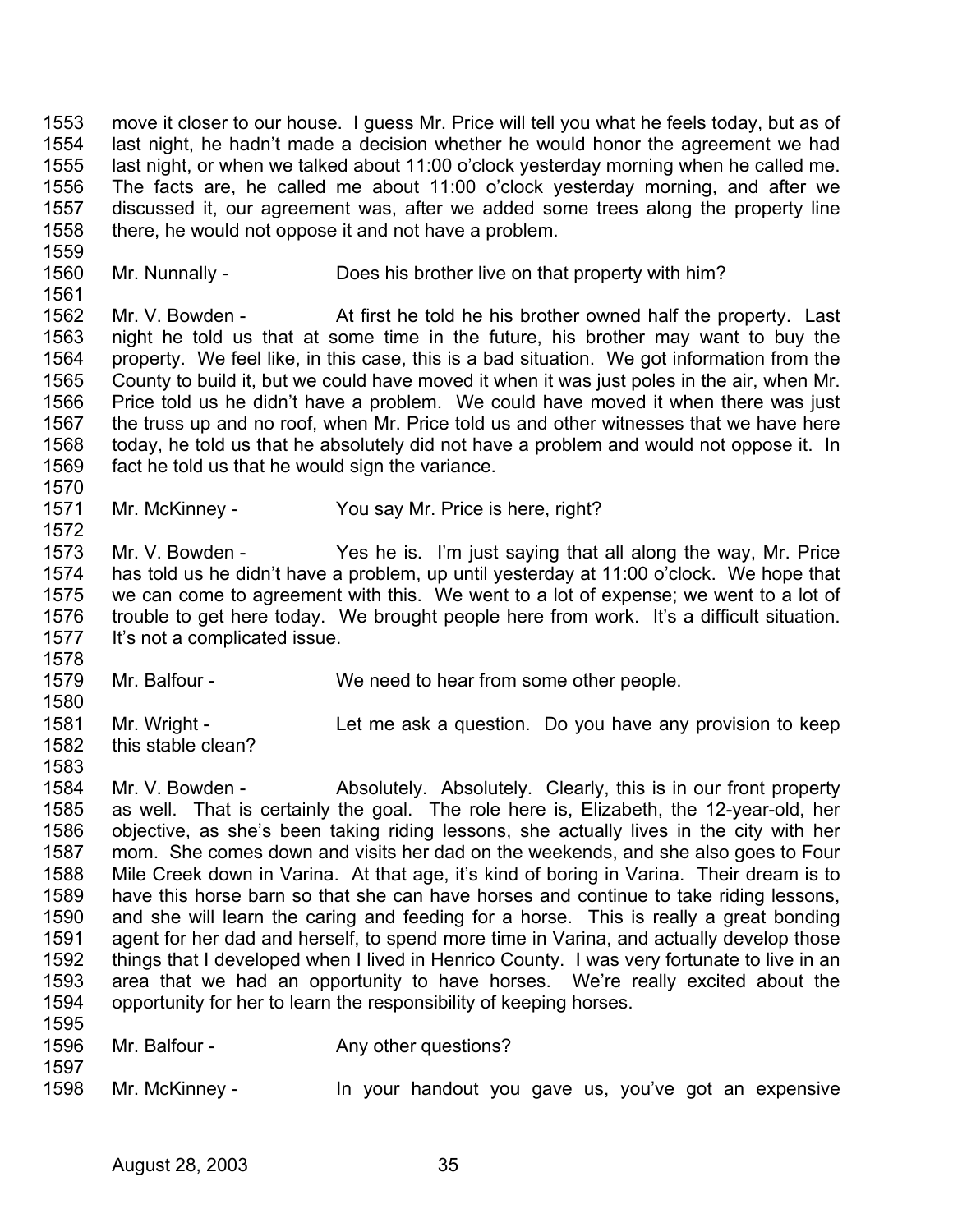- 1599 1600 hardship of tearing down the over-\$7,000 structure would be incurred? If you moved it, would you have to tear it down?
- 1601

1605

1610

1602 1603 1604 Mr. V. Bowden - Yes sir. My brother can tell you more of the technical details of that, but it's a pole barn, it's banded at the top. It would be very difficult, and it's nailgunned together.

1606 1607 1608 Mr. McKinney - You couldn't band it at the bottom, cut it off at the bottom, and then move it?

1609 Mr. V. Bowden - I'll let him comment on that.

1611 1612 1613 Mr. Balfour - If someone else is in favor and would like to speak at this point? You'll get your chance, Mr. Bowden, to respond, but do others who are in favor of this want to speak? You were sworn earlier?

1614 1615 1616 1617 1618 1619 1620 1621 1622 1623 1624 1625 1626 1627 1628 1629 1630 1631 1632 1633 1634 1635 1636 Mr. Wash - Yes sir. I'm Tom Wash. I don't know anything about codes or about the restrictions, but what I know is that I met E. L.'s daughter. I built some barns and some fencing for Mr. Marcy. We set his fencing up within 20 feet of his front door of his home, right down the street. Elizabeth came down and started riding, and I gave her lessons, and she got real excited about horses. She took a great interest in taking care of horses, grooming and cleaning. She came down and helped me clean stalls, so her dad asked me to come down and help him, and I'll buy the horse that you have up at Joe's place, because she fell in love with it. He said if I got her into 4-H and really enthused with horses, he thought she'd really like spending the time down here. She's been really tickled. In fact, back when we first started, we told her it was a garage. We didn't want to let her know that it was going to be a barn and she was going to get the horse that she wanted so badly. As far as any problems that I can see, and I've been with horses 45 years; I've been with the quarter horse association 45 years. I've trained horses, I've ridden horses, I've shown horses, and I'd much rather be with a horse than a chicken or a goat or a cow. Smell-wise, I can personally guarantee, I'm in the area, I'm going to be there working with the child – the barn will be taken care of like it's supposed to be. Mr. Bowden was going to put aluminum siding, to make it look really nice. He was particular about the tack room so that Elizabeth could have her things in there. I've been carrying her to some shows. She's going to get involved with 4-H and ride. To me, she's right now at a point that she's really upset about it, and I know that you have to go by codes. I don't know the codes; I just know that if the barn is finished, it will be taken care of, and the horses will be taken care of.

- 1637
- 1638 1639 1640 Mr. Balfour - Any questions? Thank you sir. Does someone else want to speak in favor? Were you sworn in earlier?

1641 1642 1643 1644 Mr. E. L. Bowden, Jr. - Yes I was. My name is Edward L. Bowden, Jr. I live at 9490 Osborne Turnpike, which is the proposed issue here today. I think my brother was pretty explicit. He's more articulate than I am, so that's the reason he's speaking. I don't want to address the issue of moving the barn, because I know that's been brought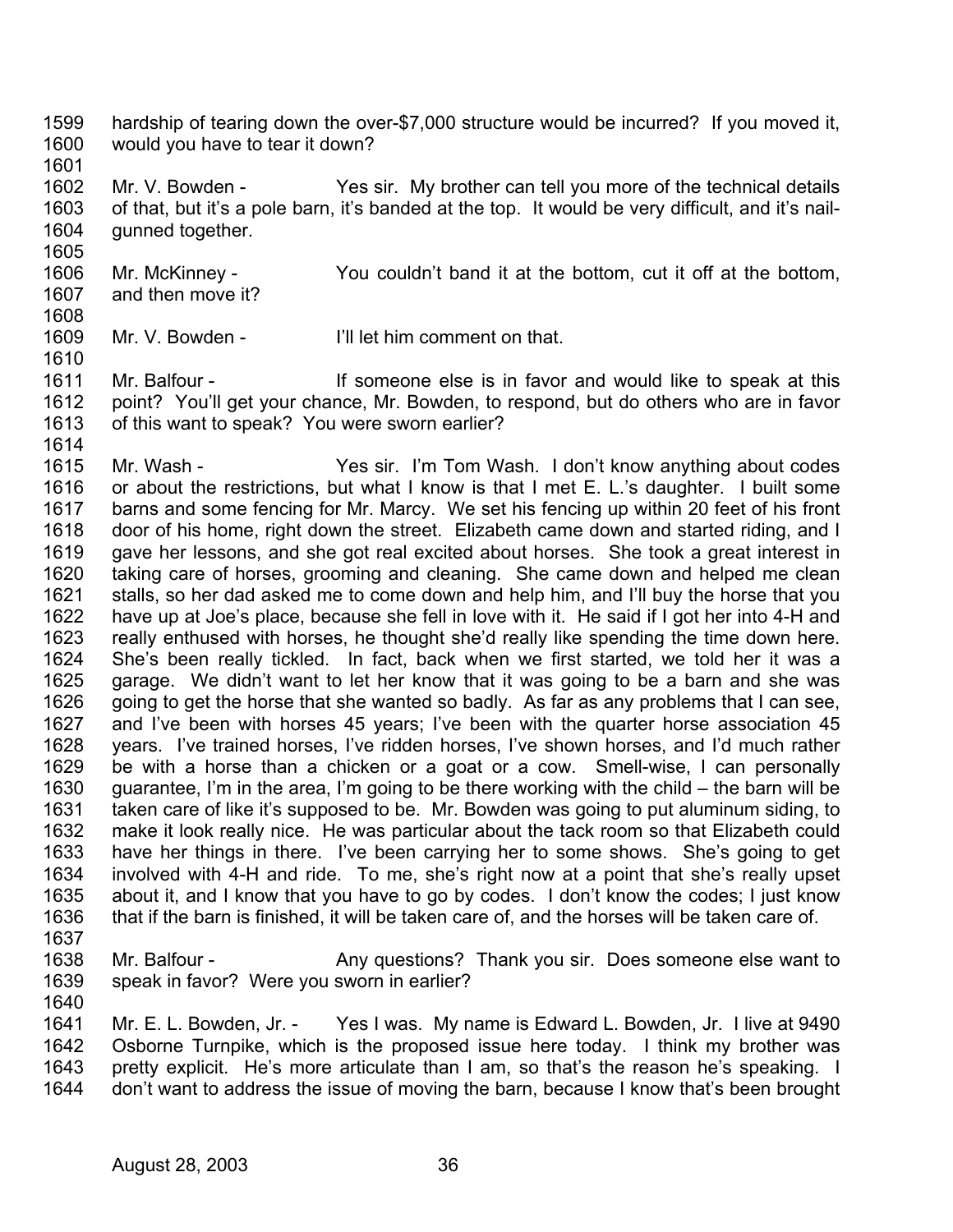up. This whole thing, I've been a builder all my life, and I always thought you had to have a building permits. To get building permits, you go through zoning. When I was drawing the drawings for this barn, I knew I should call the County to see what I needed – a site plan – what am I going to need for a pole barn? I called and gave them my address, and they couldn't give me an answer, and they had to call me back. I was kind of surprised when they said no, I didn't need a permit, but 200 or 300 feet, so I went and laid the barn out. I did it with tape and I did it with my next-door neighbor. When you're down here, this is really an optical illusion on this property, because no one has actually come out to that barn and stood around that barn and walked around that barn and tried to see. First of all, those trees are there, and when you run a tape, you can't see the guy at the other end of the tape. I held the smart end, so I know what it was, and I assume the end was at the house. I had a 200-foot tape, but the lay of the land and all, and to go over fences and around these trees. I've walked through those cedar trees, to try to get my tape straight. When I set the rear corner, that was supposed to have been, actually they've moved it up. This thing coming down, this is a heck of a ravine here. If we'd have moved it down and possibly moved it out to the road, I don't care what I do. At some point, and you asked about the other neighbors, even down to the Canfields, and it goes on down, they can go out in their yards, and they can see this, because of the topography of their properties. We're up on a crown that probably does all kinds of funny stuff. If you stand at that barn and run a tape, it's tough to get there, it's tough to try to figure out exactly to the foot what it is, but I was trying to stay within ten foot out of the 200-foot range, but somehow or other, I got hurt, and the guys who laid it out must have moved it up some, because I know I set the rear corner where I set the rear corner. I wasn't there when it was laid out. I was there when the poles went up, but I wasn't there when the holes were dug. This barn is in, I know that my people told me that each pole is in the ground a minimum of four feet, so they would have to be whacked off. All the poles are still on a slope; so all the poles are different heights, this and that, all the way around where the barn is constructed. Anything can be moved; you can move the Empire State Building, but you've got to have the money to do it. You all know something about construction. This thing is gun-nailed; this is OSB board. You don't just take a hammer and knock gun nails out of it, or you can't draw them out. All the sheeting would just about have to be destroyed, and then you've got the shingles on the roof – that would have to come off. And then the sheeting on the roof, and there isn't any way you can salvage that; you'd have to just tear that off. And the trusses  $-1$ don't know if they put the hurricane clips on like I told them; I really didn't see that, but the trusses could come off, I guess. Anything's possible. The smell I don't think is a problem. I know that when I'm standing there and we were doing it, we couldn't see his house. I'm sensitive too; I've got a big investment here, big. I don't know if you've seen my house, but look at your tax records, and that's big money you've got on my lot. I've got the smallest lot in square miles, 8.6. The next one goes to 12, and then it goes on up. Paid a lot of money for that piece of dirt, and I can't do anything with it. I don't want to cut grass out there. I'm from the city; if anybody looks, I've got a huge front yard, I call it my front yard; I call this my pasture. What this has always been for, and they cut my other part of my pasture yesterday. I let them cut it for the hay. They cut that yesterday, and they were cutting this for the hay. It's just been a hay field. We haven't manicured it; it hasn't been a lawn or anything. I agree now, next door he loves 1645 1646 1647 1648 1649 1650 1651 1652 1653 1654 1655 1656 1657 1658 1659 1660 1661 1662 1663 1664 1665 1666 1667 1668 1669 1670 1671 1672 1673 1674 1675 1676 1677 1678 1679 1680 1681 1682 1683 1684 1685 1686 1687 1688 1689 1690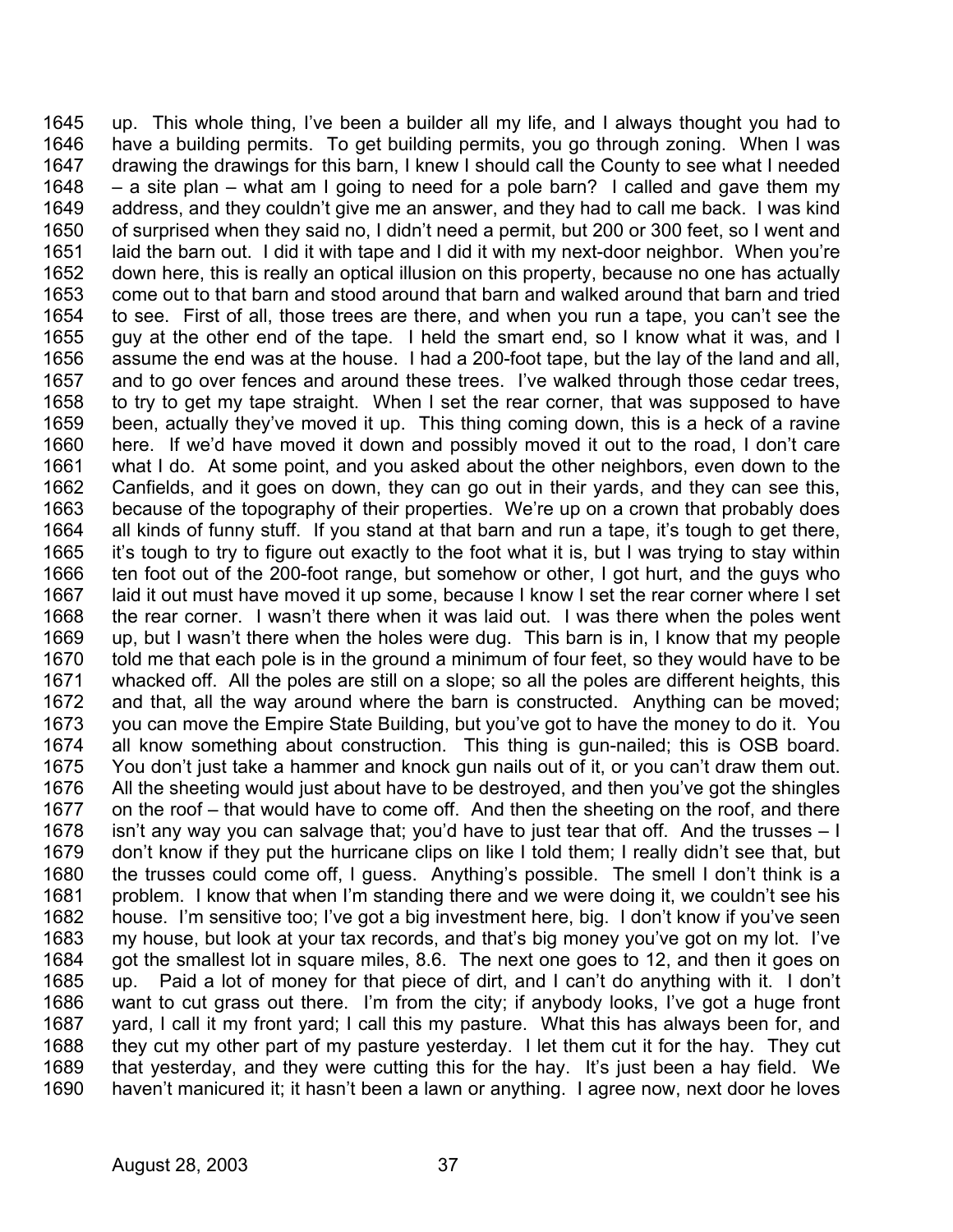1691 1692 1693 1694 1695 1696 1697 1698 1699 1700 1701 1702 1703 1704 1705 1706 1707 1708 1709 1710 1711 1712 1713 1714 1715 1716 to cut grass. He'd have cut on over to Nelson's farm if we let him. He just cuts grass there, so you can call that a front yard all the way to the road, technically yes. But in my heart it wasn't that way. Mr. Balfour - There any questions of Mr. Bowden? Mr. McKinney - **Question again, Mr. Bowden.** Your brother, Vaughan, said he didn't have any problem, and Mr. Wright brought up the screening of the cedar trees. If it came down to it, do you have any problem screening this end side and the back side with cedar trees? Mr. E. L. Bowden, Jr. - I don't know about the end side. The back side I may. Mr. McKinney - In one of these pictures, when you come into the driveway, from the adjacent property, you look right beside this. Mr. E. L. Bowden, Jr. If you come out of his driveway, I don't think you can stop from seeing it anywhere. Mr. McKinney - These cedar trees are on the back side. Mr. E. L. Bowden, Jr. - That's correct, but they are up on a crown there too, and that's where this thing is backed up to. It starts, the swale goes in right past this barn, and then it goes on up the road. It's probably 500-600 feet. I don't know how many trees you'd have to plant. The rest of the property is encompassed. 1717 Mr. McKinney - So you're saying you would not plant any trees? 1718 1719 1720 1721 1722 1723 1724 1725 1726 1727 1728 1729 1730 1731 1732 1733 1734 1735 1736 Mr. E. L. Bowden, Jr. - Oh, I would do anything reasonable, yes sir. I'm not against anything. We can discuss, like we've said before, I've talked to the neighbors. I got blindsided here, blindsided, after I spent a ton of money. Mr. McKinney - We'll see what your neighbor has to say. Mr. E. L. Bowden, Jr. - I'm sure. Thank you. Mr. Balfour - Anyone else wish to speak in favor? Mr. Vaughan Bowden - If I could just clarify one point. This is the adjacent property owner's driveway, so this is the worst shot, if you will. Mr. Balfour - That's his grass, that he cuts all the time. Mr. Vaughan Bowden - Yes. So if you're asking would we shade that, and that's what we agreed that we would, we'd shade this backside that you can see from right here, as well as the right-hand side of the barn as well. We would agree to put trees on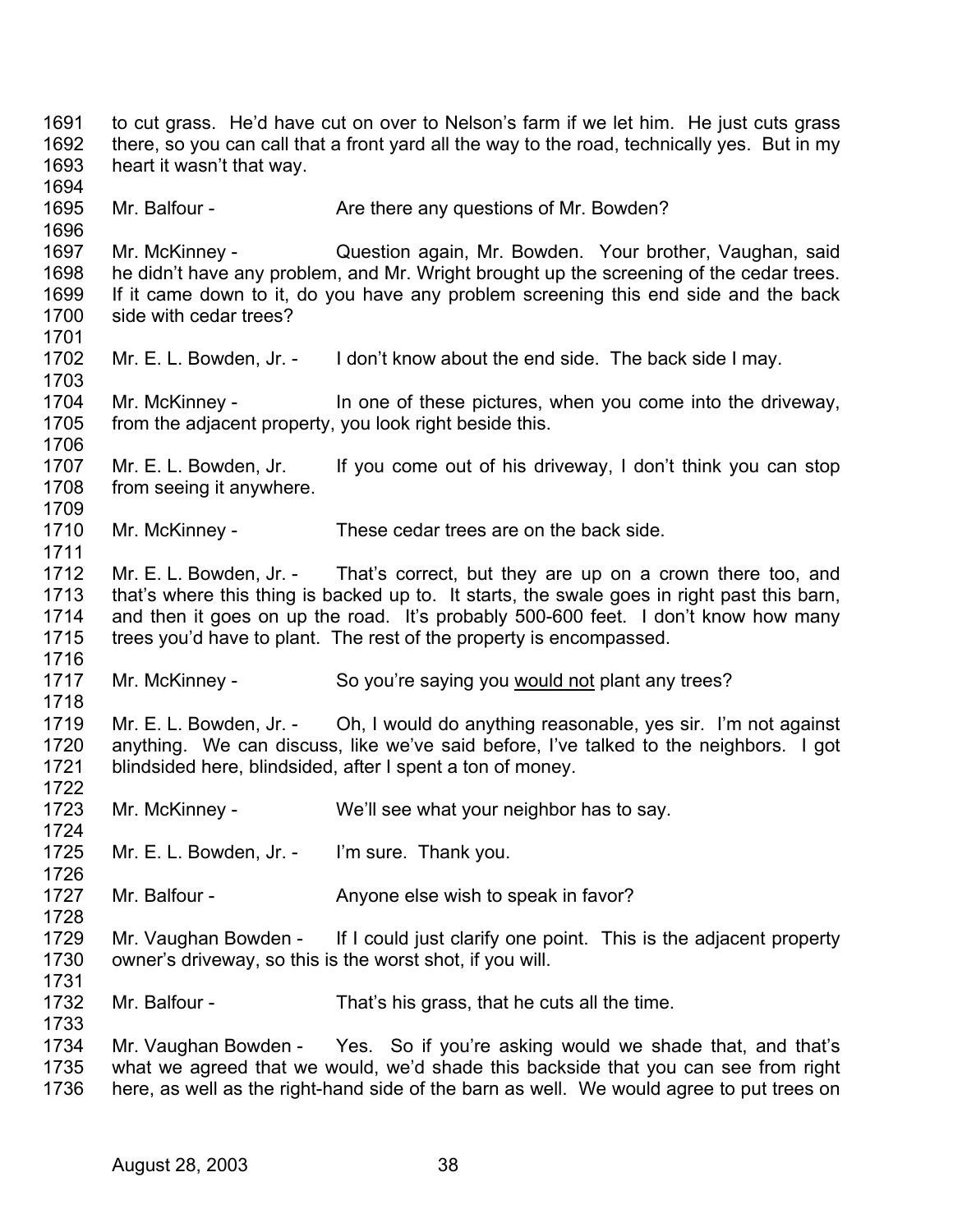1737 1738 1739 1740 1741 1742 1743 1744 1745 1746 1747 1748 1749 1750 1751 1752 1753 1754 1755 1756 1757 1758 1759 1760 1761 1762 1763 1764 1765 1766 1767 1768 1769 1770 1771 1772 1773 1774 1775 1776 1777 1778 1779 1780 1781 1782 both sides of that, so that would completely shade all of the visibility, if you will, from Mr. Price's property. Mr. Kirkland - Thave you got enough room to get trees between the property line and the barn? Mr. Vaughan Bowden - I think that's a great question, because I don't think you'd want to put them too close. We're about three feet from the property line, I think. If that's acceptable to Mr. Price, it would probably be better to put them on his property. That's the prudent thing to do, I think, from the trees' perspective, but whichever way, we would go to the expense of doing that. Mr. Balfour - Chay. Okay. Okay, Mr. Price. You were sworn in earlier? Mr. Price - Yes. I'm Gary L. Price. My main concern is the resale of the property. It is an investment. One day I will resell it and retire somewhere in Florida, or whatever. I'm looking at the property value issue of it. It is in front of my house. Mr. Balfour - The Have you had an appraiser comment as to what effect, if any, he thinks it would have? Mr. Price - I hadn't asked anyone, but I deal with a lot of real estate, and I usually know the value right well. Mr. McKinney - Mr. Price, did you tell them it was okay to put the barn there? Mr. Price - They had asked me a few times, but I didn't really know, probably, the issues, like I do now. Mr. McKinney - But did you tell them it was okay with you? Mr. Price - At first I did, but I didn't know what the County was going to send me in the mail. Mr. McKinney - They were agreeable to screen that barn with the cedar trees like you've got, to where it's not visible, would that satisfy you? Mr. Price - Sure. That's fine if I can't see it from my property. Mr. Kirkland - Would you have any problem if they put the trees on your property? Mr. Price - I'd rather not put them on my property. Mr. Blankinship - The barn is only three feet off the property line; they can't really plant anything between the barn and the property line.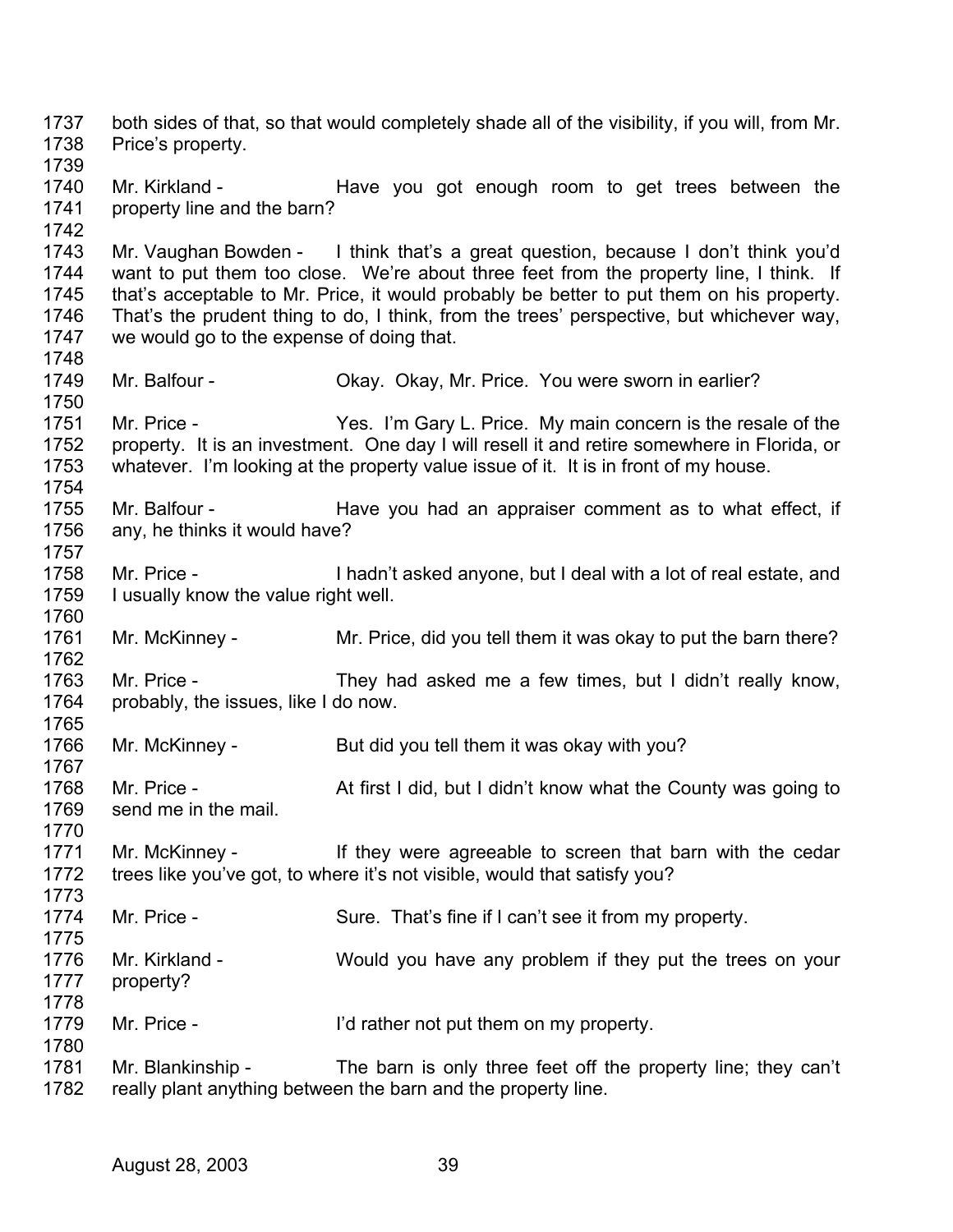Mr. Price - I'd rather it would be further back away, but I really don't want to cause a great deal of problem for them either. I would like to make the value of the house stay. Mr. Balfour - Do we understand you to say that 1) you're concerned about the value of your house, not particularly about the view, ……………….. Mr. Price - The view is bad. Mr. Balfour - The Right. But are you saying, though, in answer to Mr. McKinney's question, that if trees were planted as a buffer and make it so you couldn't see the barn, that would be satisfactory or not? Mr. Price - The Muslim of I couldn't see it at all, that would be okay. Mr. Balfour - It might take some big trees. Mr. McKinney - There's not enough room. *(Multiple voices, saying approximately the same thing)*  Mr. Kirkland - There's only three feet of property line between the barn and the property, and there's not enough room to get a tall tree in three feet. Mr. McKinney - You don't want him putting them on your property, the trees? Mr. Price - Not really. Mr. McKinney - That would satisfy the concern that you have as far as seeing the barn, wouldn't it? Mr. Price - Right. It depends on how many trees it would probably take. How many trees? I guess it could be really close to the barn. Mr. McKinney - What they're saying is, there's only three feet from the barn to the property line, so there's not enough room to put the trees to screen the barn from your property, in three feet. Mr. Balfour - It may need to take four or five feet of your property to put the trees on. Mr. McKinney - But they would be your trees when they were put in. Mr. Price - Right. Mr. Wright - Those trees that we see here are on your property, is that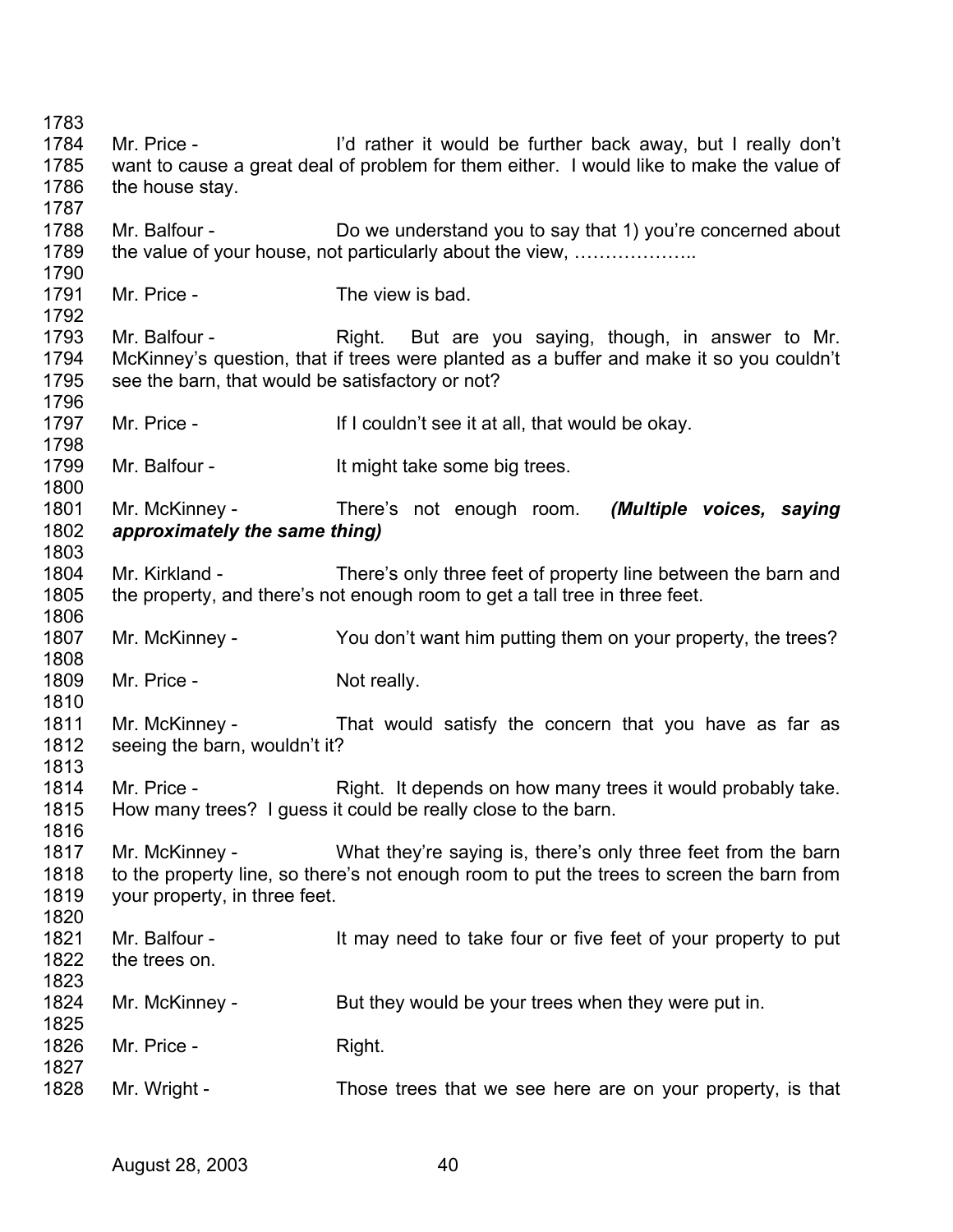| 1829<br>1830                 | not correct?                                                       |                                                                                                                                                                                                                                                                               |
|------------------------------|--------------------------------------------------------------------|-------------------------------------------------------------------------------------------------------------------------------------------------------------------------------------------------------------------------------------------------------------------------------|
| 1831<br>1832                 | Mr. Price -                                                        | That's correct.                                                                                                                                                                                                                                                               |
| 1833<br>1834<br>1835         | Mr. Wright -<br>the barn.                                          | It would be a matter of just extending those on down beyond                                                                                                                                                                                                                   |
| 1836<br>1837<br>1838         | Mr. Blankinship -<br>property, on the ends.                        | And then there would also be some trees on Mr. Bowden's                                                                                                                                                                                                                       |
| 1839<br>1840<br>1841         | Mr. Price -<br>obstructed, that I could see, I wouldn't mind.      | As long as I couldn't see it, and the view wouldn't be                                                                                                                                                                                                                        |
| 1842<br>1843                 | Mr. Nunnally -                                                     | Have you got a barn on your property?                                                                                                                                                                                                                                         |
| 1844<br>1845                 | Mr. Price -                                                        | No.                                                                                                                                                                                                                                                                           |
| 1846<br>1847<br>1848         | Mr. Nunnally -<br>one?                                             | How about your neighbor on the other side $-$ does he have                                                                                                                                                                                                                    |
| 1849<br>1850                 | Mr. Price -                                                        | Not that I'm aware of.                                                                                                                                                                                                                                                        |
| 1851<br>1852<br>1853         | Mr. Balfour -<br>Price – is there anything else you'd like to say? | Are there other questions of Mr. Price? Apparently not, Mr.                                                                                                                                                                                                                   |
| 1854<br>1855                 | Mr. Price -                                                        | That's all.                                                                                                                                                                                                                                                                   |
| 1856<br>1857<br>1858         | Mr. Balfour -<br>say something? Talk to us about those trees.      | Okay, thank you. Does Mr. Bowden, the brother, want to                                                                                                                                                                                                                        |
| 1859<br>1860<br>1861<br>1862 |                                                                    | Mr. Vaughan Bowden - Yes sir. We'd be happy to do that. Again, we think that's the<br>prudent thing to do, and I believe, if you look at those other pictures that we provided as<br>part of the package, again, that completely screens the barn so you can't see it at all. |
| 1863<br>1864<br>1865         | Mr. Balfour -<br>on his property?                                  | And you understand that they'd be his trees if you put them                                                                                                                                                                                                                   |
| 1866<br>1867                 | Mr. V. Bowden -                                                    | That's correct.                                                                                                                                                                                                                                                               |
| 1868<br>1869<br>1870         | Mr. McKinney -<br>screen your barn?                                | What kind of trees would you put on there, Mr. Bowden, to                                                                                                                                                                                                                     |
| 1871<br>1872<br>1873         | Mr. V. Bowden -<br>mean yesterday.                                 | Gary mentioned pine trees when we discussed it last night, I                                                                                                                                                                                                                  |
| 1874                         | Mr. McKinney -                                                     | I don't think pine trees would do your screening.<br>I think                                                                                                                                                                                                                  |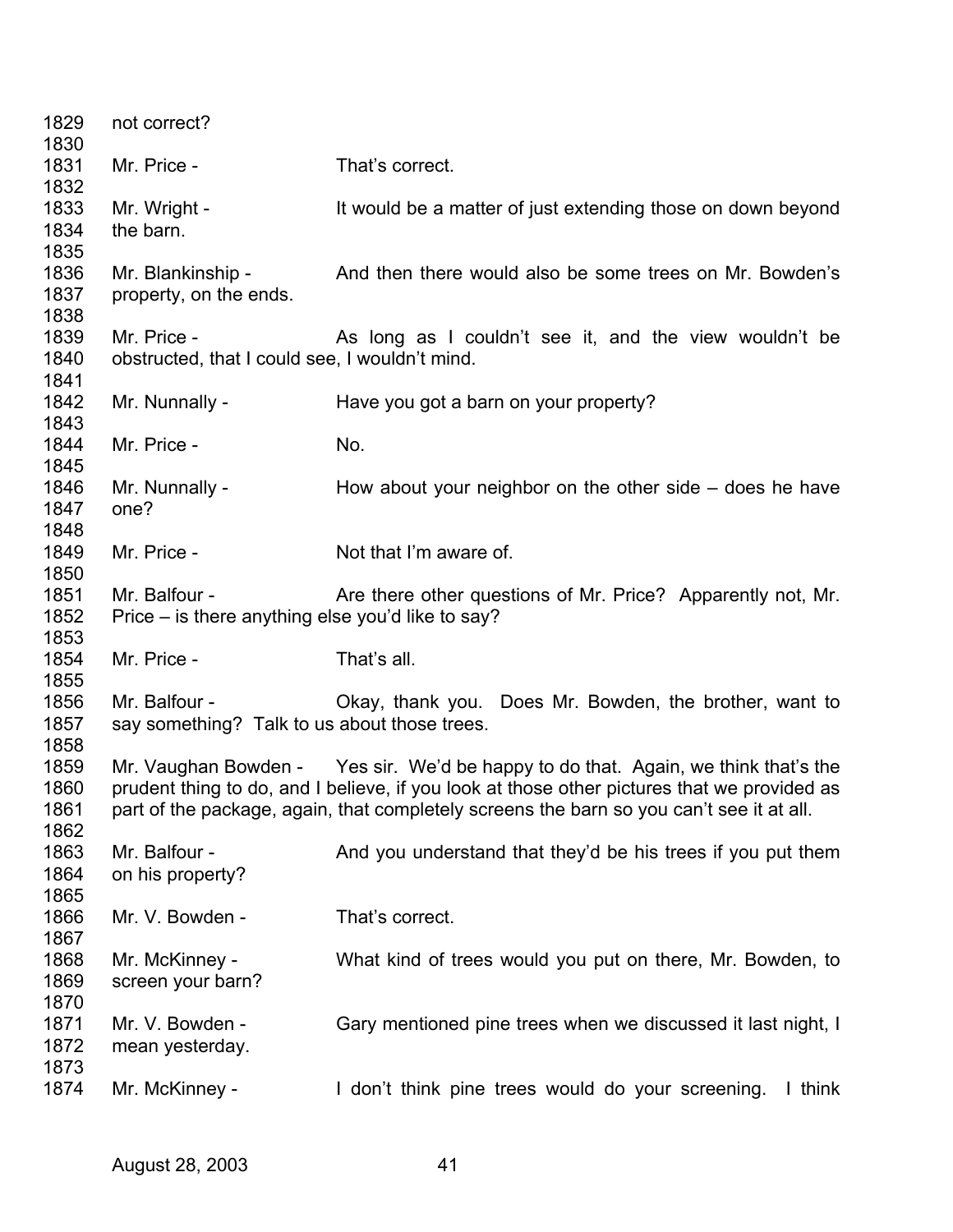| 1875 | cedars.                                              |                                                                                              |
|------|------------------------------------------------------|----------------------------------------------------------------------------------------------|
| 1876 |                                                      |                                                                                              |
| 1877 | Mr. Kirkland -                                       | Cypress of some sort, maybe.                                                                 |
| 1878 |                                                      |                                                                                              |
| 1879 | Mr. Wright -                                         | Like he's got right there.                                                                   |
| 1880 |                                                      |                                                                                              |
| 1881 | Mr. Balfour -                                        | These are like firs or cedars maybe already there.                                           |
| 1882 |                                                      |                                                                                              |
| 1883 | Mr. V. Bowden -                                      | Again, through this whole process, we're trying to be honest                                 |
| 1884 |                                                      | and open and cooperative. So if we're talking about one tree variety vs. another, we're      |
| 1885 |                                                      | certainly willing to meet half-way, and do anything that's reasonable to get us beyond       |
| 1886 | this hump that we're on.                             |                                                                                              |
| 1887 |                                                      |                                                                                              |
| 1888 | Mr. McKinney -                                       | If you continue the same type of tree that's there on the side                               |
| 1889 |                                                      | that's visible from his property and this end that's coming in to the driveway, a tree line, |
| 1890 | you wouldn't see it. Match the trees that are there. |                                                                                              |
| 1891 |                                                      |                                                                                              |
| 1892 | Mr. V. Bowden -                                      | Yes sir, we'll do that.                                                                      |
| 1893 |                                                      |                                                                                              |
| 1894 | Mr. Balfour -                                        | All right. Any other questions? That does it then.                                           |
| 1895 |                                                      |                                                                                              |
| 1896 | Mr. V. Bowden -                                      | I just wanted to point out that there was a statement that he                                |
| 1897 |                                                      | doesn't have a barn, but he does have a garage, and if you show that other picture, the      |
| 1898 | topo picture                                         |                                                                                              |
| 1899 |                                                      |                                                                                              |
| 1900 | Mr. Blankinship -                                    | Put up the site map. It's just to the right of the red arrow                                 |
| 1901 | there.                                               |                                                                                              |
| 1902 |                                                      |                                                                                              |
| 1903 | Mr. V. Bowden -                                      | If you look at the red arrow, that's the garage that he has,                                 |
| 1904 | and that's clearly in the front yard as well.        |                                                                                              |
| 1905 |                                                      |                                                                                              |
| 1906 | Mr. Balfour -                                        | Is that his house to the right, or is there another neighbor?                                |
| 1907 |                                                      |                                                                                              |
| 1908 | Mr. V. Bowden -                                      | That's another neighbor to the right.                                                        |
| 1909 |                                                      |                                                                                              |
| 1910 | Mr. McKinney -                                       | What are you speaking of now?                                                                |
| 1911 |                                                      |                                                                                              |
| 1912 | Mr. V. Bowden -                                      | See where the red line is?                                                                   |
| 1913 |                                                      |                                                                                              |
| 1914 | Mr. McKinney -                                       | See that little marker down there?                                                           |
| 1915 |                                                      |                                                                                              |
| 1916 | Mr. Balfour -                                        | The little building in the center.                                                           |
| 1917 |                                                      |                                                                                              |
| 1918 | Mr. McKinney -                                       | Right. Now where is his house? That's his house there?                                       |
| 1919 |                                                      |                                                                                              |
|      |                                                      | Why is it he has it more in his side yard than it is his front yard?                         |
| 1920 |                                                      |                                                                                              |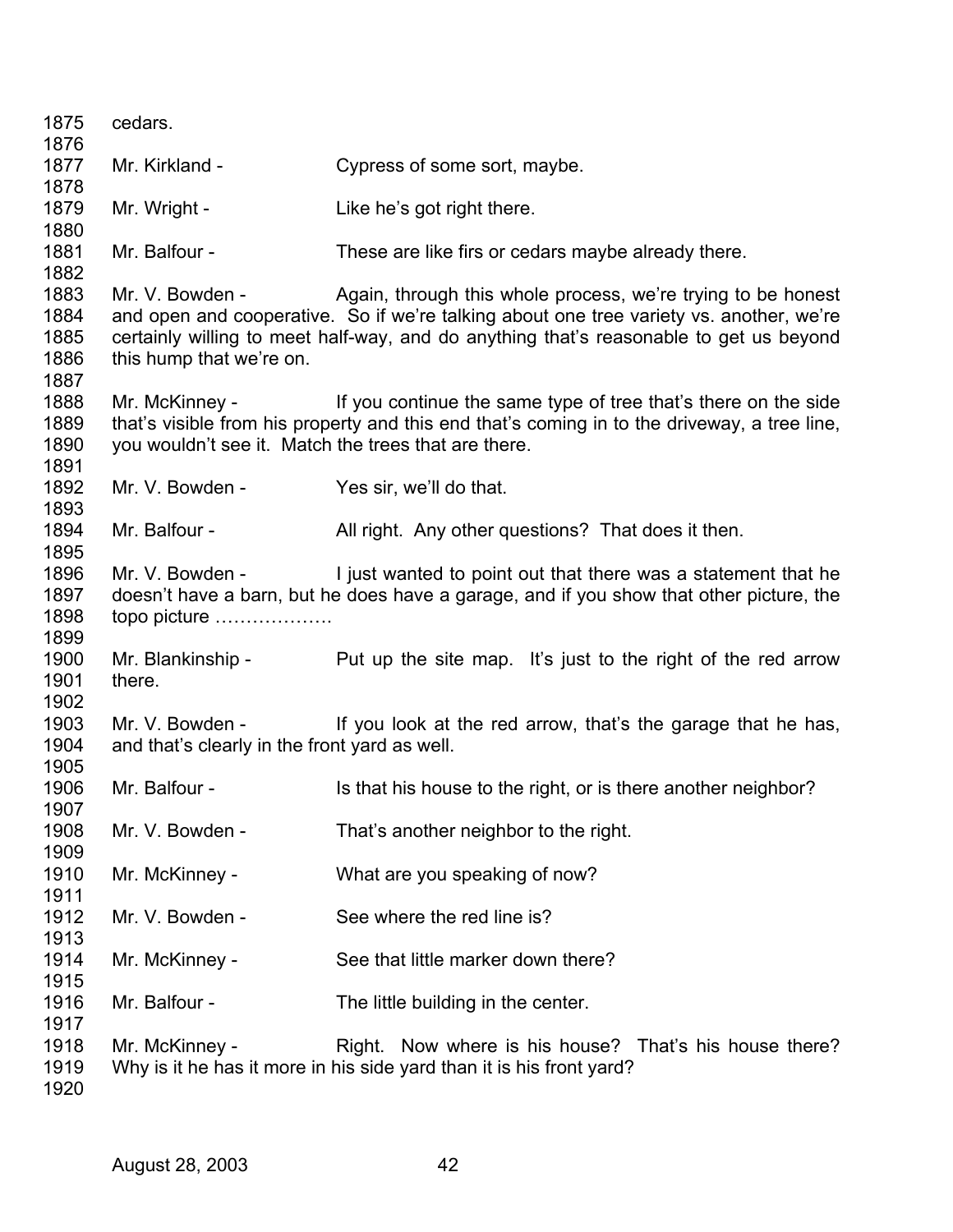1921 Mr. Blankinship - Well, it's required to be in the rear.

1922

1926

1934

1937

1954

1957

1961

1923 1924 1925 Mr. McKinney - I understand that. This is irrelevant here; this is something that's existing. If it comes up later, it comes up later. You're not looking from a front window into this. I don't know what this is even relevant to this.

1927 1928 1929 1930 1931 1932 Mr. V. Bowden - The point I was making was, that from our front window, from the office window, from the front of the house, we can look out there and see that garage, just like he can look out of his front window and see ours. Clearly, this one is farther away, and it's not as far front forward, but the same technical issue. It is in the front yard, and it's violating the same ordinance that ours is.

1933 Mr. McKinney - So if you look out your front window, you see his house too?

1935 1936 Mr. V. Bowden - Actually, you can't see his front house because of a little elevation, and it's harder to see his house, but yes you can.

1938 Mr. Balfour - Any other questions? All right sir, thank you.

1939 ,,,,,,,,,,,,,,, 1940 *(Discussion prior to vote)*  1941

1942 1943 1944 Mr. Nunnally - I move that we approve it with the screening of the same type of trees that they have on his property now.

1945 1946 1947 Mr. Kirkland - The Mr. Nunnally, do you want to start off with some sort of amendment on tree size, so we don't start with a one-foot tree.

1948 1949 1950 Mr. McKinney - I thought he agreed that he would screen it so that it couldn't be seen, so whatever that takes.

1951 1952 1953 Mr. Balfour - With a condition to be that it be screened *(multiple voices)*  with the same trees where the barn will be completely hidden from his property, along the rear and the sides facing Osborne Turnpike.

1955 1956 Mr. McKinney - How about a condition on the cleaning of the barn? That the barn will be kept clean.

1958 1959 Mr. Wright - Will be kept clean.

1960 Mr. Balfour - Is there a second to that amendment?

1962 1963 1964 Mr. Nunnally - That the barn will be kept clean. That's in the conditions; I think it's in one of those conditions.

1965 1966 Mr. Kirkland - That the trees planted on the backside of the barn will have to have permission by the landowner adjacent ……………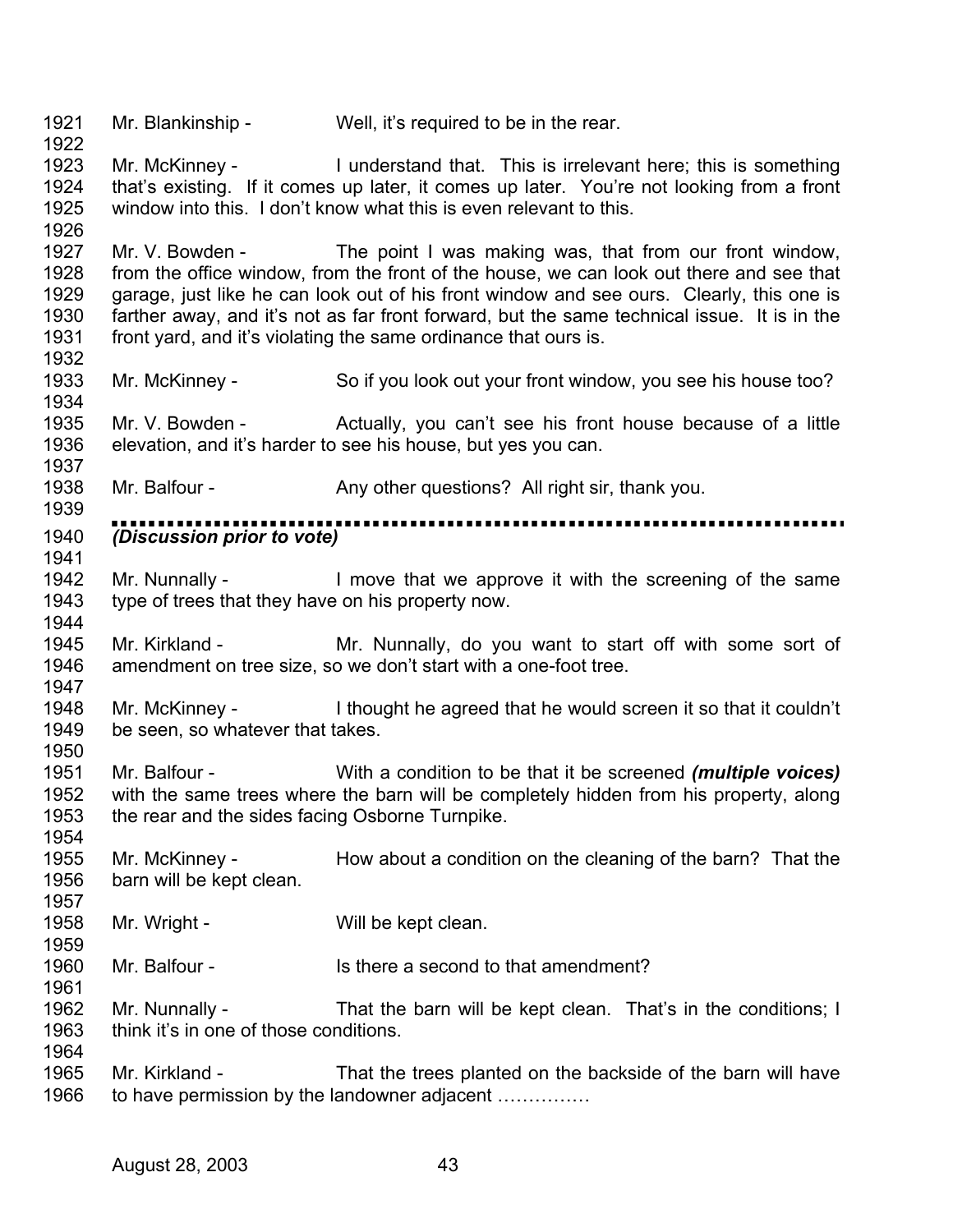| 1967 |                                      |                                                                                           |                |
|------|--------------------------------------|-------------------------------------------------------------------------------------------|----------------|
| 1968 | (Multiple voices) -                  | He already agreed to that.                                                                |                |
| 1969 |                                      |                                                                                           |                |
| 1970 | Mr. V. Bowden -                      | You're not suggesting that we have to plant 30-foot trees,                                |                |
| 1971 | are you?                             |                                                                                           |                |
| 1972 |                                      |                                                                                           |                |
| 1973 | Mr. Blankinship -                    | We'll state that in the condition. It's not appropriate.                                  |                |
| 1974 |                                      |                                                                                           |                |
| 1975 | Mr. V. Bowden -                      | You're not suggesting that we try to plant 100-foot trees?                                |                |
| 1976 |                                      |                                                                                           |                |
| 1977 | Mr. Balfour -                        | High enough so it can't be seen. The barn's not 100 feet up,                              |                |
| 1978 | is it?                               |                                                                                           |                |
| 1979 |                                      |                                                                                           |                |
| 1980 | Mr. Blankinship -                    | Nursery stock. We'll be talking about nursery stock.                                      |                |
| 1981 |                                      |                                                                                           |                |
| 1982 | Mr. Balfour -                        | Any other discussion? Subject to amended conditions.                                      |                |
| 1983 |                                      |                                                                                           |                |
| 1984 |                                      | After an advertised public hearing and on a motion by Mr. Nunnally, seconded by Mr.       |                |
| 1985 |                                      | Kirkland, the Board granted application A-98-2003 for a variance to keep a stable at      |                |
| 1986 |                                      | 9490 Osborne Turnpike (Parcel 806-673-1937). The Board granted the variance               |                |
| 1987 | subject to the following conditions: |                                                                                           |                |
| 1988 |                                      |                                                                                           |                |
| 1989 | 1.                                   | This approval applies only to the existing stable on the property. No substantial         |                |
| 1990 |                                      | changes or additions may be made without the approval of the Board of Zoning              |                |
| 1991 |                                      | Appeals. Any additional improvements shall comply with the applicable regulations of      |                |
| 1992 |                                      |                                                                                           |                |
| 1993 | the County Code.                     |                                                                                           |                |
|      |                                      |                                                                                           |                |
| 1994 | 2.                                   | [Added] The applicant shall plant a buffer of trees to screen the stables from view       |                |
| 1995 |                                      | from 9500 Osborne Turnpike: four along the southwest side of the barn and two along       |                |
| 1996 |                                      | the southeast side. The trees shall be either Leyland cypress or Virginia cedar, and      |                |
| 1997 |                                      | shall be 8 feet tall when planted. The applicant shall work with the owner of the         |                |
| 1998 |                                      | property at 9500 Osborne Turnpike to plant the trees in a mutually acceptable location.   |                |
| 1999 |                                      | This condition shall be completed by December 1, 2003.                                    |                |
| 2000 |                                      |                                                                                           |                |
| 2001 | 3.                                   | [Added] The stables and surrounding area shall be maintained in a clean and               |                |
| 2002 |                                      | sanitary condition, to eliminate or mitigate any impact from odors, vermin or insects.    |                |
| 2003 |                                      |                                                                                           |                |
| 2004 | Affirmative:                         | Balfour, Kirkland, McKinney, Nunnally, Wright                                             | 5              |
| 2005 | Negative:                            |                                                                                           | 0              |
| 2006 | Absent:                              |                                                                                           | $\overline{0}$ |
| 2007 |                                      |                                                                                           |                |
| 2008 |                                      | The Board granted this request, as it found from the evidence presented that, due to the  |                |
| 2009 |                                      | unique circumstances of the subject property, strict application of the County Code       |                |
| 2010 |                                      | would produce undue hardship not generally shared by other properties in the area, and    |                |
| 2011 |                                      | authorizing this variance will neither cause a substantial detriment to adjacent property |                |
| 2012 |                                      | nor materially impair the purpose of the zoning regulations.                              |                |
|      |                                      |                                                                                           |                |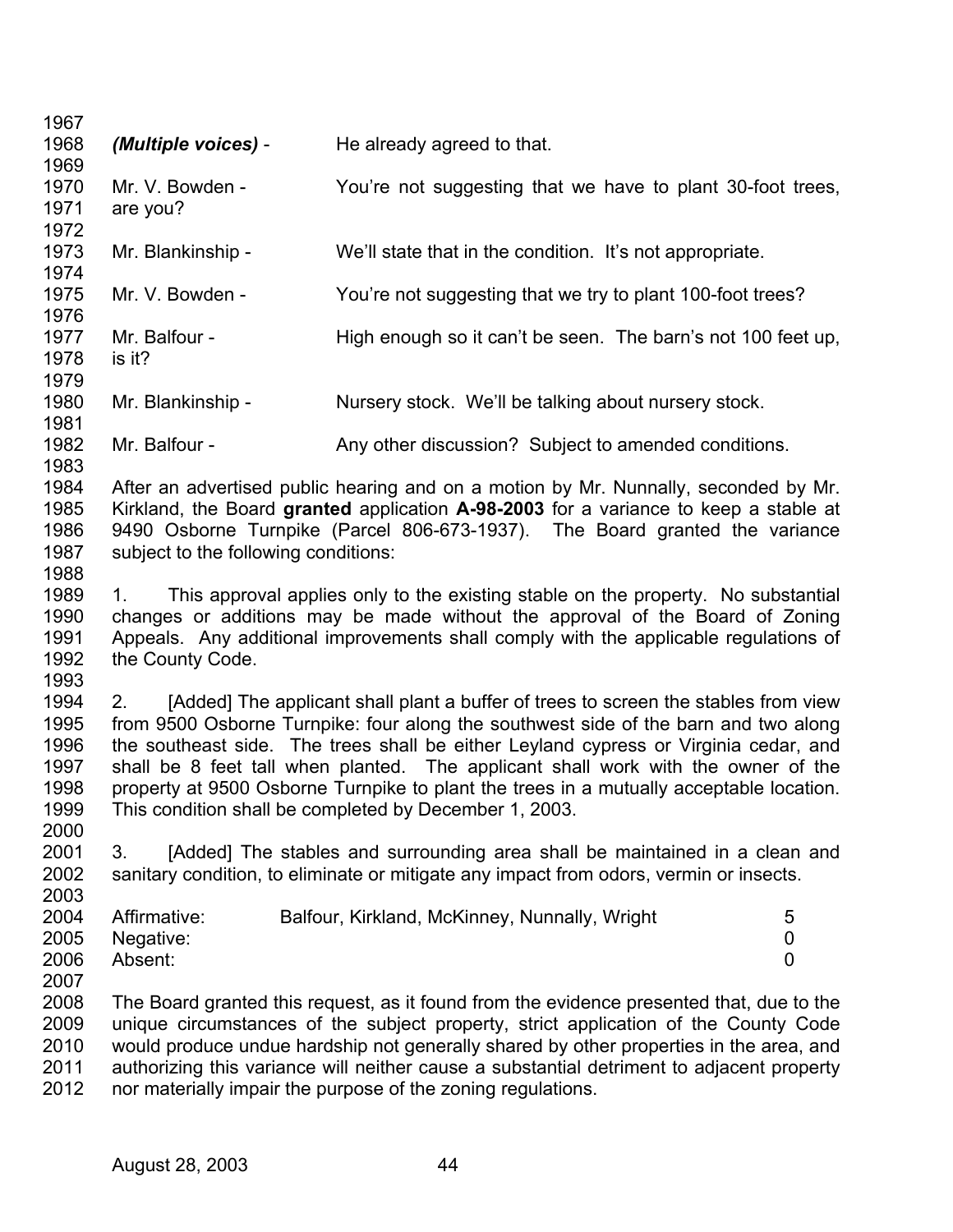2013 2014 2015 2016 2017 2018 2019 2020 2021 2022 **A - 99-2003 CONLEY BOOTH** requests a variance from Section 24-65(c) of Chapter 24 of the County Code to build a lube shop at 3118 Williamsburg Road (Gilbert Gardens) (Parcel 810-714-3440), zoned B-3, Business District (Varina). The minimum side yard setback is not met. The applicant proposes 29 feet minimum side yard setback, where the Code requires 50 feet minimum side yard setback. The applicant requests a variance of 21 feet minimum side yard setback.

- 2023 2024 2025 Mr. Balfour - Do we have any others who intend to testify in this matter? Would you raise your right hand and be sworn please?
- 2026 2027 2028 2029 Mr. Blankinship - Do you swear that the testimony you are about to give is the truth, the whole truth, and nothing but the truth, so help you God? What is the correct pronunciation of your name?

2030 2031 2032 2033 2034 2035 2036 2037 2038 2039 2040 2041 2042 2043 2044 2045 2046 2047 2048 2049 Ms. Isaac - I do. I'm Larraine Isaac. To give you a little history on this site, we had submitted a preliminary plan to the Planning Office, just to see what we could do, what we couldn't do. We knew that the existing building was nonconforming. The staff recommended that this plan be reviewed by the Commercial Assistance Team, and that is a new group of heads of department and assistant directors, to waive requirements in these older commercial areas where maybe they're unproductive, under-productive, nonconforming. We have several areas of the County where we have these old subdivisions, narrow lots, so this plan went to the Commercial Assistance Team. The plan that we submitted shows some of the things that were approved. One was that there was no curb and gutter along Cambrai, and the requirement for that was waived, but we did have to put in a new entrance toward the northern end where the landscape island, curb and gutter, form an entrance into the lube shop. The transitional buffer requirement on the east side of the building could not be met, so we are providing landscaping along this new addition in order to help screen. What you see before you is what this committee has approved. The only thing that could not be approved was any ordinance requirements, and that's why we're here before you today. We cannot meet the side yard setback. I would like to point out that the house across Cambrai is owned by Mr. Conley Booth, so that if he would sell it in the future, and this addition were there, the buyer would already know it's there.

| 2050 | Mr. Nunnally -                     | You say your client owns the house across the street?     |
|------|------------------------------------|-----------------------------------------------------------|
| 2051 |                                    |                                                           |
| 2052 | Ms. Isaac -                        | Yes, across Cambrai.                                      |
| 2053 |                                    |                                                           |
| 2054 | Mr. McKinney -                     | Ms. Isaac, do you intend to do anything with the existing |
| 2055 | building as far as dressing it up? |                                                           |
| 2056 |                                    |                                                           |
| 2057 | Ms. Isaac -                        | I've heard nothing to that effect.                        |
| 2058 |                                    |                                                           |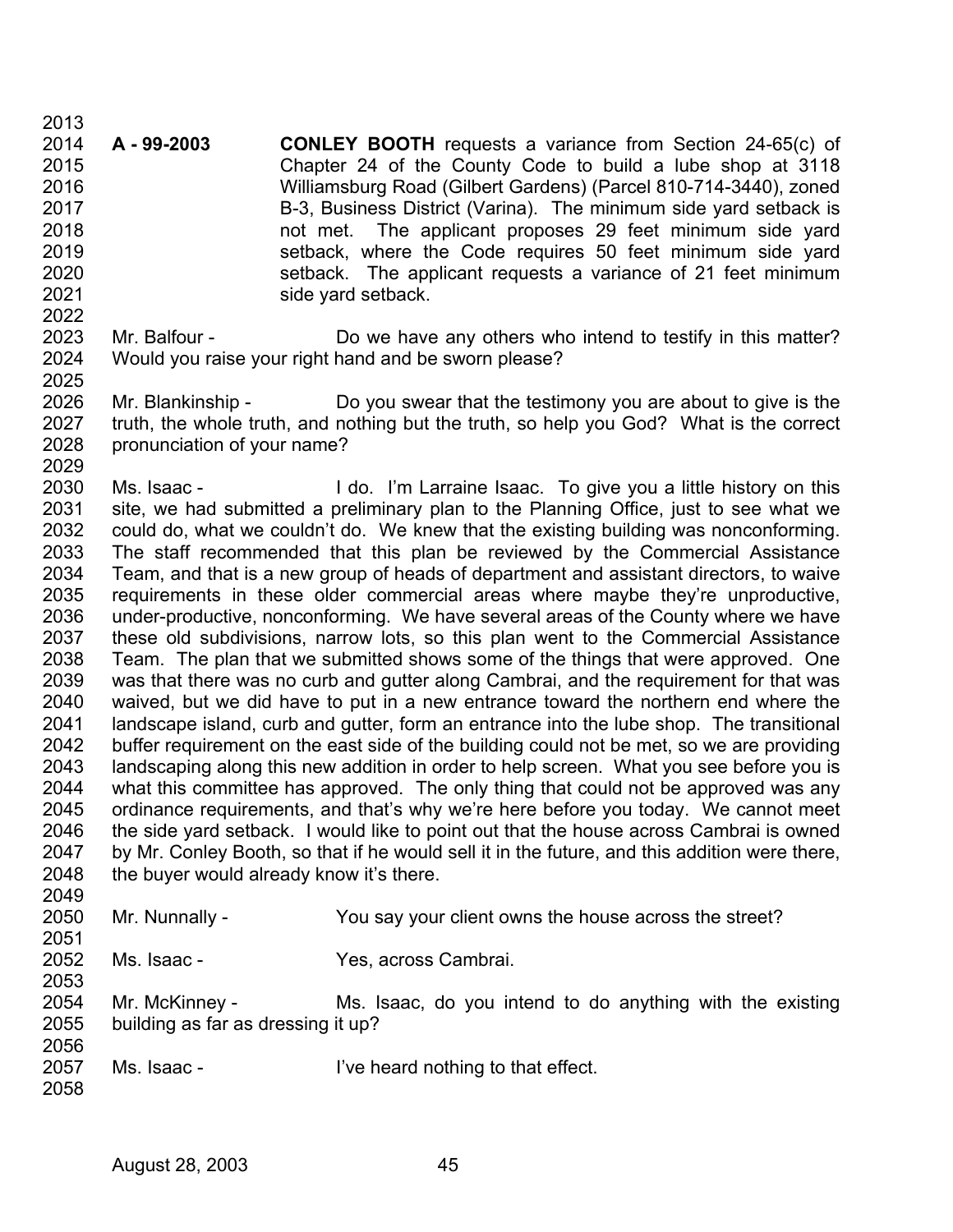| 2059<br>2060<br>2061         | one?                                                                 | Mr. McKinney - The State you going to put a new building or different business on<br>the back of it? You going to leave that as is? You can't make this building like that |
|------------------------------|----------------------------------------------------------------------|----------------------------------------------------------------------------------------------------------------------------------------------------------------------------|
| 2062<br>2063<br>2064         | Ms. Isaac -                                                          | Basically, they are going to be two different buildings.                                                                                                                   |
| 2065<br>2066                 | Mr. McKinney -                                                       | Where's the entrance for the customers?                                                                                                                                    |
| 2067<br>2068<br>2069         | Ms. Isaac -<br>that I gave you, the south elevation, there's a door. | There's going to be an entrance, if you look at the elevation                                                                                                              |
| 2070<br>2071<br>2072         | towards Williamsburg Road?                                           | Mr. McKinney - In that little cutout? Right beside the last parking space,                                                                                                 |
| 2073<br>2074<br>2075         | Ms. Isaac -<br>be the public entrance.                               | Yes, there's a sidewalk, and that will go into it, yes. That will                                                                                                          |
| 2076<br>2077<br>2078         | Mr. McKinney -<br>for this new building?                             | So you have parking spaces for three cars? Is that correct,                                                                                                                |
| 2079<br>2080<br>2081         | Ms. Isaac -<br>upon what's needed for both uses.                     | The entire parking will serve both. The parking is based                                                                                                                   |
| 2082<br>2083<br>2084         | parking down at the other?                                           | Mr. McKinney - $\sim$ You say the entire parking $-$ are you talking about the                                                                                             |
| 2085<br>2086<br>2087         | Ms. Isaac -<br>site.                                                 | The parking requirements reflect the needs for the entire                                                                                                                  |
| 2088<br>2089<br>2090         | or gravel or what's that going to be?                                | Mr. McKinney - The square footage for the whole lot? Will that be repaved                                                                                                  |
| 2091<br>2092<br>2093<br>2094 | Ms. Isaac -<br>done, but yes, that's all existing.                   | All that parking is existing right now. It's a paved, existing<br>parking lot, asphalt paving. In construction, if anything needs repair, then that will be                |
| 2095<br>2096<br>2097         | Mr. Nunnally -<br>businesses?                                        | Is the same person going to be the owner of both these                                                                                                                     |
| 2098<br>2099                 | Ms. Isaac -                                                          | Yes, the entire site is owned by Mr. Booth.                                                                                                                                |
| 2100<br>2101                 | Mr. McKinney -                                                       | He'll lease this out?                                                                                                                                                      |
| 2102<br>2103                 | Ms. Isaac -                                                          | Right.                                                                                                                                                                     |
| 2104                         | Mr. Nunnally -                                                       | If he's going to lease it out, then it won't be the same person                                                                                                            |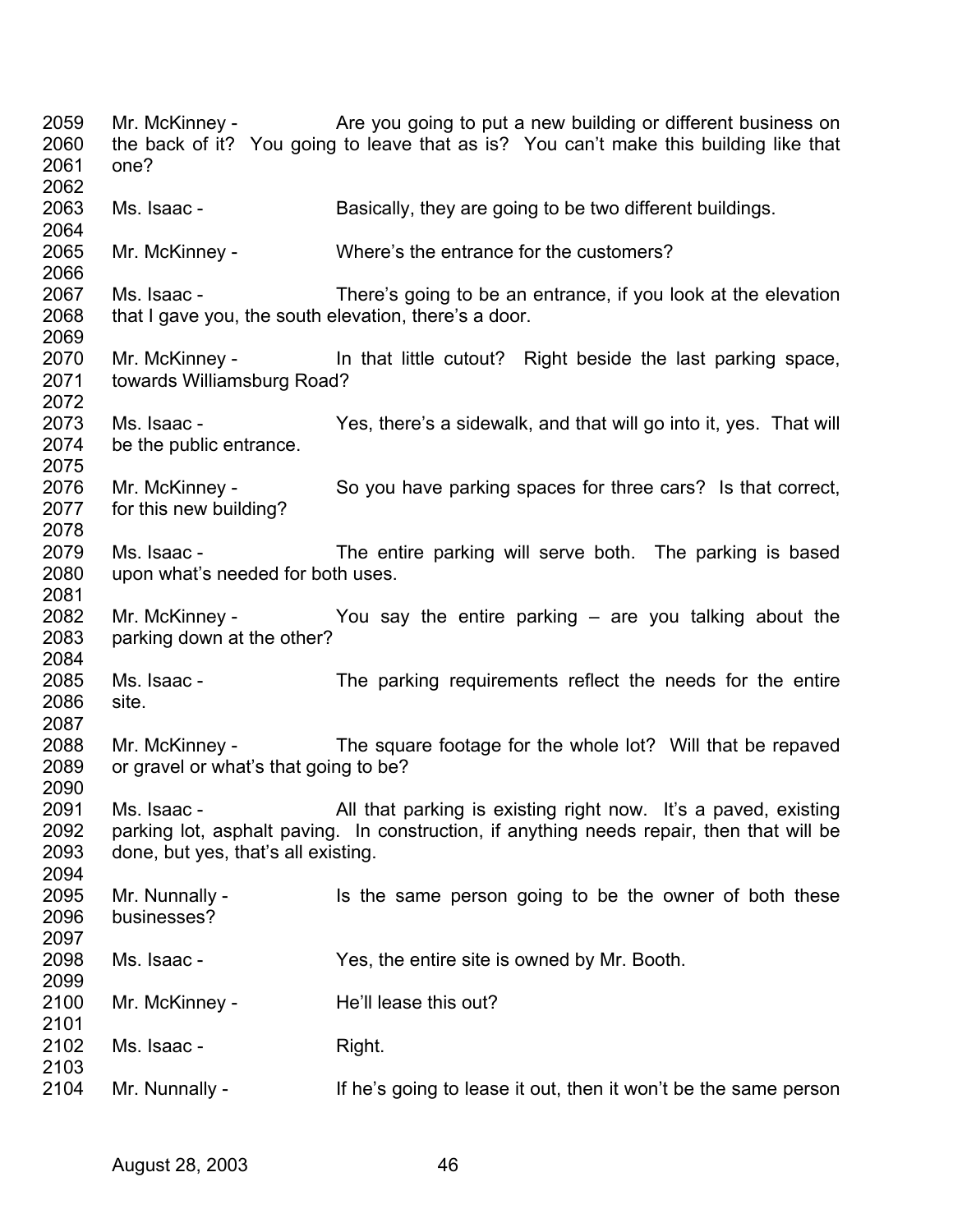| 2105<br>2106                                                                                                 | running both businesses?                                                                                                                                                                                                                                      |                                                                                                                                                 |  |  |  |
|--------------------------------------------------------------------------------------------------------------|---------------------------------------------------------------------------------------------------------------------------------------------------------------------------------------------------------------------------------------------------------------|-------------------------------------------------------------------------------------------------------------------------------------------------|--|--|--|
| 2107<br>2108<br>2109<br>2110<br>2111<br>2112<br>2113<br>2114<br>2115<br>2116<br>2117<br>2118<br>2119<br>2120 | Ms. Isaac -<br>Right, there will be two different people running the<br>businesses, but he will own the entire site.                                                                                                                                          |                                                                                                                                                 |  |  |  |
|                                                                                                              | Mr. Nunnally -<br>right?                                                                                                                                                                                                                                      | He'll have to designate the parking spaces for them, I guess,                                                                                   |  |  |  |
|                                                                                                              | Ms. Isaac -                                                                                                                                                                                                                                                   | We just have to provide enough parking for both uses.                                                                                           |  |  |  |
|                                                                                                              | Mr. McKinney -                                                                                                                                                                                                                                                | For the B-3.                                                                                                                                    |  |  |  |
|                                                                                                              | Ms. Isaac -                                                                                                                                                                                                                                                   | Right. For the retail and the lube, so it doesn't matter. You<br>don't really have to designate spaces; you just have to provide them.          |  |  |  |
|                                                                                                              | Mr. McKinney -                                                                                                                                                                                                                                                | The proposed masonry, is that block or brick?                                                                                                   |  |  |  |
| 2121<br>2122                                                                                                 | Ms. Isaac -                                                                                                                                                                                                                                                   | Block.                                                                                                                                          |  |  |  |
| 2123<br>2124                                                                                                 | Mr. McKinney -                                                                                                                                                                                                                                                | Painted or unfinished?                                                                                                                          |  |  |  |
| 2125<br>2126                                                                                                 | (Voice from audience)                                                                                                                                                                                                                                         |                                                                                                                                                 |  |  |  |
| 2127<br>2128                                                                                                 | Ms. Isaac -                                                                                                                                                                                                                                                   | Prepainted. Split block.                                                                                                                        |  |  |  |
| 2129<br>2130                                                                                                 | Mr. McKinney -                                                                                                                                                                                                                                                | He can't speak unless he comes down and is sworn in.                                                                                            |  |  |  |
| 2131<br>2132                                                                                                 | Ms. Isaac -                                                                                                                                                                                                                                                   | That's why I'm repeating what he's saying.                                                                                                      |  |  |  |
| 2133<br>2134                                                                                                 | Mr. Balfour -                                                                                                                                                                                                                                                 | Did you stand and be sworn in a little while ago?                                                                                               |  |  |  |
| 2135<br>2136<br>2137<br>2138                                                                                 | Do you swear that the testimony you are about to give is the<br>Mr. Blankinship -<br>truth, the whole truth, and nothing but the truth, so help you God? What is the correct<br>pronunciation of your name?                                                   |                                                                                                                                                 |  |  |  |
| 2139<br>2140<br>2141<br>2142<br>2143<br>2144<br>2145<br>2146<br>2147                                         | Mr. Booth -<br>I do. Conley Booth. To clear up one issue there, what we<br>might do with the lube shop, my intent is for me to operate the lube shop. The other<br>issue, about the block, we're going to put in a split-face type block on the new addition. |                                                                                                                                                 |  |  |  |
|                                                                                                              | Mr. McKinney -<br>you have now?                                                                                                                                                                                                                               | So that's not going to match the other, the existing building                                                                                   |  |  |  |
|                                                                                                              | Mr. Booth -                                                                                                                                                                                                                                                   | No, but if you'd prefer it, we can go with the plain block.                                                                                     |  |  |  |
| 2148<br>2149<br>2150                                                                                         | Mr. McKinney -                                                                                                                                                                                                                                                | It would probably be cheaper. I was just thinking that if you<br>could dress up the building you've got, to make it look like the new building. |  |  |  |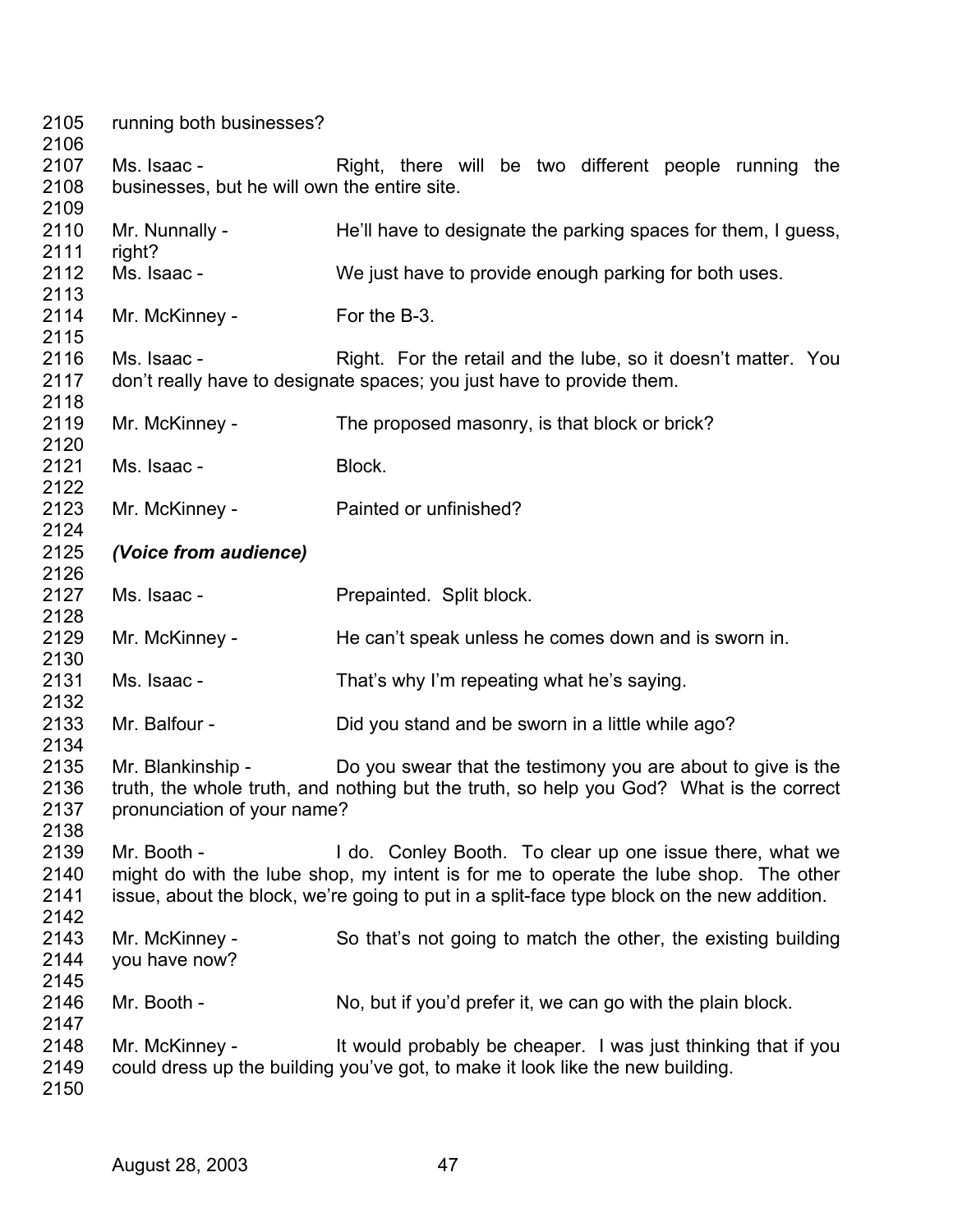2151 Mr. Blankinship - Were these issues addressed by the CAT Team?

2153 2154 2155 2156 2157 Mr. Booth - No, they weren't. It's probably the best-looking building there is along there anyway. I mean, basically, we can paint it, or we can do some colors if that's necessary, to adjust to the new block as far as the color, but other than this being on the same property, they're not going to be that much related.

2158 2159 2160 Mr. Kirkland - The split block you're using, it will be a colored split, right, like that pale cream color, so you wouldn't have any objections if you painted this other building the same color to match?

- 2162 Mr. Booth - No sir.
- 2164 Mr. Balfour - **Are there other questions?**
- 2166 2167 Mr. Wright - Yes, there's a question raised by the staff about the overhead doors on the north side of the building.
- 2168 2169 2170 2171 2172 2173 2174 2175 2176 2177 2178 2179 2180 2181 2182 2183 Ms. Isaac - I'd like to address that. We cannot put the overhead doors on the east side of the building because we're required to have a transitional buffer strip, which we've provided, even though it's not as deep as ordinance may require, this is one of the things that came out of the Community Assistance Team. So we have to have the doors on the north side. One of the conditions of approval is saying that we either have to move the doors or provide landscaping. The only place to provide landscaping is on property he doesn't own. So if you would look at this page that was in the packet, Mr. Gay owns the land between him and the residential property. It's 67 feet. He had a building permit to put an accessory building on his property, and with that, he was required to put in a double row of trees to buffer the residential. Those trees are pretty much dead. So the County hasn't enforced him having to maintain that landscaping strip, and now the County wants Mr. Booth to go back on Mr. Gay's property and put in a landscaping strip. He's willing to do that, but he can't do it without Mr. Gay's approval, so I would like any condition to reflect that he's going to have to have Mr. Gay's approval to do anything on his property.
- 2185 2186 Mr. Wright - So you're saying there's a strip of land between this property and those residential properties to the rear.
- 2188 Ms. Isaac - Yes. It would be 67 feet.
- 2190 2191 2192 Mr. Blankinship - When and how was he required to provide that landscaping? Was that on a POD?
- 2193 2194 2195 Ms. Isaac - The same of I'm not sure, but I know that there is a double row of, I believe it's pine, that were put in, and they were put in when his accessories were put in.
- 2196

2184

2187

2189

2152

2161

2163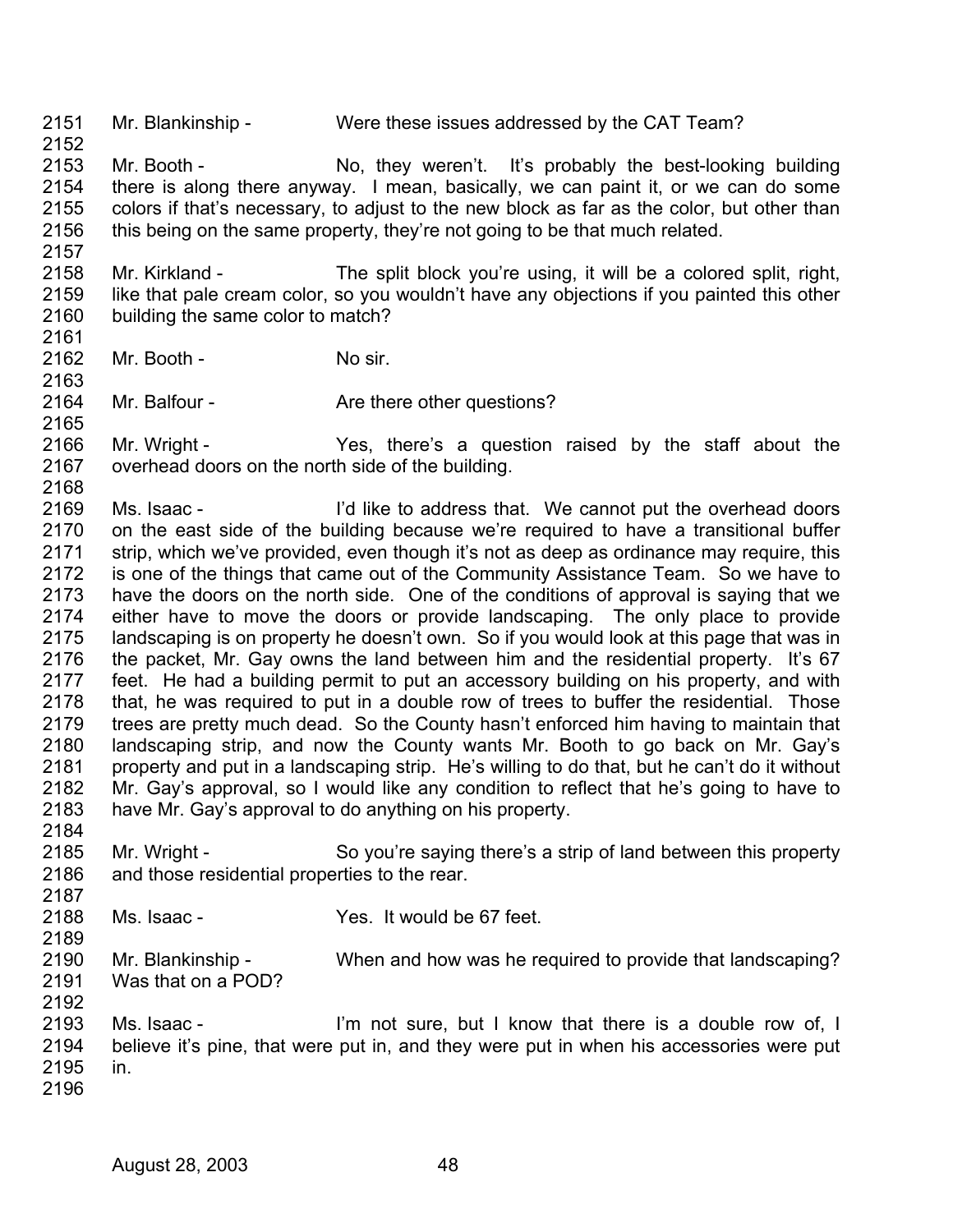- 2197 2198 2199 Mr. Blankinship - I wouldn't worry about it. If we can require him to maintain what he's already been required to install, that may solve the problem, and he wouldn't need it.
- 2201 2202 Ms. Isaac - And if it's not adequate, then it should go on to him. He's B-3 against Residential. We're B-3 against B-3.
- 2204 2205 2206 2207 2208 Mr. Blankinship - Right, it was just the doors. I know there's been some backand-forth with staff and the CAT Team, whether the doors should face this way or that. That's why the condition was drafted the way it was, to recognize that it is something we need to negotiate.
- 2209 2210 2211 Ms. Isaac - I think this issue's been discussed before, but I think to put this kind of responsibility on somebody when something is not being enforced on someone else's property.
- 2213 2214 2215 2216 Mr. Blankinship - I did not realize that we had a requirement back there that was not being enforced. I'd certainly rather enforce the existing requirement on Mr. Gay's property than impose a new one on Mr. Booth.
- 2217 2218 Ms. Isaac - I just think that any condition needs to be clarified, that if something more has to be done, he needs Mr. Gay's approval.
- 2220 Mr. Balfour - Any other questions? Thank you, folks.
- 2222 2223 2224 2225 2226 After an advertised public hearing and on a motion by Mr. Nunnally, seconded by Mr. Kirkland, the Board **granted** application **A-99-2003** for a variance to build a lube shop at 3118 Williamsburg Road (Gilbert Gardens) (Parcel 810-714-3440). The Board granted the variance subject to the following conditions:
- 2227 2228 2229 2230 1. The property shall be developed in substantial conformance with the plan filed with the application. No substantial changes or additions to the layout may be made without the approval of the Board of Zoning Appeals.
- 2231 2232 2233 2234 2235 2. At the time of building permit application, the applicant shall submit the necessary information to the Department of Public Works to ensure compliance with the requirements of the Chesapeake Bay Preservation Act and the code requirements for water quality standards.
- 2236 2237 2238 3. A detailed landscaping and lighting plan shall be submitted to the Planning Office with the building permit for review and approval.
- 2239 2240 4. All exterior lighting shall be shielded to direct light away from adjacent property and streets.
- 2241

2200

2203

2212

2219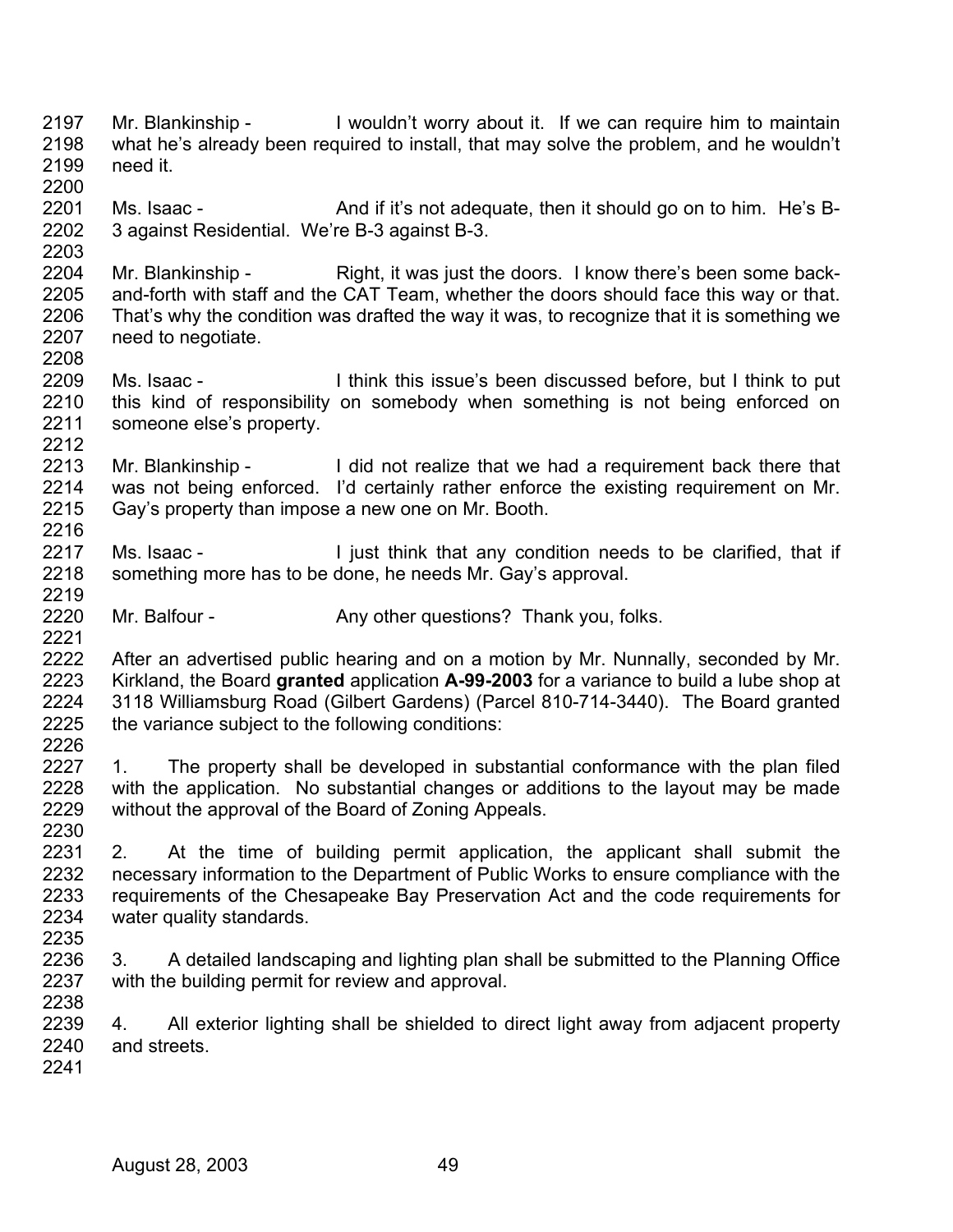2245 2246 2247 2248 2249 2250 2251 2252 2253 2254 2255 2256 2257 2258 2259 2260 2261 2262 2263 2264 2265 2266 2267 2268 2269 2270 2271 2272 2273 2274 2275 2276 2277 2278 2279 2280 2281 2282 2283 2284 2285 2286 2287 6. Fire lanes shall be marked and maintained in accordance with the Fire Prevention Code. 7. All trash shall be in closed containers with regular pickups, the area shall be kept clean, and the containers shall be properly screened. 8. All repair and service work shall be conducted entirely within the enclosed building. The overhead doors shall remain closed during repair or service work. Outside storage shall not be permitted. 9. Hours of operation shall be limited to 8:00 AM to 7:00 PM, Monday through Saturday. 10. [Added] The existing building shall be painted to match the new building as nearly as practical. Affirmative: Balfour, Kirkland, McKinney, Nunnally, Wright 5 Negative: 0 Absent: 0 The Board granted this request, as it found from the evidence presented that, due to the unique circumstances of the subject property, strict application of the County Code would produce undue hardship not generally shared by other properties in the area, and authorizing this variance will neither cause a substantial detriment to adjacent property nor materially impair the purpose of the zoning regulations. Mr. Balfour - **I** think we had a case that we passed by earlier. **(Returned** *to A-93-2003 Partlow)*  Minutes of the May 22, 2003, meeting of the Henrico County Board of Zoning Appeals were distributed for consideration On a motion by Mr. McKinney, seconded by Mr. Wright, the Board **deferred** the vote on minutes of the **May 22, 2003**, Henrico County Board of Zoning Appeals meeting until September 25, 2003. Mr. Blankinship - The floor is open for nominations for the office of Chairman. On a motion by Mr. McKinney, seconded by Mr. Nunnally, the Board **elected Mr. Russell A. Wright** as **Chairman** of the Henrico County Board of Zoning Appeals for the term of 2003-2004.

5. All landscaping shall be maintained in a healthy condition. Dead plant materials shall be removed within a reasonable time and replaced during the normal planting

2242 2243 2244

season.